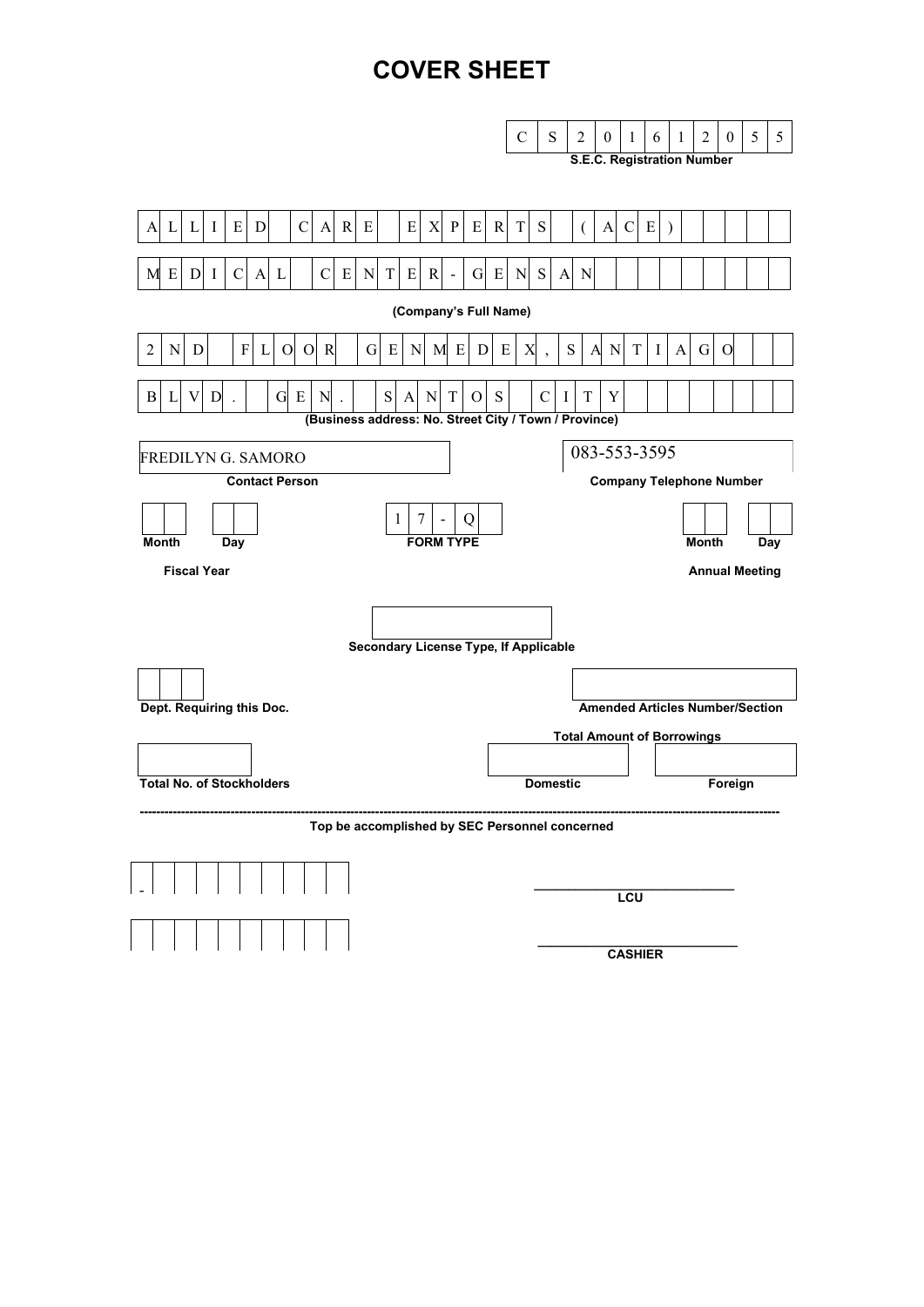#### **SECURITIES AND EXCHANGE COMMISSION**

# **SEC FORM 17-Q**

# **QUARTERLY REPORT PURSUANT TO SECTION 17 OF THE SECURITIES REGULATION CODE AND SRC RULE 17(2)(b) THEREUNDER**

- 1. For the quarterly period ended **MARCH 31, 2022**
- 2. Commission identification number: **CS201612055** 3. BIR Tax Identification No.: **009-317-037-000**

#### **ALLIED CARE EXPERTS (ACE) MEDICAL CENTER – GENSAN, INC.**

4. Exact name of issuer as specified in its charter

# **SOUTH COTABATO, PHILIPPINES**

- 5. Province, country or other jurisdiction of incorporation or organization
- 6. Industry Classification Code: | (SEC Use Only)

 **2nd FLR, GENMEDEX, SANTIAGO BLVD, GENERAL SANTOS CITY 9500**

7. Address of issuer's principal office **Postal Code** Postal Code

- 8. Issuer's telephone number, including area code: **(083) 553-0605**
- 9. Former name, former address and former fiscal year, if changed since last report–**Not Applicable**
- 10. Securities registered pursuant to Sections 8 and 12 of the Code, or Sections 4 and 8 of the RSA

|                            | Number of Shares | <b>Outstanding Debt</b> |
|----------------------------|------------------|-------------------------|
| Founder Shares             | 600              |                         |
| Common Shares              | 141.850          |                         |
| Preferred Shares           | 60.000           |                         |
| Amount of Outstanding Debt |                  | P 220,157,019           |

11. Are any or all of the securities listed on a Stock Exchange?

Yes [ ] No [√]

If yes, state the name of such Stock Exchange and the class/es of securities listed therein:

\_\_\_\_\_\_\_\_\_\_\_\_\_\_\_\_\_\_\_\_\_\_\_\_\_\_\_\_\_\_\_ \_\_\_\_\_\_\_\_\_\_\_\_\_\_\_\_\_\_\_\_\_\_\_

#### 12. Indicate by check mark whether the registrant:

(a) has filed all reports required to be filed by Section 17 of the Code and SRC Rule 17 thereunder or Sections 11 of the RSA and RSA Rule 11(a)-1 thereunder, and Sections 26 and 141 of the Corporation Code of the Philippines, during the preceding twelve (12) months (or for such shorter period the registrant was required to file such reports)

 $Yes [ \checkmark ] No [ ]$ 

SEC Form17-Q Gensan 1Q 2022 (1) (Instructions) February 2001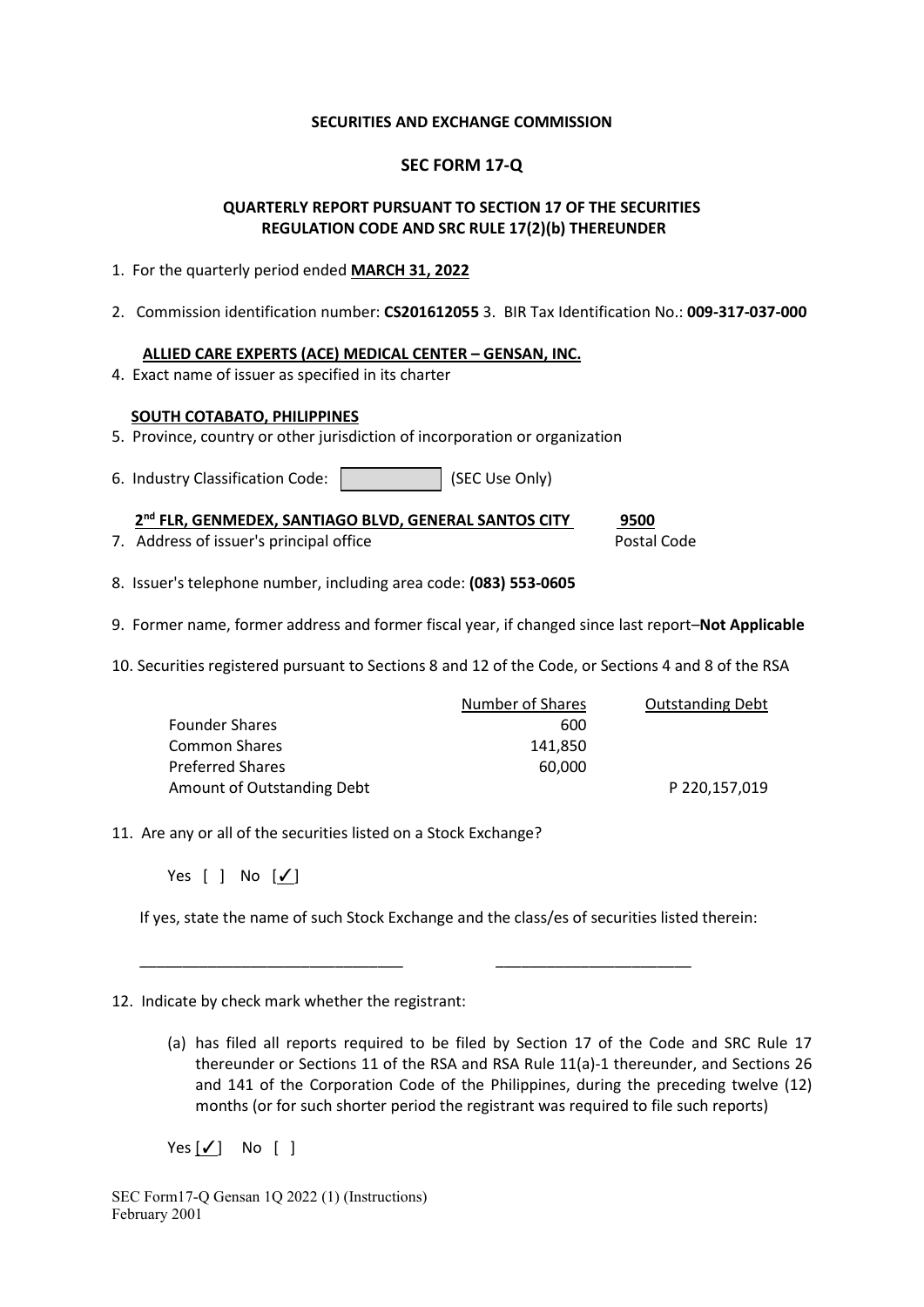(b) has been subject to such filing requirements for the past ninety (90) days.

 $Yes [ \checkmark ]$  No  $[]$ 

# **PART I - FINANCIAL INFORMATION**

# **Item 1. Financial Statements.**

The Financial Statements (FS) of the Company for the  $1<sup>st</sup>$  Quarter of 2022 is incorporated herein. (ANNEX A)

# **Item 2. Management's Discussion and Analysis or Plan of Operations**

| Results of Operations (March 31, 2021 vs March 31, 2020) |  |   |                                                 |              |                            |        |                          |           |
|----------------------------------------------------------|--|---|-------------------------------------------------|--------------|----------------------------|--------|--------------------------|-----------|
|                                                          |  |   | <b>For the 3-Month Ended</b><br><b>March 31</b> |              | <b>Horizontal Analysis</b> |        | <b>Vertical Analysis</b> |           |
|                                                          |  |   | P<br>2022                                       | 2021         | Inc./(Dec.)                | %      | 罗<br>2022                | 2021      |
|                                                          |  |   |                                                 |              |                            |        |                          |           |
| Revenue                                                  |  |   | 0                                               | 0            | 0                          | 0%     | <b>NA</b>                | NA.       |
| Direct Cost                                              |  |   | 0                                               | 0            | 0                          | 0%     | <b>NA</b>                | NA.       |
| Gross Profit                                             |  |   | 0                                               | $\mathbf{0}$ | 0                          | 0%     | NA.                      | NA.       |
| Other Income                                             |  |   | 2,024                                           | 47,191       | (45, 167)                  | $-96%$ | NA.                      | NA.       |
| Gross Income                                             |  |   | 2,024                                           | 47,191       | (45, 167)                  | $-96%$ | NA.                      | NA        |
| General and Admin Expenses                               |  |   | 3,956,980                                       | 2,936,328    | 1,020,652                  | 35%    | NА                       | NA.       |
| Loss From Operations                                     |  |   | (3,954,957)                                     | (2,889,137)  | (1,065,820)                | 37%    | NА                       | NА        |
| Finance Cost                                             |  |   | 0                                               | 0            | 0                          | 0%     | NА                       | <b>NA</b> |
| Net Loss Before Income Tax                               |  |   | (3,954,957)                                     | (2,889,137)  | (1,065,820)                | 37%    | NА                       | <b>NA</b> |
| Income Tax Expense                                       |  |   | 0                                               | 0            | 0                          | 0%     | NА                       | NА        |
| Net Loss for The Year                                    |  |   | (3,954,957)                                     | (2,889,137)  | (1,065,820)                | 37%    | NА                       | NА        |
| Other Comprehensive Income/(Loss) for the Yea            |  | 0 | 0                                               | 0            | 0%                         | NА     | ΝA                       |           |
| Total Comprehensive Loss for the Year                    |  |   | (3,954,957)                                     | (2,889,137)  | (1,065,820)                | 37%    | NA.                      | ΝA        |
|                                                          |  |   |                                                 |              |                            |        |                          |           |

# **Results of Operations (March 31, 2022 vs March 31, 2021)**

#### **Other Income**

The amount reflected as other income is the interest income earned from the bank deposits maintained by the company with various commercial banks. No operational revenues have been recognized.

#### **General and Administrative Expenses**

Hereunder is the 2-year comparative general and administrative expenses of the company as at March 31, 2022 and March 31, 2021: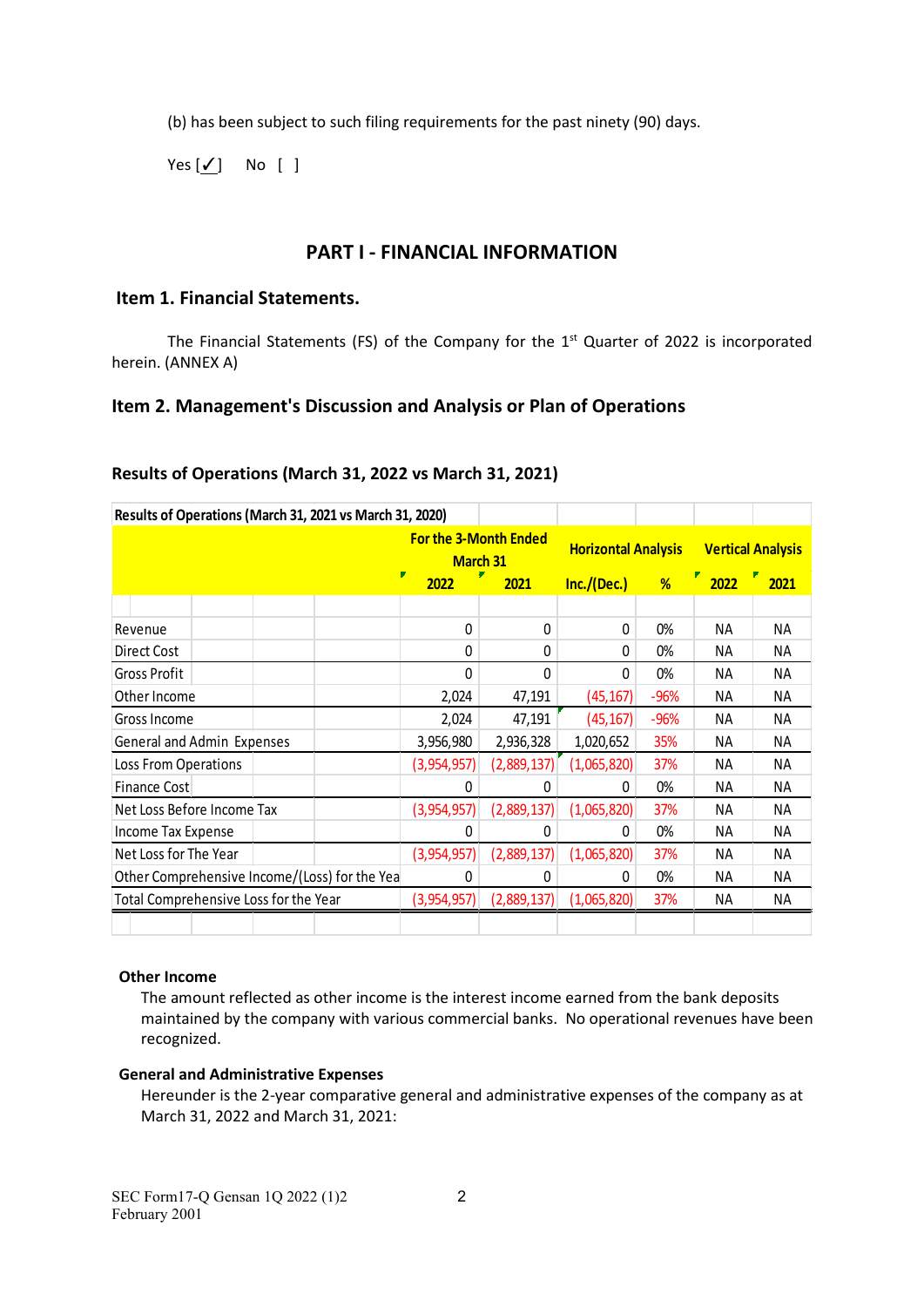|                                   |           | <b>For the 3-Month Ended</b><br><b>March 31</b> |             | <b>Horizontal Analysis</b> |
|-----------------------------------|-----------|-------------------------------------------------|-------------|----------------------------|
|                                   | Г<br>2022 | 2021                                            | Inc./(Dec.) | %                          |
| <b>Salaries and Allowances</b>    | 2,160,775 | 2,025,569                                       | 135,206     | 7%                         |
| Honorarium                        | 865,000   | 542,500                                         | 322,500     | 59%                        |
| <b>Professional Fees</b>          | 375,779   | 244,200                                         | 131,579     | 54%                        |
| <b>Transportation and Travel</b>  | 5,584     | 120                                             | 5,464       | 4553%                      |
| <b>Advertising and Promotions</b> | 11,000    | 1,800                                           | 9,200       | 0%                         |
| <b>Office Supplies</b>            | 14,112    | 17,529                                          | (3, 418)    | $-19%$                     |
| Depreciation                      | 35,273    | 35,273                                          | (0)         | 0%                         |
| <b>Board Meetings and Meals</b>   | 3,035     | 0                                               | 3,035       | 0%                         |
| SSS/PHIC/HDMF Contributions       | 22,240    | 28,675                                          | (6, 435)    | $-22%$                     |
| Communications, Light, & Water    | 1,100     | 7,810                                           | (6, 710)    | $-86%$                     |
| Rentals                           | 60,000    | $\Omega$                                        | 60,000      | 0%                         |
| <b>Taxes and Licenses</b>         | 20,843    | 16,112                                          | 4,731       | 29%                        |
| <b>Bank Service Charge</b>        | 200       | $\Omega$                                        | 200         | 0%                         |
| <b>Fuel Expenses</b>              | 4,500     | 4,500                                           | 0           | 0%                         |
| Miscellaneous                     | 17,540    | 12,240                                          | 5,300       | 43%                        |
| <b>TOTALS</b>                     | 3,596,980 | 2,936,328                                       | 660,652     | 22%                        |
|                                   |           |                                                 |             |                            |

Total expenses as at March 31, 2022 increased by P660.6K (22%) as compared to the numbers in March 2021. Increases in the Salaries and Wages as well as Honorarium and Professional fees were reflected during the period. There were increases in salaries of staff as well as the adjustment in the rate in construction management during the period. The company rented an adjacent lot to temporarily store some equipment.

#### **Net Loss**

As there is still no operation, the company has been experiencing continuous deficits. This is expected to turn around when hospital operations starts.

# **Financial Condition (March 31, 2022 vs March 31, 2021)**

| <b>ASSETS</b> |                                | As at March 31 |      | <b>Horizontal Analysis</b> |            | <b>Vertical Analysis</b> |            |       |       |
|---------------|--------------------------------|----------------|------|----------------------------|------------|--------------------------|------------|-------|-------|
|               |                                | 2022           | 2020 | Inc./(Dec.)                | %          | 2022                     | 2020       |       |       |
|               | <b>CURRENT ASSETS</b>          |                |      |                            |            |                          |            |       |       |
|               | Cash & Cash Equivalents        |                |      | 5,945,571                  | 31,292,588 | (25, 347, 017)           | $-81.00%$  | 1.06% | 8.73% |
|               | Advances and Other Receivables |                |      | 4,900                      | 68,500     | (63, 600)                | $-92.85%$  | 0.00% | 0.02% |
|               | Prepayments                    |                |      | 40,000                     |            | 40,000                   | 0.00%      | 0.01% | 0.00% |
|               |                                |                |      | 5,990,471                  | 31,361,088 | (25, 370, 617)           | $-80.90\%$ | 1.06% | 8.75% |
|               |                                |                |      |                            |            |                          |            |       |       |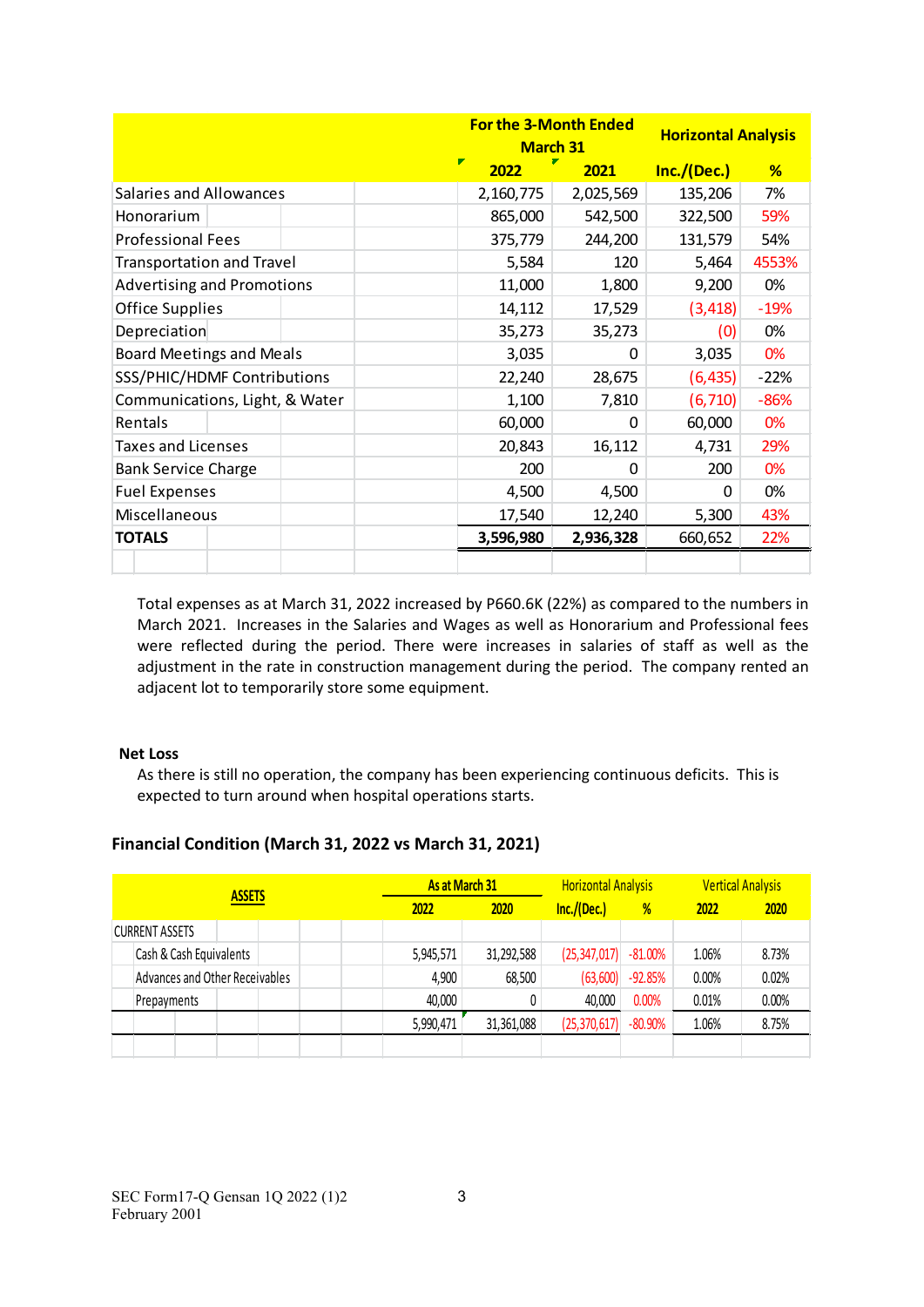| <b>NON-CURRENT ASSETS</b>              |                |                |                            |          |          |                          |
|----------------------------------------|----------------|----------------|----------------------------|----------|----------|--------------------------|
| Advances to Contractors and Suppliers  | 20,987,100     | 0              | 20,987,100                 | 0.00%    | 3.74%    | 0.00%                    |
| Property and Equipment (net)           | 90,881,801     | 91,022,891     | (141,090)                  | $-0.16%$ | 16.21%   | 25.39%                   |
| Construction-In-Progress               | 442,703,702    | 236,062,918    | 206,640,784                | 87.54%   | 78.97%   | 65.86%                   |
|                                        | 554,572,603    | 327,085,809    | 227,486,794                | 69.55%   | 95.19%   | 91.25%                   |
|                                        |                |                |                            |          |          |                          |
| <b>TOTAL ASSETS</b>                    | 560,563,074    | 358,446,897    | 202,116,177                | 56.39%   | 96.25%   | 100.00%                  |
|                                        |                |                |                            |          |          |                          |
| <b>LIABILITY AND EQUITY</b>            | As at March 31 |                | <b>Horizontal Analysis</b> |          |          | <b>Vertical Analysis</b> |
|                                        | 2022           | 2020           | Inc./(Dec.)                | %        | 2022     | 2020                     |
| <b>CURRENT LIABILITIES</b>             |                |                |                            |          |          |                          |
| Accounts Payable and Other Liabilities | 23,265,019     | 15,445,604     | 7,819,415                  | 50.63%   | 4.15%    | 4.31%                    |
|                                        |                |                |                            |          |          |                          |
| <b>NON-CURRENT LIABILITIES</b>         |                |                |                            |          |          |                          |
| Notes Payable                          | 191,392,000    | 71,592,000     | 119,800,000                | 167.34%  | 34.14%   | 19.97%                   |
| Advances from Shareholders             | 5,500,000      | 0              | 5,500,000                  | 0.00%    | 0.98%    | 0.00%                    |
|                                        | 196,892,000    | 71,592,000     | 125,300,000                | 175.02%  | 35.12%   | 19.97%                   |
|                                        |                |                |                            |          |          |                          |
| <b>TOTAL LIABILITIES</b>               | 220,157,019    | 87,037,604     | 133,119,415                | 152.94%  | 39.27%   | 24.28%                   |
|                                        |                |                |                            |          |          |                          |
| <b>EQUITY</b>                          |                |                |                            |          |          |                          |
| Share Capital (net)                    | 152,930,000    | 147,420,000    | 5,510,000                  | 3.74%    | 27.28%   | 41.13%                   |
| Share Premium                          | 191,139,693    | 113,337,140    | 77,802,553                 | 68.65%   | 34.10%   | 31.62%                   |
| Revaluation Increment on Land          | 51,301,213     | 51,301,213     | 0                          | 0.00%    | 9.15%    | 14.31%                   |
| Deficit                                | (54, 964, 851) | (40, 649, 060) | (14, 315, 791)             | 35.22%   | $-9.81%$ | $-11.34%$                |
|                                        | 340,406,055    | 271,409,293    | 68,996,762                 | 25.42%   | 60.73%   | 75.72%                   |
|                                        |                |                |                            |          |          |                          |
| <b>TOTAL LIABILITIES AND EQUITY</b>    | 560,563,074    | 358,446,897    | 202,116,177                | 56.39%   | 100.00%  | 100.00%                  |
|                                        |                |                |                            |          |          |                          |

# **ASSETS**

#### **Cash and Cash Equivalent**

During this stage where the hospital is being constructed, it will be usual that cash will be reflected at low or very low balances because all funds received by the company are channeled to the construction.

#### **Advances and Other Receivables**

In contrast to the previous year, this year 2022, advances made to contractors and suppliers were reflected. These are the down payments made in favor of these suppliers and contractors during the period. And these are liquidated via gradual deduction against their billings.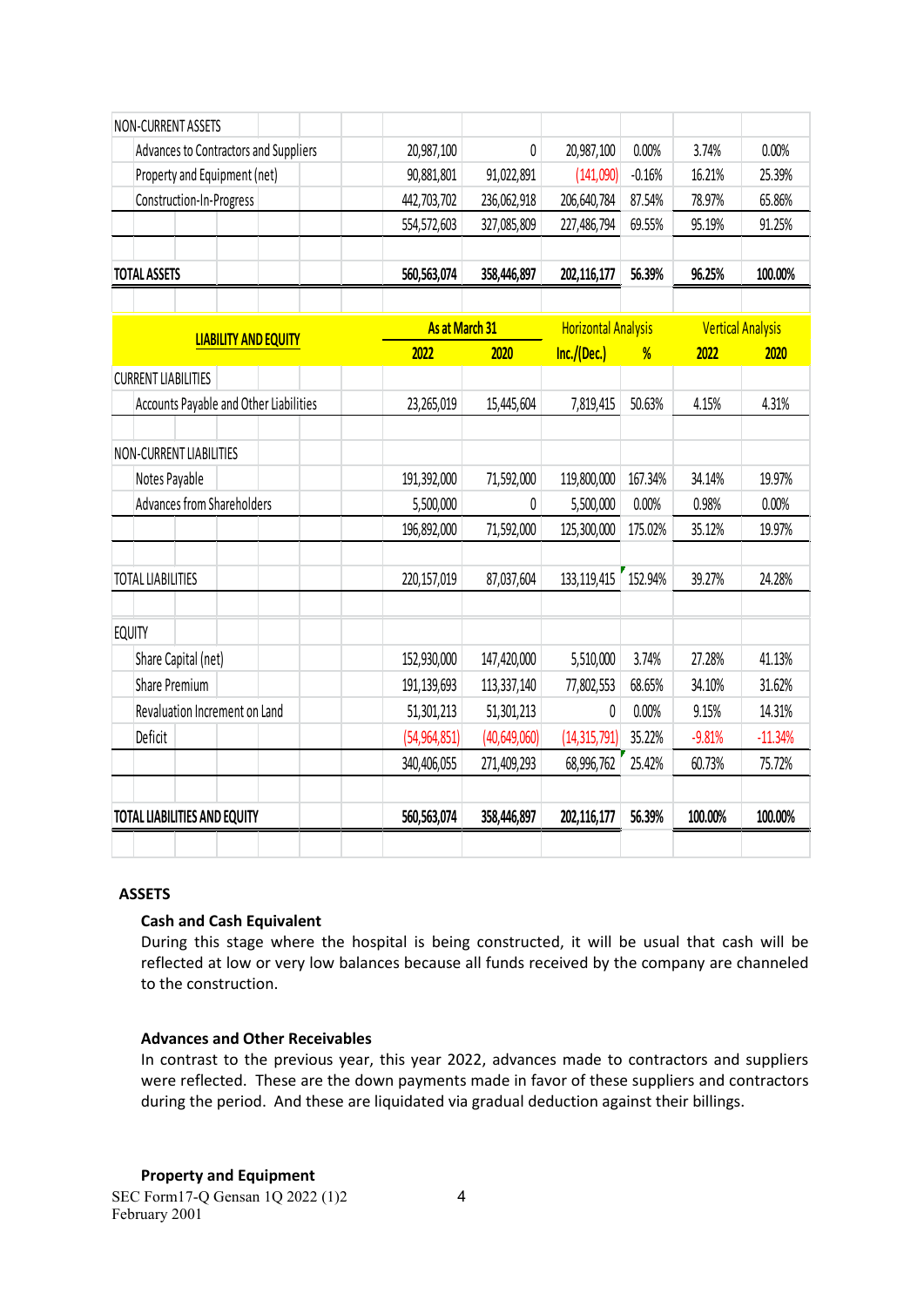There were no new machines and equipment acquired during the period. The difference is caused by the mandatory depreciation of equipment.

#### **Construction in Progress**

Construction in progress increased by P206.6M (87.54%) from last year's total. Completion now stands at 41.03%.

#### **LIABILITIES AND EQUITY**

#### **Accounts Payable**

As of end of March 2021, balance of accounts payable is P23.265M. This is composed of P15.0M (64%) Retention payable, P5.98 (26%) Payable to Contractors/Suppliers, P893K governmental obligations and P1.39M of accrued expenses.

#### **Loans Payable**

From March 2021 to the end of the 1st quarter, the loan account of the company increased by P119.8M (167.34%). These are the last releases from LBP for the last 1 year period.

#### **Advances from Shareholders**

Early in 2022, the board asked the founders to help out in financing of the construction requirement of the hospital. To date, there is at least P5.5M collated as of March 2022.

#### **Share Capital**

As of March 31, 2022, 152,930 shares have been sold. This is 5,510 shares addition to the previous year's total. With the ongoing pandemic, this is good news knowing that people are starting to invest again.

#### **Share Premium**

Amount generated in excess of the par value of sold shares total to P191.1M (net). This is P77.8M higher than the previous year.

#### **Revaluation Increment on Land**

The company uses the same valuation on its land for the last 3 years. Should there be new valuations on subject property, the same will be reflected in this account.

#### **Deficit**

The hospital is not yet operational, thus, the deficit incurred.

|               |                                                                                                                     | <b>KEY PERFORMANCE INDICATORS (KPIs)</b> |                       |  |  |  |
|---------------|---------------------------------------------------------------------------------------------------------------------|------------------------------------------|-----------------------|--|--|--|
|               |                                                                                                                     | <b>March 31, 2022</b>                    | <b>March 31, 2021</b> |  |  |  |
| 1             | <b>Quick Asset Ratio</b><br>Cash + Cash Equivalent +<br><b>Current Accounts Receivable</b><br>/ Current Liabilities | 0.26:1                                   | 2.03:1                |  |  |  |
| $\mathcal{P}$ | <b>Current Asset Ratio</b><br>Current Assets / Current<br>Liabilities                                               | 0.26:1                                   | 2.03:1                |  |  |  |
|               | SEC Form 17-Q Gensan 1Q 2022 (1)2<br>February 2001                                                                  | 5                                        |                       |  |  |  |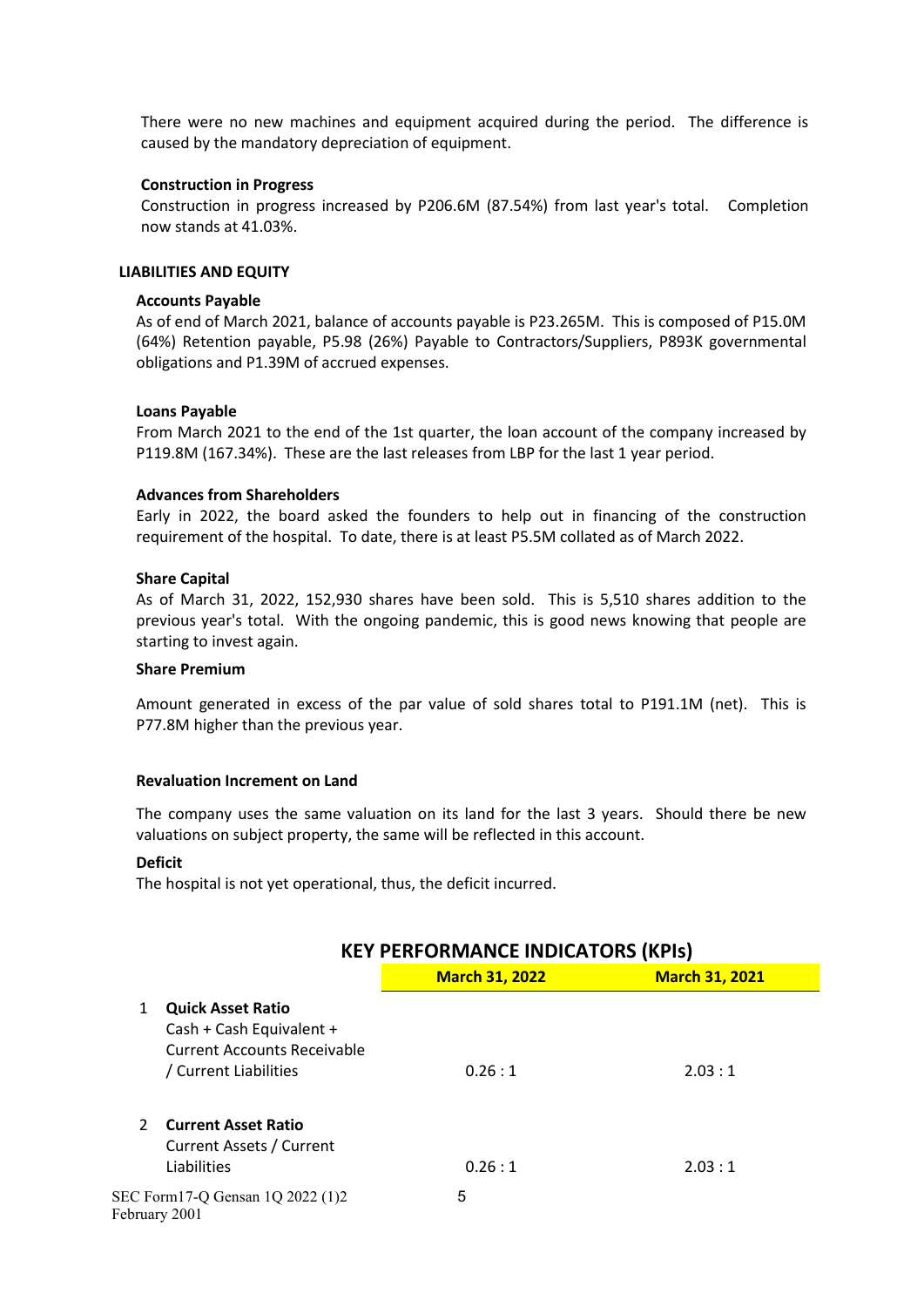The company's liquidity was affected by the on-going construction of the hospital building. At this stage of the construction, all of the funds received are being channeled to construction. For this reason, the quick asset ratio and the current asset ratio were reflected a little low.

#### 3 **Debt to Equity Ratio**

| Long Term Debt / Equity | 0.58:1 | 0.26:1 |
|-------------------------|--------|--------|

Land Bank already released a total of P191.4M loans to augment the funds of the company for the construction of the hospital. Because of this, the Debt to Equity Ratio for March 2022 has gone down a little as compared to the previous year when the loan account only amounted to P71.6M.

| 4 Debt to Total Asset Ratio |        |        |
|-----------------------------|--------|--------|
| Total Debt / Total          |        |        |
| <b>Assets</b>               | 0.39:1 | 0.24:1 |

For March 2022, total debts account for 39% of the company's resources. This looks good for the company because it means its assets can cover for all of its obligations.

#### 5 **Asset to Equity Ratio**

| Total Assets / Equity | 1.65:1 | 1.32:1 |
|-----------------------|--------|--------|
|-----------------------|--------|--------|

The asset to equity ratio of the company still shows a favorable figure as at March 2022. For the period, the company's equity is reflected at 61% of its total assets.

Note: **Profitability Ratios** and **Interest Rate coverage Ratios** cannot be determined yet because of lack of financial data. To date, the hospital building is still under construction, thus, no operation revenues have been recognized yet.

#### **Trends, Events, or Uncertainties that are reasonably expected to affect operations**

#### **As of March 31, 2022**

- The company has not been involved in any legal proceedings, tax and/or regulatory assessments.
- There has been no off balance sheet transactions, arrangements, obligations and
- other relationships of the company with unconsolidated entities or other persons created during the reporting period.
- There are no seasonal aspects that had a material impact on the results of operations of the company.
- There are no events nor any default acceleration of an obligation that will trigger direct or contingent financial obligation that is material to the company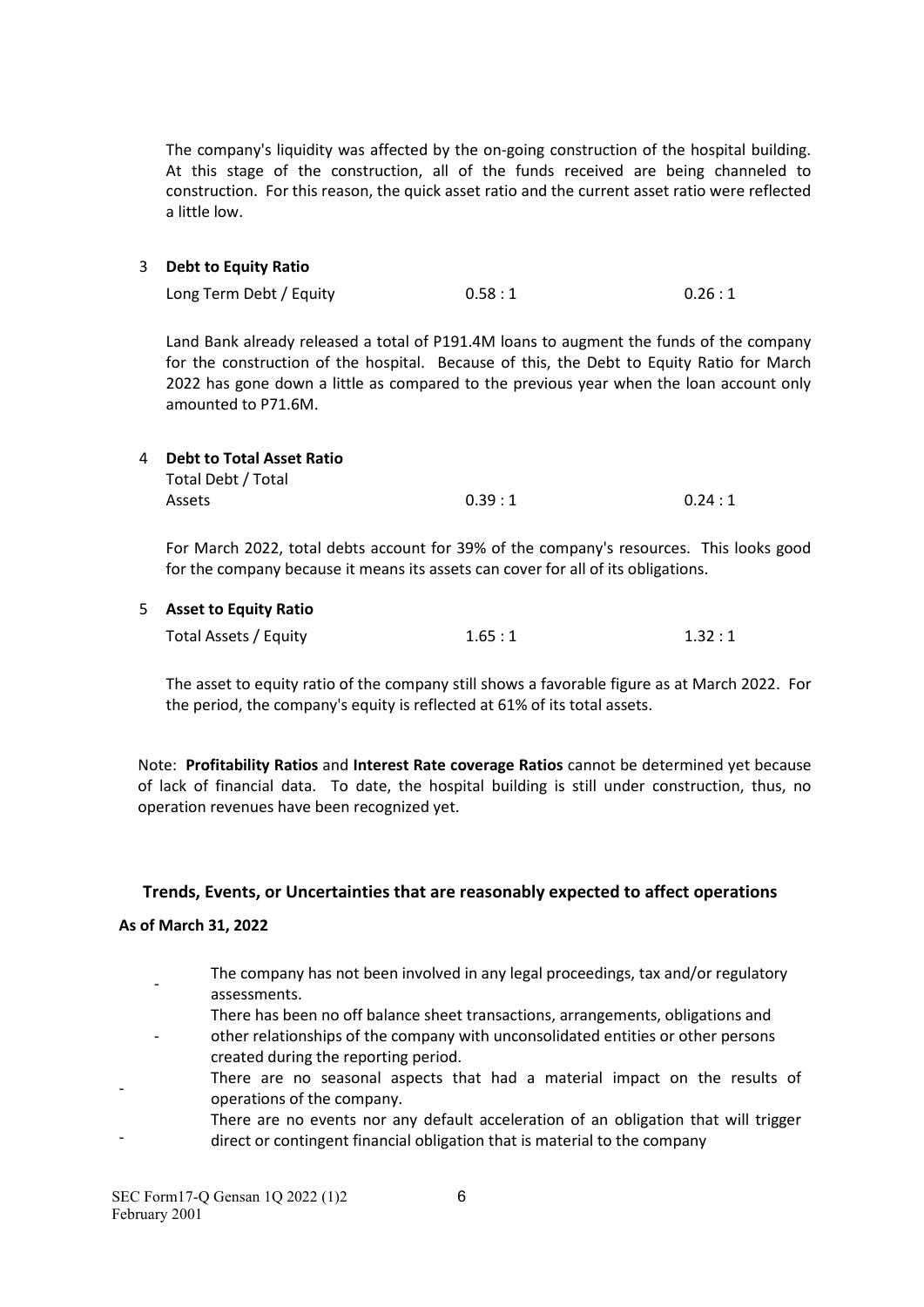- The company intends to commence its operations on the second half of 2023 when the hospital facility will be completed.
- The company has no investments on foreign securities.

# **PART II - OTHER INFORMATION**

There are no additional material information to be disclosed which were not previously reported under SEC Form 17-C

# **SIGNATURES**

Pursuant to the requirements of the Securities Regulation Code, the issuer has duly caused this report to be signed on its behalf by the undersigned thereunto duly authorized.

-

**Dr. RHODORA G. GAGWIS Corporate Secretary** Date: April 18, 2022

**ELMER Z. SAMORO, CPA Corporate Accounting Officer**  Date: April 18, 2022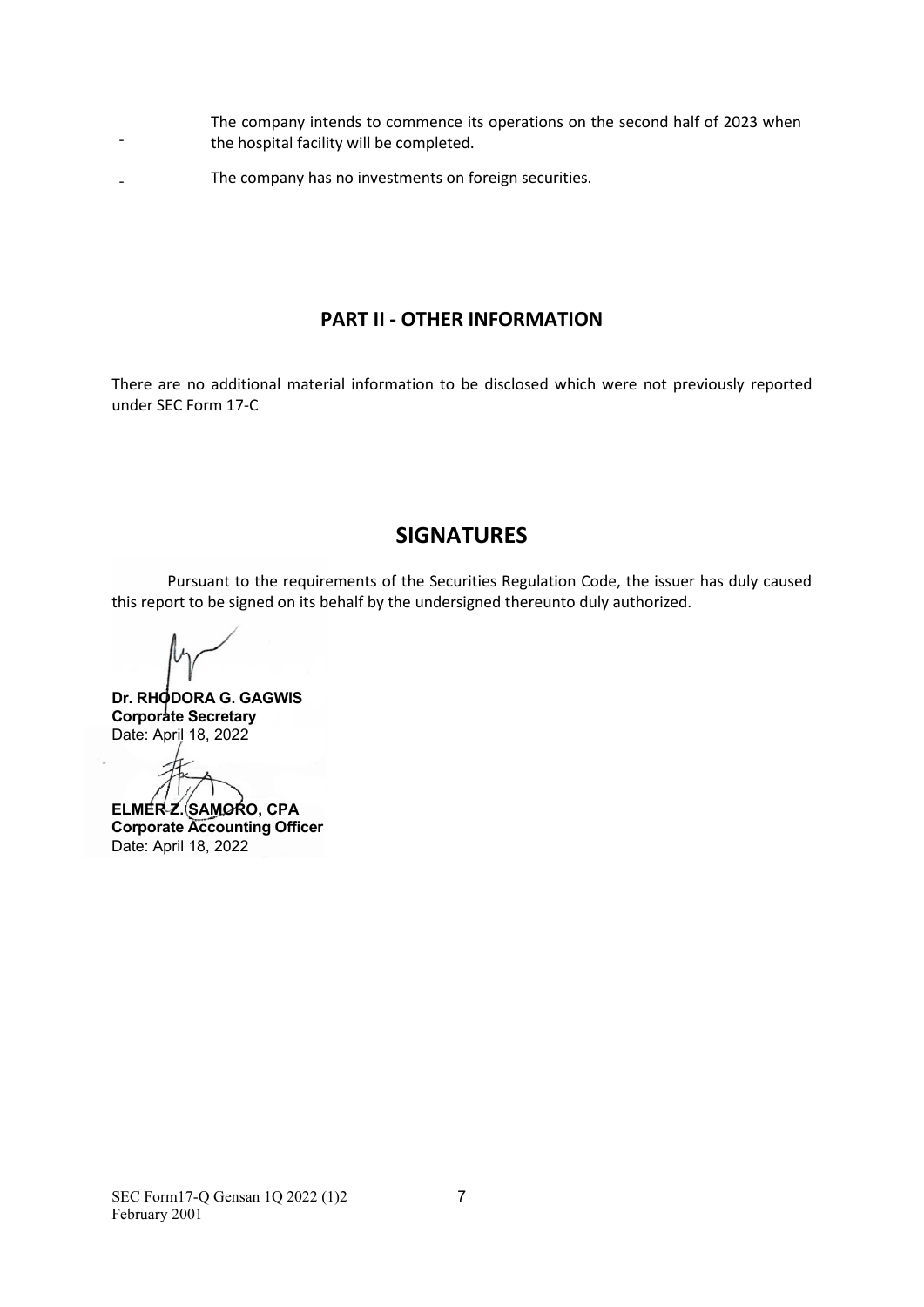# *Allied Care Experts (ACE) Medical Center - Gensan Inc.*

Notes to Financial Statements March 31, 2022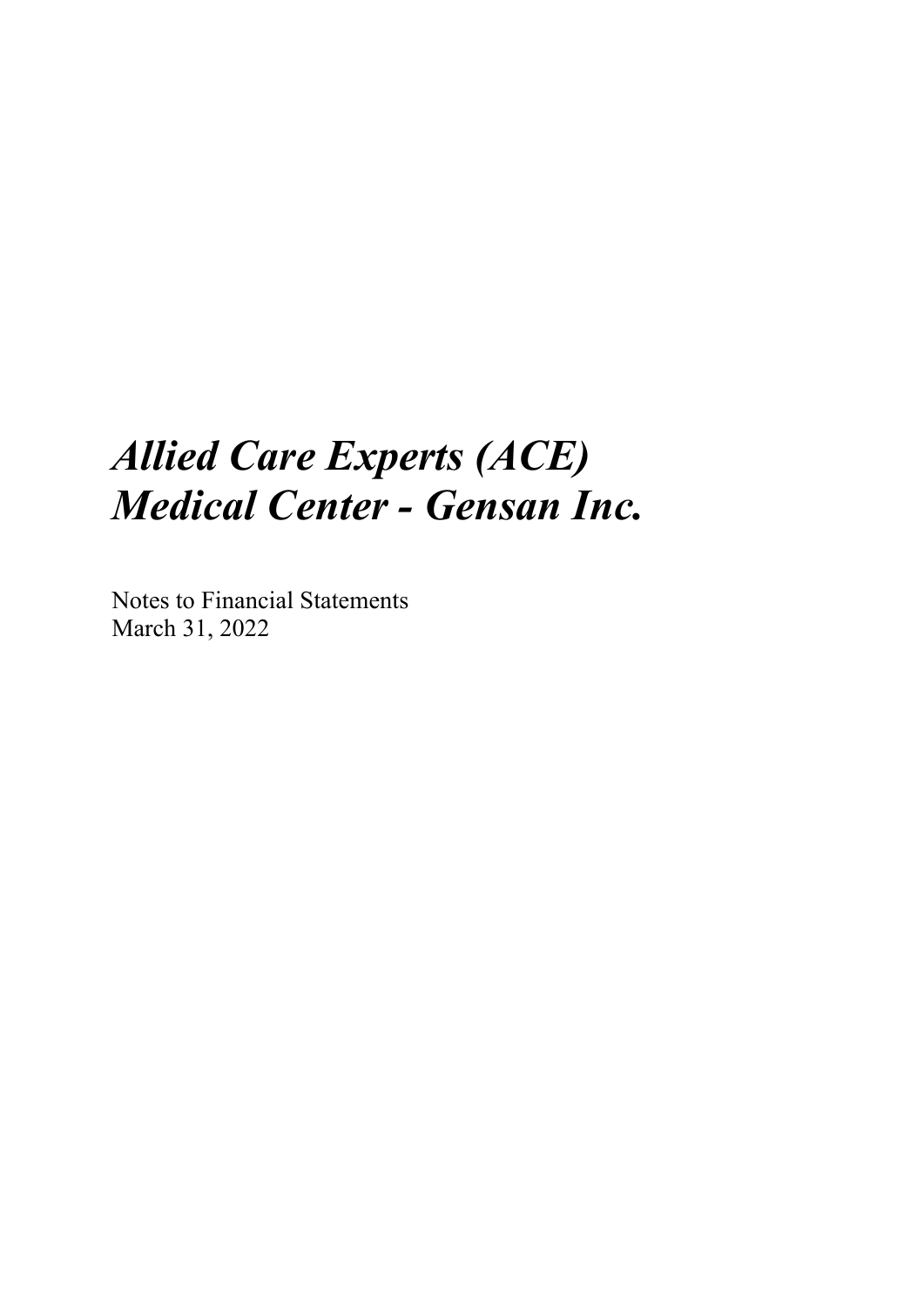# **ALLIED CARE EXPERTS (ACE) MEDICAL CENTER – GENSAN INC.**

# **NOTES TO FINANCIAL STATEMENTS**

As at March 31, 2022 and 2021 (Amounts in Philippine Peso)

# **NOTE 1 - CORPORATE INFORMATION AND STATUS OF OPERATIONS**

## *Corporate Information*

**ALLIED CARE EXPERTS (ACE) MEDICAL CENTER – GENSAN INC.** (the "Company") was incorporated as a domestic corporation under Philippine laws and was duly registered with the Securities and Exchange Commission (SEC) under registration no. CS201612055 on June 10, 2016.

The Company's primary purpose is to establish, maintain, operate, own and manage hospitals, medical and related healthcare facilities and businesses such as but without restriction to clinical laboratories, diagnostic centers, ambulatory clinic, condo-hospital, scientific research institutions and other allied undertakings and services which shall provide medical, surgical, nursing, therapeutic, paramedic or similar care, provided that purely professional medical or surgical services shall be performed by duly qualified and licensed physicians or surgeons who may or may not be connected with the hospitals and whose services shall be freely and individually contracted by the patients.

On June 28, 2019, the SEC En Banc approved the registration application of the Company for 228,000 shares under SEC MSRD Order No.29. These shares have been registered and may now be offered for sale or sold to the public subject to full compliance with the provisions of the Securities Regulation Code and its Amended Implementing Rules and Regulations, Revised Code of Corporate Governance, and other applicable laws and orders as may be issued by the Commission.

The registered office of the Company is located at Second Flr. Genmedex, Santiago Blvd. General Santos City, South Cotabato.

#### *Status of Operations*

Currently, the Company is constructing a multidisciplinary medical facility (hospital) which was expected to be fully completed by 2023.

The Company has incurred an accumulated deficit of ₱54,964,851 and ₱40,649,060 as at March 31, 2022 and 2021, respectively, as a result of various general and administrative expenses incurred while the Company is still in its pre-commercial operation stage. It is expected to generate positive result upon commencement of its commercial operations.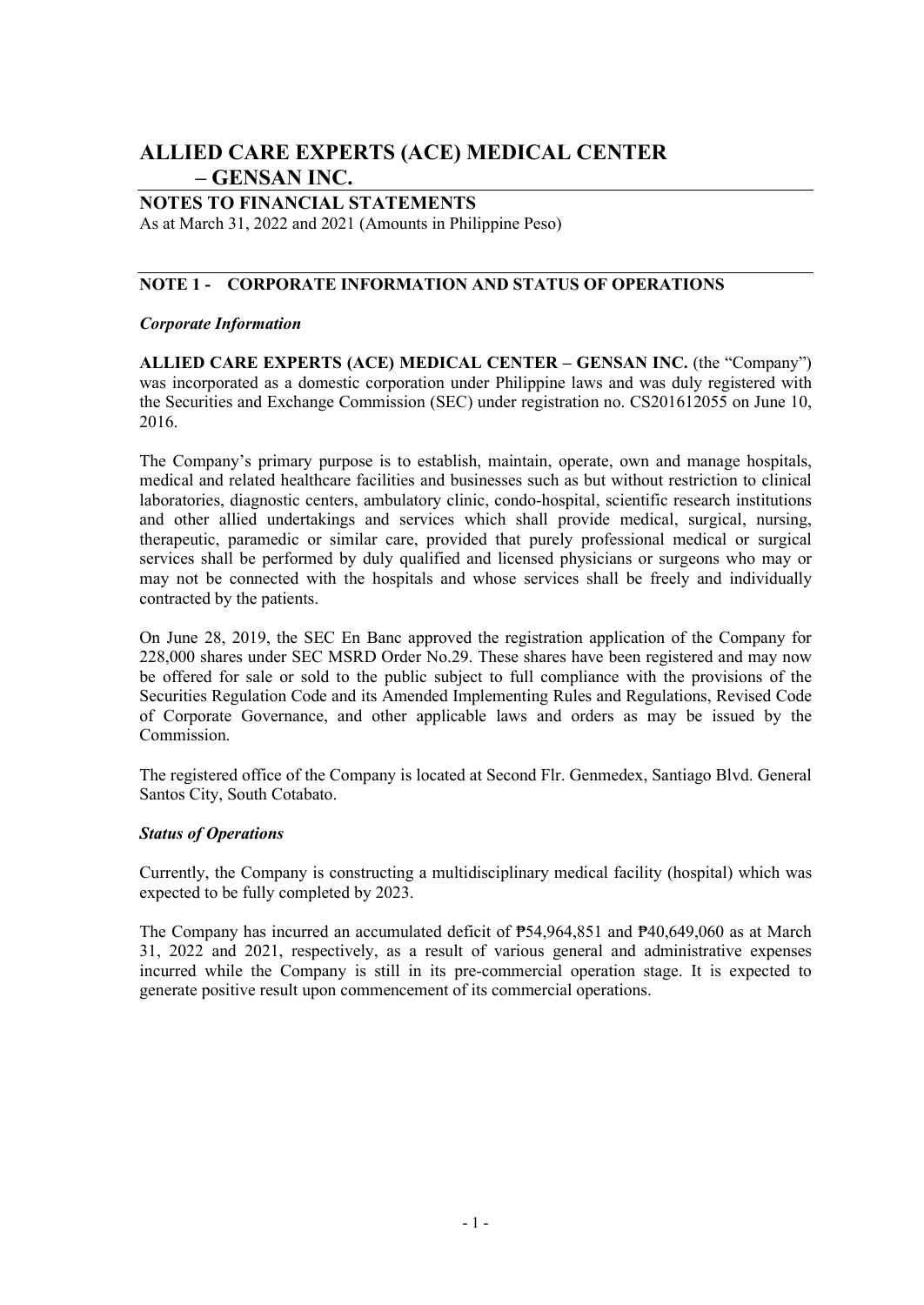# **NOTE 2 - FINANCIAL REPORTING FRAMEWORK AND BASIS OF PREPARATION AND PRESENTATION**

#### **Statement of Compliance**

The financial statements of the Company have been prepared in accordance with Philippine Financial Reporting Standards (PFRS), which includes all applicable PFRS, Philippine Accounting Standards (PAS), and interpretations issued by the International Financial Reporting Interpretations Committee (IFRIC), Philippine Interpretation Committee (PIC) and Standing Interpretations Committee (SIC) as approved by the Financial Reporting Standards Council (FRSC) and Board of Accountancy (BOA) and adopted by the SEC.

#### **Basis of Preparation and Presentation**

These financial statements have been prepared on the historical cost basis, except when otherwise stated.

#### **Functional and Presentation Currency**

Items included in the financial statements of the Company are measured using the currency of the primary economic environment in which the entity operates (the "functional currency"). The Company's financial statements are presented in Philippine Peso (₱), which is the Company's functional and presentation currency. All values are rounded off to the nearest peso, except when otherwise indicated.

#### **NOTE 3 - ADOPTION OF NEW AND REVISED ACCOUNTING STANDARDS AND INTERPRETATIONS**

#### **Adoption of New and Revised Accounting Standards Effective in 2021**

The Company adopted all applicable accounting standards and interpretations as at December 31, 2021. The new and revised accounting standards and interpretations that have been published by the International Accounting Standards Board (IASB) and approved by the FRSC in the Philippines, were assessed by the Management to be applicable to the Company's financial statements as follows:

*Amendments to PFRS 16, COVID-19-Related Rent Concessions beyond June 30, 2021*.

In March 2021, the IASB issued Covid-19-Related Rent Concessions beyond June 30, 2021 (Amendment to PFRS 16) that extends the practical expedient to apply to reduction in lease payments originally due on or before June 30, 2022.

The practical expedient permits a lessee to elect not to assess whether a COVID-19- related rent concession is a lease modification. A lessee that makes this election shall account for any change in lease payments resulting from the COVID-19-related rent concession applying IFRS 16 as if the change were not a lease modification.

The practical expedient applies only to rent concessions occurring as a direct consequence of COVID-19 and only if all the following conditions are met:

a) The change in lease payments results in revised consideration for the lease that is substantially the same as, or less than, the consideration for the lease immediately preceding the change;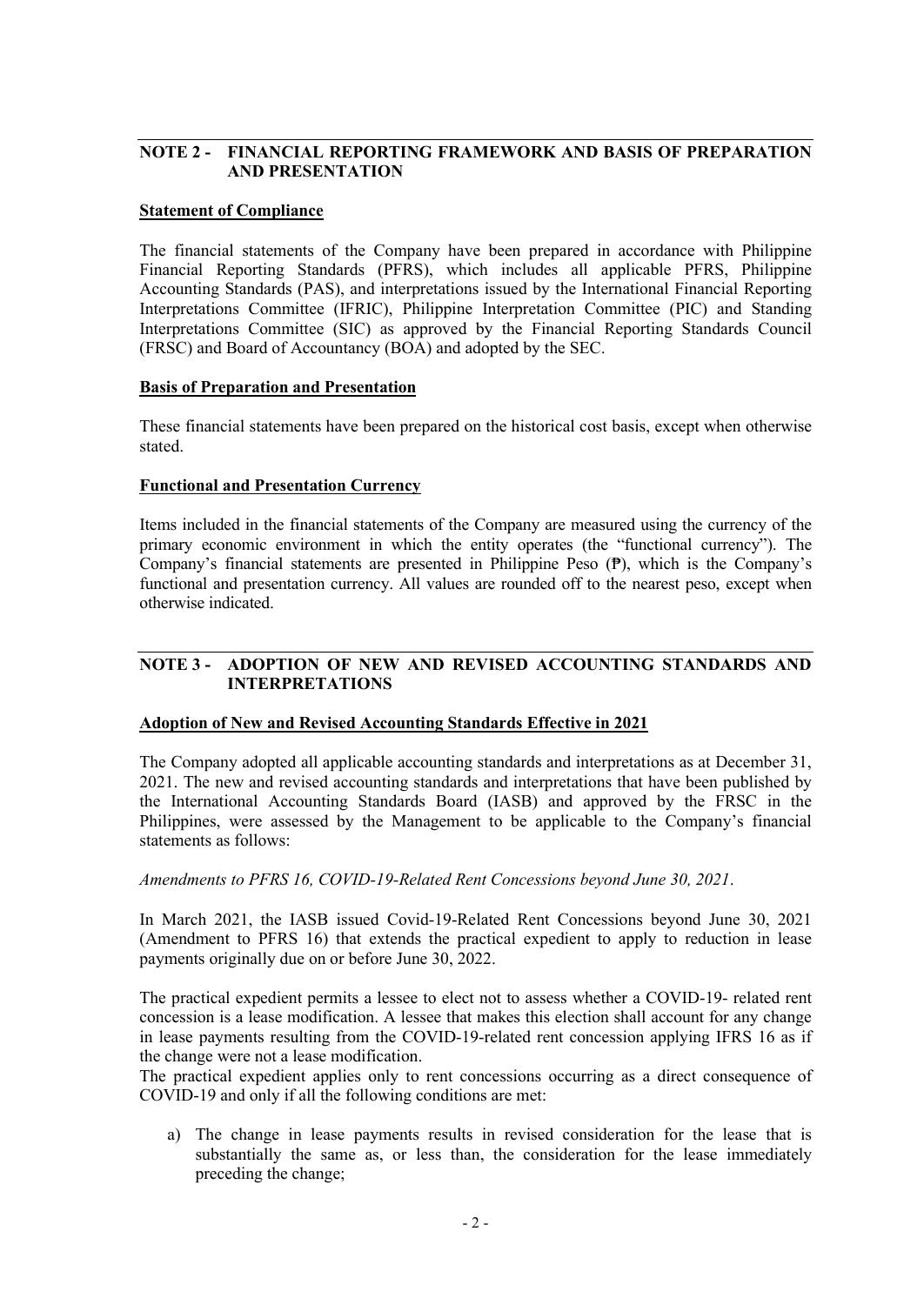- b) Any reduction in lease payments affects only payments originally due on or before June 30, 2022 (a rent concession meets this condition if it results in reduced lease payments on or before June 30, 2022 and increased lease payments that extend beyond June 30, 2022); and
- c) There is no substantive change to other terms and conditions of the lease.

The amendment is effective for annual reporting periods beginning on or after April 1, 2021. Earlier application is permitted, including in financial statements not yet authorized for issue at the date the amendment is issued.

Management of the Company has assessed that the adoption of the amendment has no impact on the Company's financial statements as the Company does not have COVID19 related rent concessions.

*PIC Q&A No. 2020-07, PAS 12 – Accounting for the Proposed Changes in Income Tax Rates under the Corporate Recovery and Tax Incentives for Enterprises Act (CREATE) Bill.* 

The interpretation explained the details of the CREATE bill and its impact on the financial statements once passed.

Interpretation discussed that impact on the financial statements for the year ended December 31, 2020 are as follows:

- Current and deferred taxes will still be measured using the applicable income tax rate as of December 31, 2020;
- If the CREATE bill is enacted before financial statements' issue date, this will be a nonadjusting event but the significant effects of changes in tax rates on current and deferred tax assets and liabilities should be disclosed; and
- If the CREATE bill is enacted after financial statements' issue date but before filing of the income tax return, this is no longer a subsequent event but companies may consider disclosing the general key feature of the bill and the expected impact on the FS.

For the financial statements ended December 31, 2021, the impact are as follows:

- Standard provides that component of tax expense (income) may include "any adjustments recognized in the period for current tax of prior periods" and "the amount of deferred tax expense(income) relating to changes in tax rates or the imposition of new taxes"
- An explanation of changes in the applicable income tax rates to the previous accounting period is also required to be disclosed
- The provision for current income tax for the year 2021 will include the difference between income tax per 2020 financial statements and 2020 income tax return
- Deferred tax assets and liabilities as of December 31, 2021, will be remeasured using the new tax rates
- Any movement in deferred taxes arising from the change in tax rates that will form part of the provision for/benefit from deferred taxes will be included as well in the effective tax rate reconciliation.

The interpretation is effective on or after January 29, 2021. Management's assessment on the impact of this interpretation to the Company's financial statements is incorporated in Note 15. The Company's current tax expense is calculated using 25% regular corporate income tax (RCIT). Deferred tax assets as at December 31, 2021 were remeasured using 25% RCIT.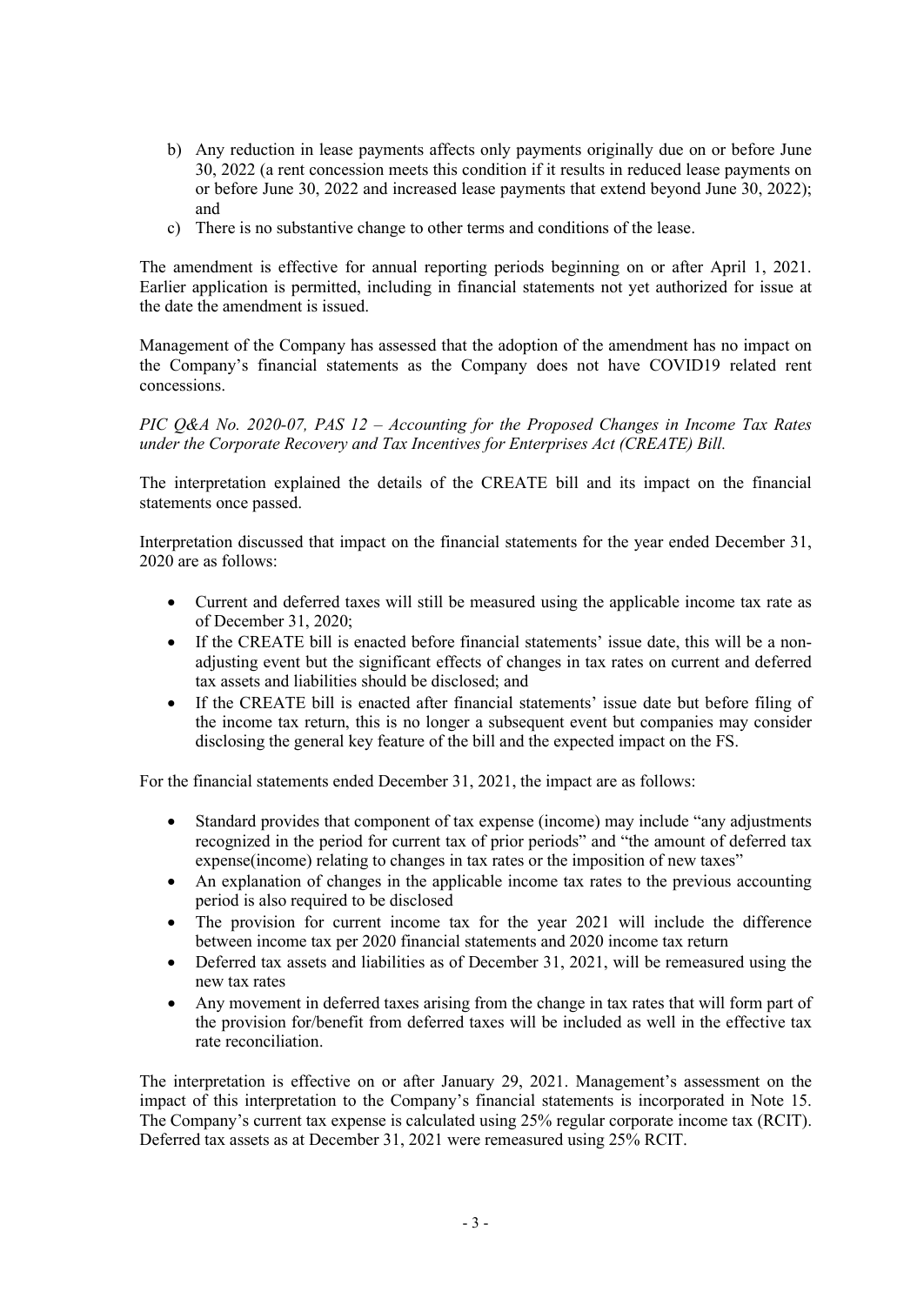### **Standards Issued but not yet Effective:**

Pronouncements issued but not yet effective are listed below. Unless otherwise indicated, the Company does not expect that the future adoption of the said pronouncements will have a significant impact on the financial statements. The Company intends to adopt the following pronouncements when they become effective.

# *Effective beginning on or after January 1, 2022*

#### **Amendments to PFRS 3,** *References to the Conceptual Framework*

The amendments update PFRS 3 so that it refers to the 2018 Conceptual Framework instead of the 1989 Framework. They also add to PFRS 3 a requirement that, for obligations within the scope of PAS 37, an acquirer applies PAS 37 to determine whether at the acquisition date a present obligation exists as a result of past events. For a levy that would be within the scope of IFRIC 21 Levies, the acquirer applies IFRIC 21 to determine whether the obligating event that gives rise to a liability to pay the levy has occurred by the acquisition date.

The amendments also add an explicit statement that an acquirer does not recognize contingent assets acquired in a business combination.

The amendments are effective for business combinations for which the date of acquisition is on or after the beginning of the first annual period beginning on or after January 2022. Early application is permitted if an entity also applies all other updated references (published together with the updated Conceptual Framework) at the same time or earlier.

The future adoption of the amendments will not have an impact on the Company's financial statements as the Company does not plan to enter into business combination.

#### **Amendments to PAS 16,** *Property, Plant and Equipment – Proceeds before Intended Use*

The amendments prohibit deducting from the cost of an item of property, plant and equipment any proceeds from selling items produced before that asset is available for use, i.e. proceeds while bringing the asset to the location and condition necessary for it to be capable of operating in the manner intended by management. Consequently, an entity recognizes such sales proceeds and related costs in profit or loss. The entity measures the cost of those items in accordance with PAS 2 *Inventories*.

The amendments also clarify the meaning of 'testing whether an asset is functioning properly'. PAS 16 now specifies this as assessing whether the technical and physical performance of the asset is such that it is capable of being used in the production or supply of goods or services, for rental to others, or for administrative purposes.

If not presented separately in the statements of comprehensive loss, the financial statements shall disclose the amounts of proceeds and cost included in profit or loss that relate to items produced that are not an output of the entity's ordinary activities, and which line item(s) in the statements of comprehensive loss include(s) such proceeds and cost.

The amendments are applied retrospectively, but only to items of property, plant and equipment that are brought to the location and condition necessary for them to be capable of operating in the manner intended by management on or after the beginning of the earliest period presented in the financial statements in which the entity first applies the amendments.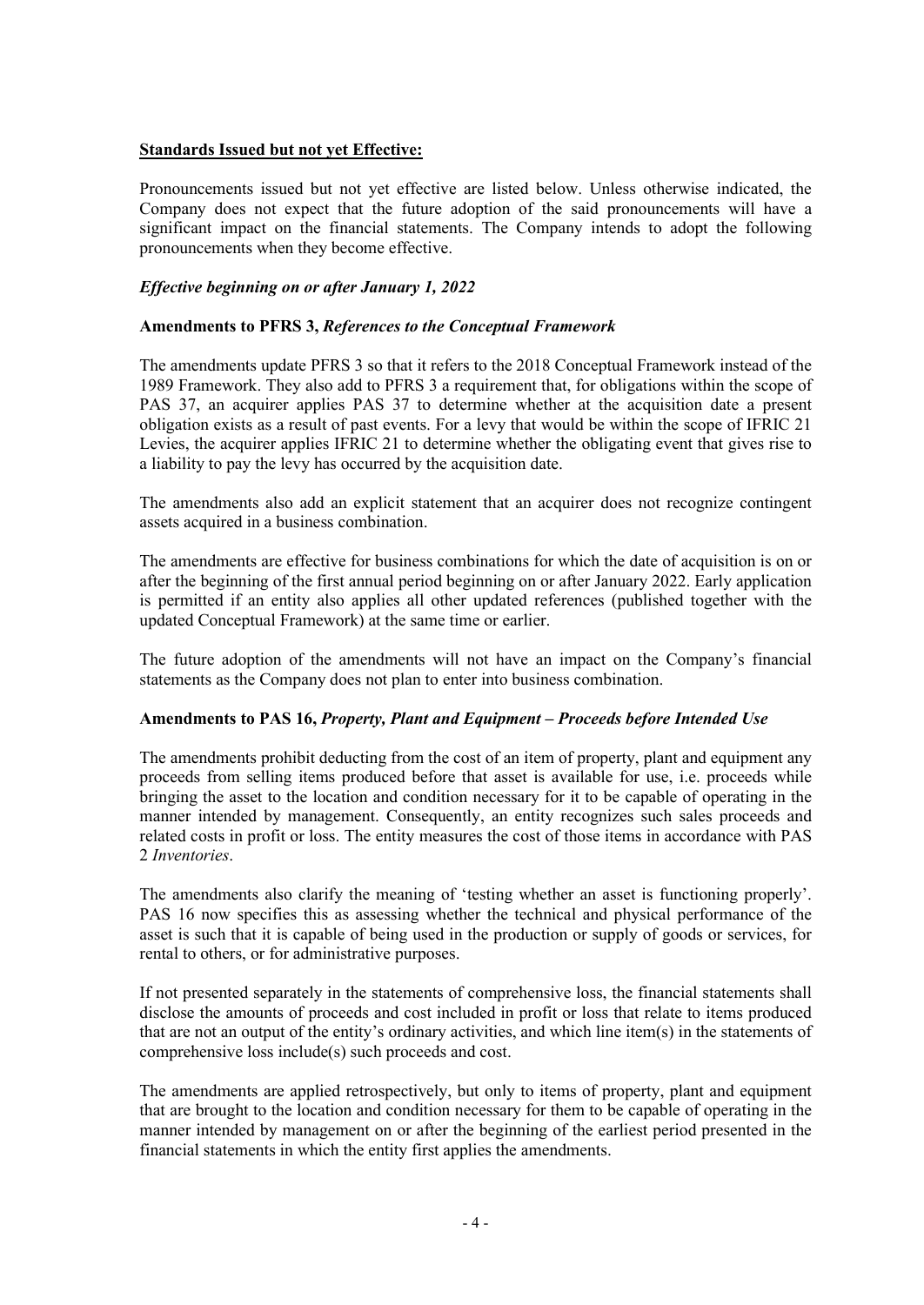The entity shall recognize the cumulative effect of initially applying the amendments as an adjustment to the opening balance of retained earnings (or other component of equity, as appropriate) at the beginning of that earliest period presented.

The amendments are effective for annual periods beginning on or after 1 January 2022, with early application permitted.

Management is still evaluating the impact of the amendment on the Company's financial statements.

#### **Amendments to PAS 37,** *Onerous Contracts – Cost of Fulfilling a Contract*

The amendments specify that the 'cost of fulfilling' a contract comprises the 'costs that relate directly to the contract'. Costs that relate directly to a contract consist of both the incremental costs of fulfilling that contract (examples would be direct labor or materials) and an allocation of other costs that relate directly to fulfilling contracts (an example would be the allocation of the depreciation charge for an item of property, plant and equipment used in fulfilling the contract).

The amendments apply to contracts for which the entity has not yet fulfilled all its obligations at the beginning of the annual reporting period in which the entity first applies the amendments. Comparatives are not restated. Instead, the entity shall recognize the cumulative effect of initially applying the amendments as an adjustment to the opening balance of retained earnings or other component of equity, as appropriate, at the date of initial application.

The amendments are effective for annual periods beginning on or after 1 January 2022, with early application permitted.

Management is still evaluating the impact of the amendment on the Company's financial statements.

#### *Annual Improvements to PFRS Standards 2018-2020 Cycle*

#### **Amendments to PFRS 1 –** *Subsidiary as a first-time adopter*

The amendment provides additional relief to a subsidiary which becomes a first-time adopter later than its parent in respect of accounting for cumulative translation differences. As a result of the amendment, a subsidiary that uses the exemption in PFRS1:D16 (a) can now also elect to measure cumulative translation differences for all foreign operations at the carrying amount that would be included in the parent's consolidated financial statements, based on the parent's date of transition to PFRS Standards, if no adjustments were made for consolidation procedures and for the effects of the business combination in which the parent acquired the subsidiary. A similar election is available to an associate or joint venture that uses the exemption in PFRS 1: D16 (a).

The amendment is effective for annual periods beginning on or after 1 January 2022, with early application permitted.

Management is still evaluating the impact of the amendment on the Company's financial statements.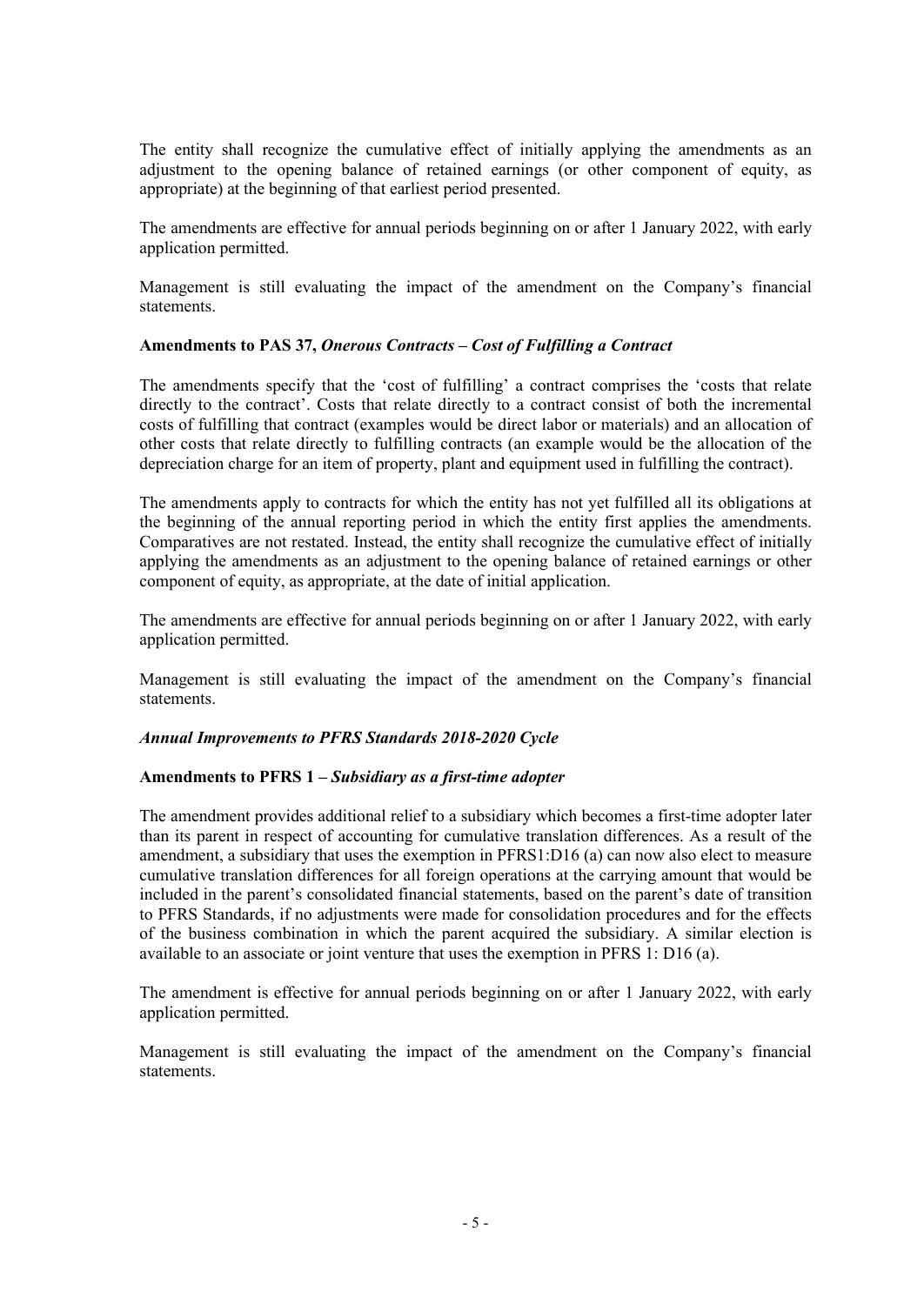### **Amendments to PFRS 9 –** *Fees in the '10 percent' test for derecognition of financial liabilities*

The amendment clarifies that in applying the '10 percent' test to assess whether to derecognize a financial liability, an entity includes only fees paid or received between the entity (the borrower) and the lender, including fees paid or received by either the entity or the lender on the other's behalf.

The amendment is applied prospectively to modifications and exchanges that occur on or after the date the entity first applies the amendment.

The amendment is effective for annual periods beginning on or after 1 January 2022, with early application permitted.

Management is still evaluating the impact of the amendment on the Company's financial statements.

#### **Amendments to PAS 41 –** *Taxation in fair value measurements*

The amendment removes the requirement in PAS 41 for entities to exclude cash flows for taxation when measuring fair value. This aligns the fair value measurement in PAS 41 with the requirements of PFRS 13 *Fair Value Measurement* to use internally consistent cash flows and discount rates and enables preparers to determine whether to use pretax or post-tax cash flows and discount rates for the most appropriate fair value measurement.

The amendment is applied prospectively, i.e. for fair value measurements on or after the date an entity initially applies the amendment.

The amendment is effective for annual periods beginning on or after 1 January 2022, with early application permitted.

Management is still evaluating the impact of the amendment on the Company's financial statements.

#### *Effective Beginning on or after January 01, 2023*

#### **Amendments to PAS 1,** *Classification of Liabilities as Current or Non-current*

The amendments to PAS 1 affect only the presentation of liabilities as current or non-current in the statements of financial position and not the amount or timing of recognition of any asset, liability, income or expenses, or the information disclosed about those items.

The amendments clarify that the classification of liabilities as current or non-current is based on rights that are in existence at the end of the reporting period, specify that classification is unaffected by expectations about whether an entity will exercise its right to defer settlement of a liability, explain that rights are in existence if covenants are complied with at the end of the reporting period, and introduce a definition of 'settlement' to make clear that settlement refers to the transfer to the counterparty of cash, equity instruments, other assets or service.

The amendments are applied retrospectively for annual periods beginning on or after 1 January 2023, with early application permitted.

Management is still evaluating the impact of the amendments on the Company's financial statements.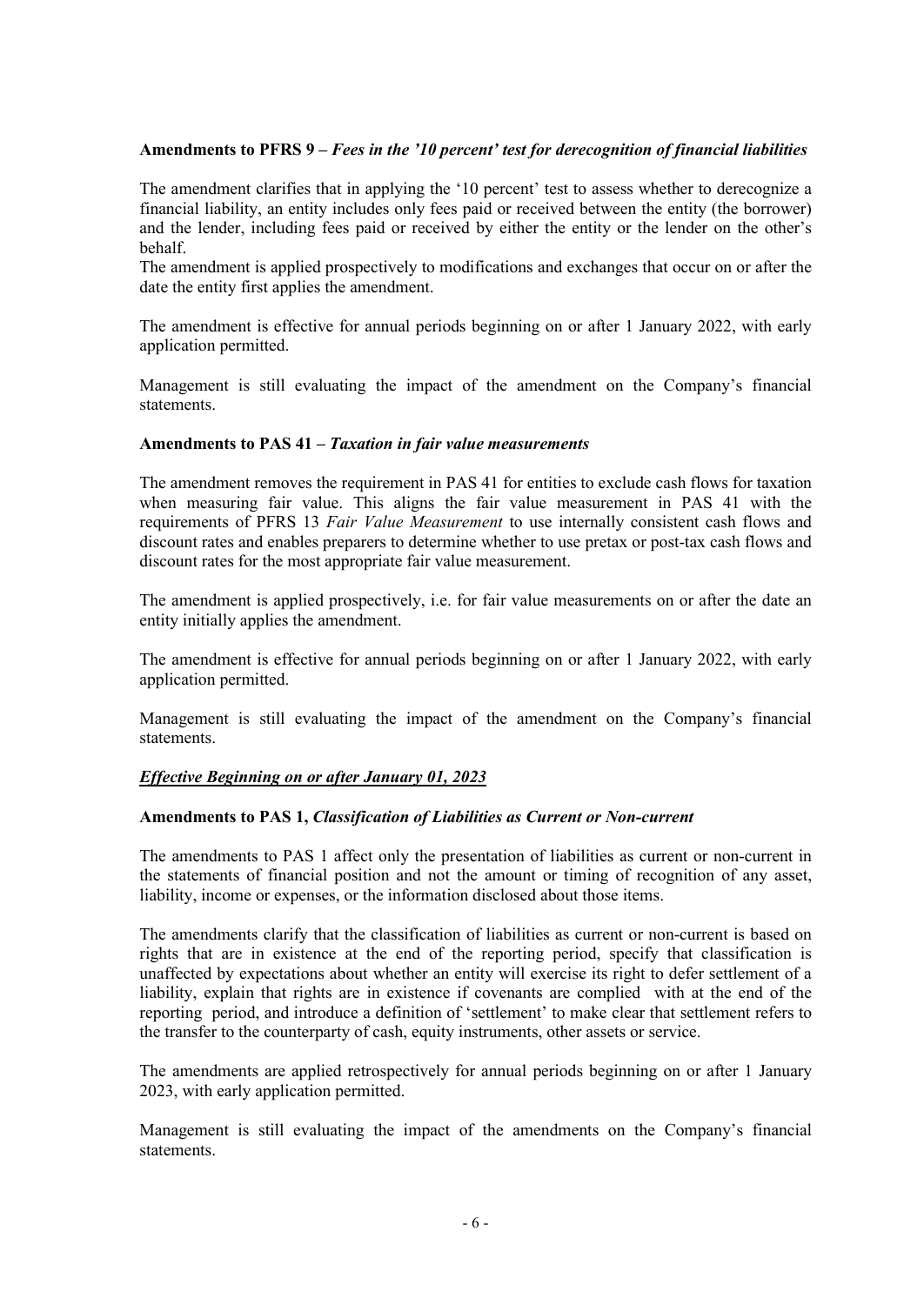#### **PFRS 17,** *Insurance Contracts*

PFRS 17 establishes the principles for the recognition, measurement, presentation and disclosure of insurance contracts within the scope of the standard. The objective of PFRS 17 is to ensure that an entity provides relevant information that faithfully represents those contracts. This information gives a basis for users of financial statements to assess the effect that insurance contracts have on the entity's financial position, financial performance and cash flows.

The key principles in PFRS 17 are that an entity:

- identifies as insurance contracts those contracts under which the entity accepts significant insurance risk from another party (the policyholder) by agreeing to compensate the policyholder if a specified uncertain future event (the insured event) adversely affects the policyholder;
- separates specified embedded derivatives, distinct investment components and distinct performance obligations from the insurance contracts;
- divides the contracts into groups that it will recognize and measure;
- recognizes and measures groups of insurance contracts at:
	- $\triangleright$  a risk-adjusted present value of the future cash flows (the fulfilment cash flows) that incorporates all of the available information about the fulfilment cash flows in a way that is consistent with observable market information; plus (if this value is a liability) or minus (if this value is an asset)
	- $\triangleright$  an amount representing the unearned profit in the group of contracts (the contractual service margin)
- recognizes the profit from a group of insurance contracts over the period the entity provides insurance cover, and as the entity is released from risk. If a group of contracts is or becomes loss-making, an entity recognizes the loss immediately;
- presents separately insurance revenue (that excludes the receipt of any investment component), insurance service expenses (that excludes the repayment of any investment components) and insurance finance income or expenses; and
- discloses information to enable users of financial statements to assess the effect that contracts within the scope of PFRS 17 have on the financial position, financial performance and cash flows of an entity.

PFRS 17 includes an optional simplified measurement approach, or premium allocation approach, for simpler insurance contracts.

The standard is effective for periods beginning on or after January 1, 2023. Earlier application is permitted.

The adoption of the standard will not have a significant impact on the Company's financial statements as the Company does not issue insurance contracts.

#### *Deferred Effectivity*

# **Amendments to PFRS 10 and PAS 28,** *Sale or Contribution of Assets between an Investor and Its Associate or Joint Venture*

The amendments to PFRS 10 and PAS 28 deal with situations where there is a sale or contribution of assets between an investor and its associate or joint venture. Specifically, the amendments state that gains or losses resulting from the loss of control of a subsidiary that does not contain a business in a transaction with an associate or a joint venture that is accounted for using the equity method, are recognized in the parent's profit or loss only to the extent of the unrelated investors'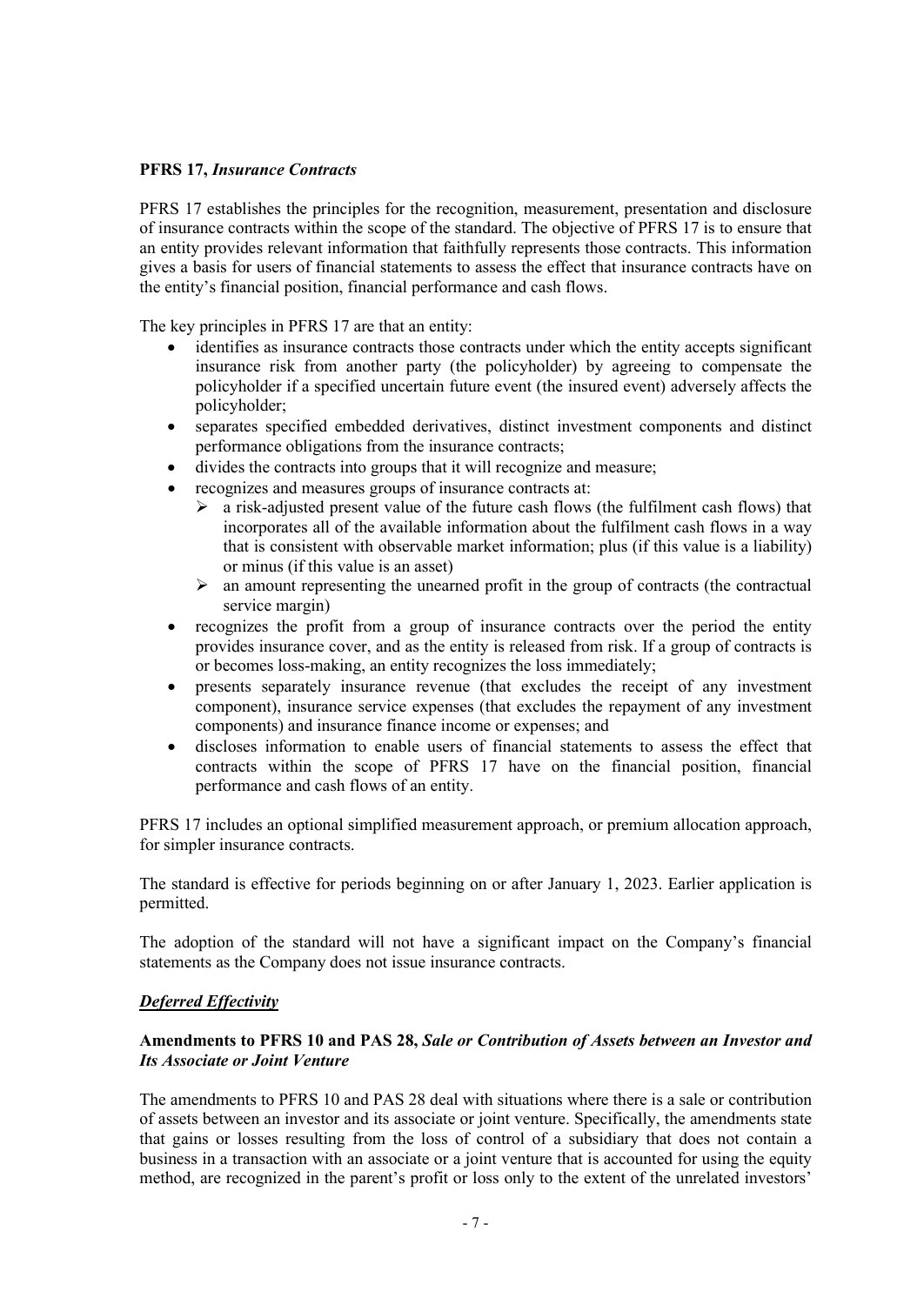interests in that associate or joint venture. Similarly, gains and losses resulting from the remeasurement of investments retained in any former subsidiary (that has become an associate or a joint venture that is accounted for using the equity method) to fair value are recognized in the former parent's profit or loss only to the extent of the unrelated investors' interests in the new associate or joint venture.

The effective date of the amendments has yet to be set by the IASB; however, earlier application of the amendments is permitted.

Management is still evaluating the impact of the amendments on the Company's financial statements.

# **NOTE 4 - SUMMARY OF SIGNIFICANT ACCOUNTING AND FINANCIAL REPORTING POLICIES**

The significant accounting policies that have been used in the preparation of these financial statements are summarized below. The policies have been consistently applied to all years presented, unless otherwise stated.

#### **Current versus Noncurrent Classification**

The Company presents assets and liabilities in the statements of financial position based on current/noncurrent classification.

An asset is current when it is:

- expected to be realized or intended to be sold or consumed in the normal operating cycle;
- held primarily for the purpose of trading;
- expected to be realized within twelve months after the reporting period; or
- cash or cash equivalent unless restricted from being exchanged or used to settle a liability for at least twelve months after the reporting period.

The Company classifies all other assets as noncurrent.

A liability is current when:

- it is expected to be settled in the normal operating cycle;
- it is held primarily for the purpose of trading;
- it is due to be settled within twelve months after the reporting period; or
- there is no unconditional right to defer the settlement of the liability for at least twelve months after the reporting period.

All other liabilities are classified as noncurrent.

Deferred tax assets and liabilities are classified as noncurrent assets and liabilities, respectively.

The Company also modifies classification of prior year amounts to conform to current year's presentation.

#### **Fair Value Measurement**

Fair value is the estimated price that would be received to sell an asset or paid to transfer a liability in an orderly transaction between market participants at the measurement date. The fair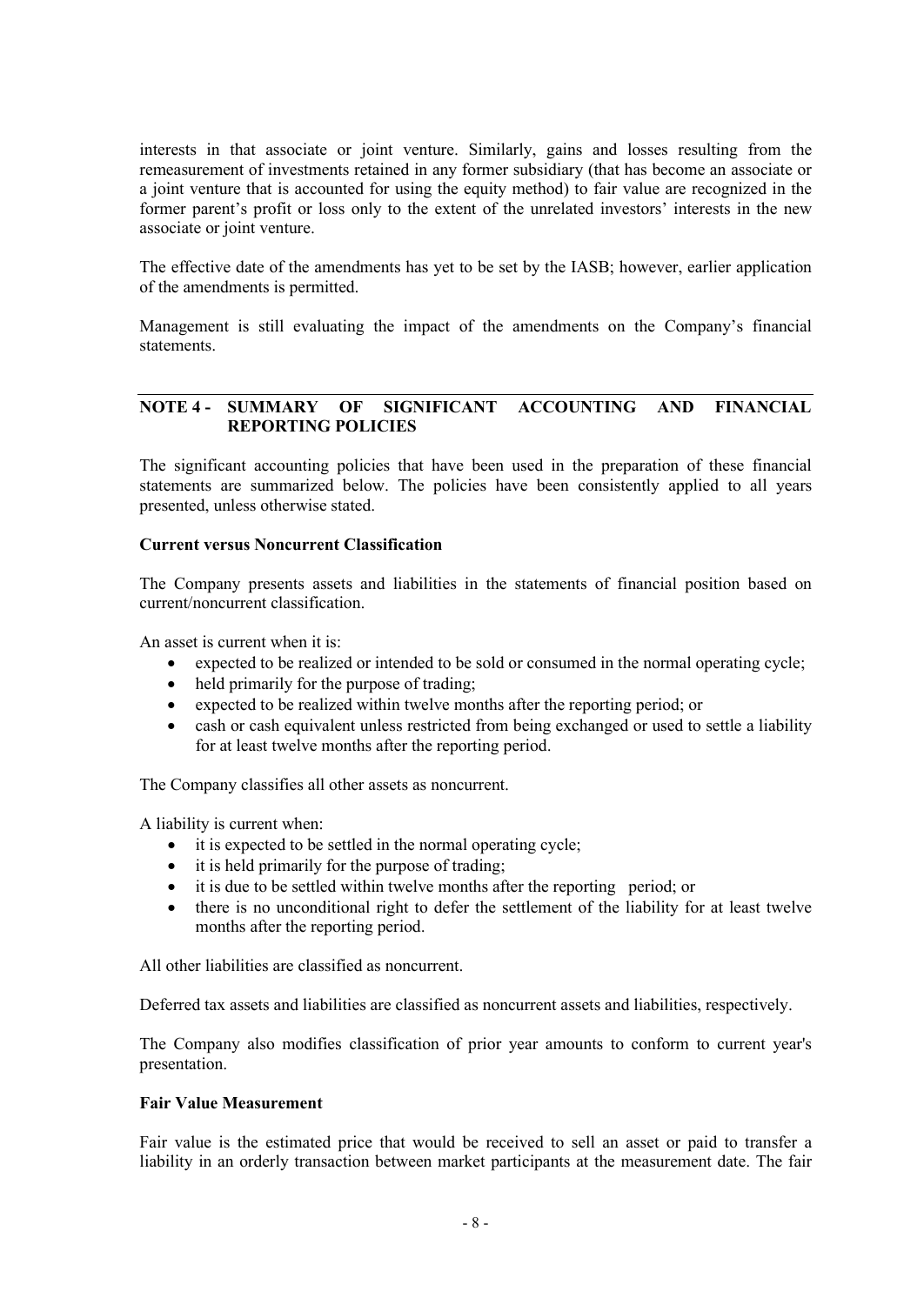value measurement is based on the presumption that the transaction to sell the asset or transfer the liability, takes place either:

- in the principal market for the asset or liability; or<br>in the absence of a principal market, in the most
- in the absence of a principal market, in the most advantageous market for the asset or liability, the principal or the most advantageous market must be accessible to the Company.

The fair value of an asset or a liability is measured using the assumptions that market participants would use when pricing the asset or liability, assuming that market participants act in their economic best interest.

A fair value measurement of a non-financial asset takes into account a market participant's ability to generate economic benefits by using the asset in its highest and best use or by selling it to another market participant that would use the asset in its highest and best use.

The Company uses valuation techniques that are appropriate in the circumstances and for which sufficient data are available to measure fair value, maximizing the use of relevant observable inputs and minimizing the use of unobservable inputs.

All assets and liabilities for which fair value is measured or disclosed in the financial statements are categorized within the fair value hierarchy, described as follows, based on the lowest level input that is significant to the fair value measurement as a whole:

- Level 1 Quoted (unadjusted) market prices in active markets for identical assets or liabilities
- Level  $2 -$  Valuation techniques for which the lowest level input that is significant to the fair value measurement is directly or indirectly observable
- Level  $3 -$  Valuation techniques for which the lowest level input that is significant to the fair value measurement is unobservable

For assets and liabilities that are recognized in the financial statements on a recurring basis, the Company determines whether transfers have occurred between levels in the hierarchy by reassessing categorization (based on the lowest level input that is significant to the fair value measurement as a whole) at the end of each reporting period.

For the purpose of fair value disclosures, the Company has determined classes of assets and liabilities on the basis of the nature, characteristics and risks of the asset or liability and the level of the fair value hierarchy as explained above.

#### **Financial Instruments**

A financial instrument is any contract that gives rise to a financial asset of one entity and a financial liability or equity instrument of another entity.

#### **Financial Assets**

#### *Date of Recognition*

The Company recognizes a financial asset or a financial liability in the statements of financial position when it becomes a party to the contractual provisions of a financial instrument. In the case of a regular way purchase or sale of financial assets, recognition and derecognition, as applicable, is done using settlement date accounting.

# *"Day 1" Difference*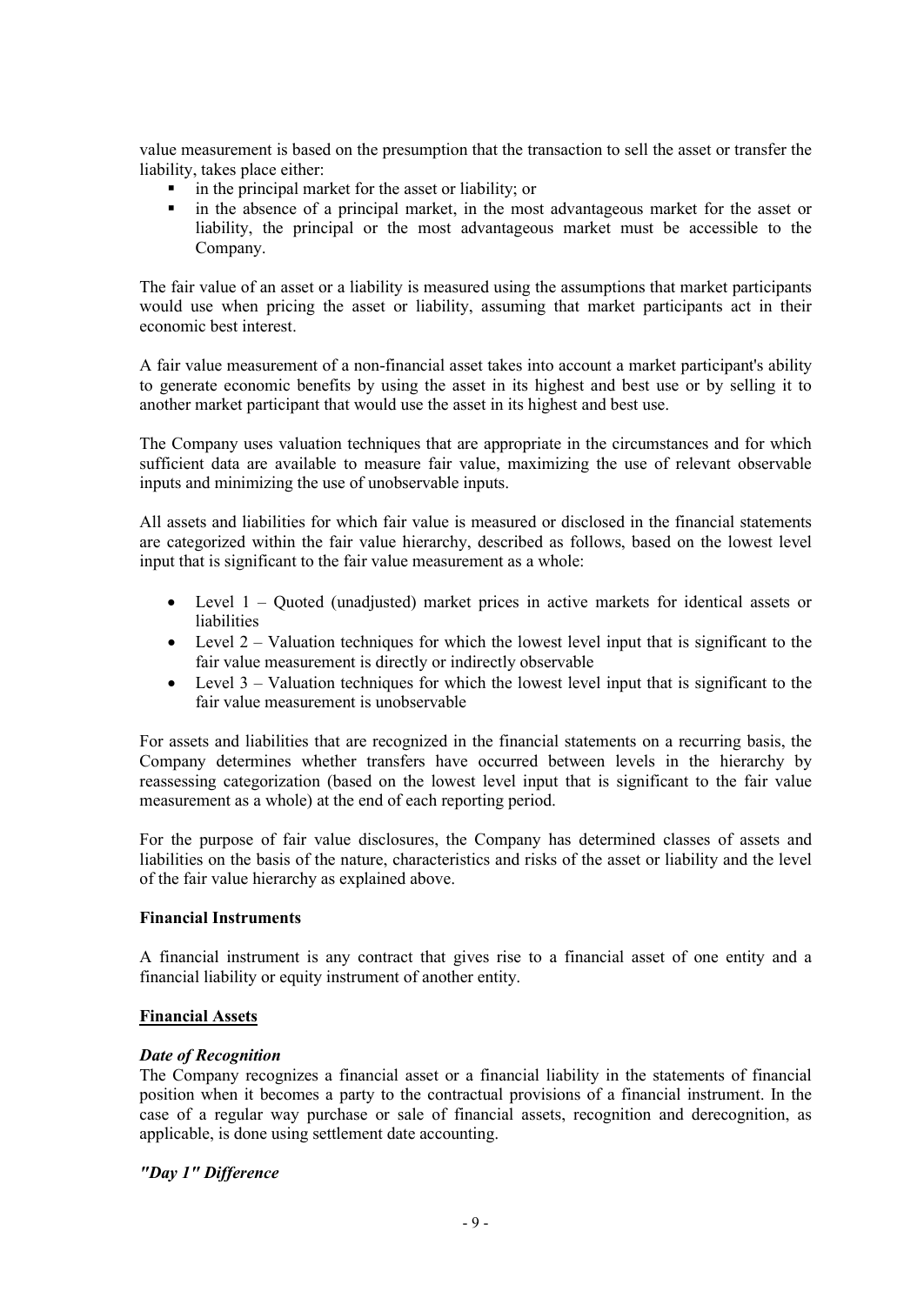Where the transaction in a non-active market is different from the fair value of other observable current market transactions in the same instrument or based on a valuation technique whose variables include only data from observable market, the Company recognizes the difference between the transaction price and fair value (a "Day 1" difference) in profit or loss. In cases where there is no observable data on inception, the Company deems the transaction price as the best estimate of fair value and recognizes "Day 1" difference in profit or loss when the inputs become observable or when the instrument is derecognized. For each transaction, the Company determines the appropriate method of recognizing the "Day 1" difference.

#### **Financial assets**

# *Initial Recognition and Measurement*

Financial assets are classified, at initial recognition, as subsequently measured at amortized cost, fair value through other comprehensive income (OCI), and fair value through profit or loss (FVPL).

The classification of financial assets at initial recognition depends on the financial asset's contractual cash flow characteristics and the Company's business model for managing them. The Company initially measures a financial asset at its fair value plus, in the case of a financial asset not at fair value through profit or loss, transaction costs.

In order for a financial asset to be classified and measured at amortized cost or fair value through OCI, it needs to give rise to cash flows that are 'solely payments of principal and interest (SPPI)' on the principal amount outstanding. This assessment is referred to as the SPPI test and is performed at an instrument level. Financial assets with cash flows that are not SPPI are classified and measured at fair value through profit or loss.

The Company's business model for managing financial assets refer to how it manages its financial assets in order to generate cash flows. The business model determines whether cash flows will result from collecting contractual cash flows, selling the financial assets, or both. Financial assets classified and measured at amortized cost are held within a business model with the objective to hold the financial assets in order to collect contractual cash flows while financial assets classified and measured at fair value through OCI are held within a business model with the objective of both holding to collect contractual cash flows and selling.

Purchases or sales of financial assets that require delivery of assets within a time frame established by regulation or convention in the market place (regular way trades) are recognized on the trade date, i.e., the date that the Company commits to purchase or sell the asset.

#### *Subsequent Measurement*

For purposes of subsequent measurement, financial assets are classified in four categories:

- financial assets at amortized cost (debt instruments)
- financial assets at fair value through OCI with recycling of cumulative gains and losses (debt instrument)
- financial assets designated at fair value through OCI with no recycling of cumulative gains or losses upon derecognition (equity instruments)
- financial assets at fair value through profit or loss

#### Financial assets at amortized cost (debt instruments)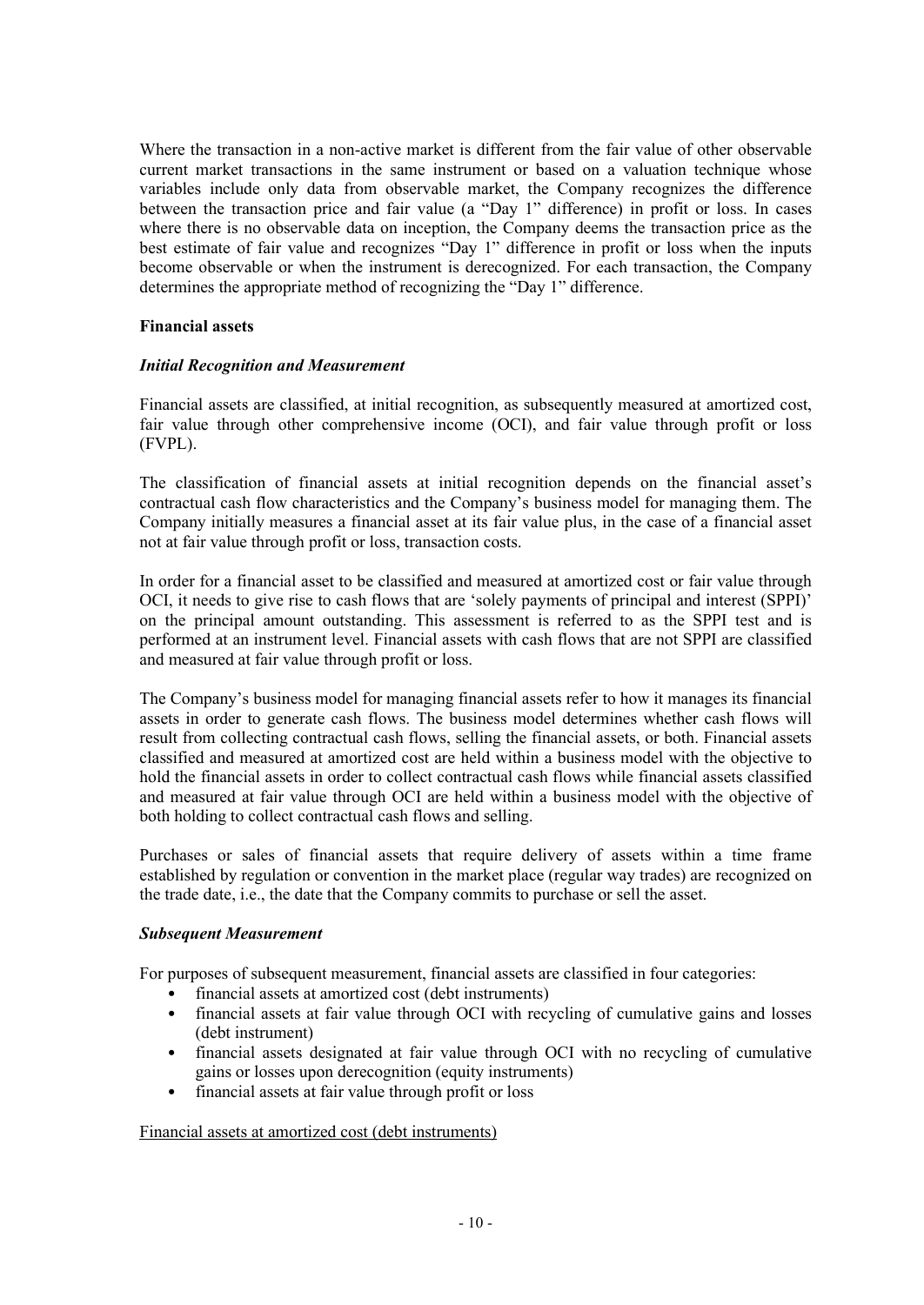Financial assets at amortized cost are subsequently measured using the effective interest (EIR) method and are subject to impairment. Gains and losses are recognized in profit or loss when the asset is derecognized, modified or impaired.

The Company's financial assets at amortized cost includes cash and cash equivalents (excluding petty cash fund) and advances and other receivables as at reporting dates (see Note 6).

#### Financial assets fair value through OCI (debt instruments)

For debt instruments at fair value through OCI, interest income, foreign exchange revaluation, if any, and impairment losses or reversals are recognized in the statements of profit or loss and computed in the same manner as for financial assets measured at amortized cost. The remaining fair value changes are recognized in OCI. Upon derecognition, the cumulative fair value change recognized in OCI is recycled to profit and loss.

The Company does not have debt instruments designated at fair value through OCI as at reporting dates.

#### Financial assets designated at fair value through OCI (equity instruments)

Upon initial recognition, the Company can elect to classify irrevocably its equity instruments as equity instruments designated at fair value through OCI when they meet the definition of equity under IAS 32 – *Financial Instruments: Presentation* and are not held for trading. The classification is determined on an instrument-by-instrument basis.

Gains and losses on these financial assets are never recycled to profit or loss. Dividends are recognized as other income in the statements of profit or loss when the right of payment has been established, except when the Company benefits from such proceeds as recovery of part of the cost of the financial assets, in which case, such gains are recovered in OCI. Equity instruments designated at fair value through OCI are not subject to impairment assessment.

The Company does not have equity instruments designated at fair value through OCI (FVOCI) as at reporting dates.

#### Financial assets at fair value through profit or loss

Financial assets at fair value through profit or loss are carried in the statements of financial position at fair value with net changes in fair value recognized in the statement of profit or loss.

This category includes derivative instruments and listed equity investments which the Company had not irrevocably elected to classify at fair value through OCI. Dividends on listed equity investments are recognized as other income in the statements of profit or loss when the right of payment has been established.

The Company does not have financial assets at fair value through profit or loss as at reporting dates.

#### *Derecognition*

The financial asset (or, where applicable, a part of a financial asset or part of a group of similar financial assets) is primarily derecognized (i.e., removed from the Company's statements of financial position) when:

- the rights to receive cash flows from the asset have expired, or
- the Company has transferred its rights to receive cash flows from the asset or has assumed an obligation to pay the received cash flows in full without material delay to a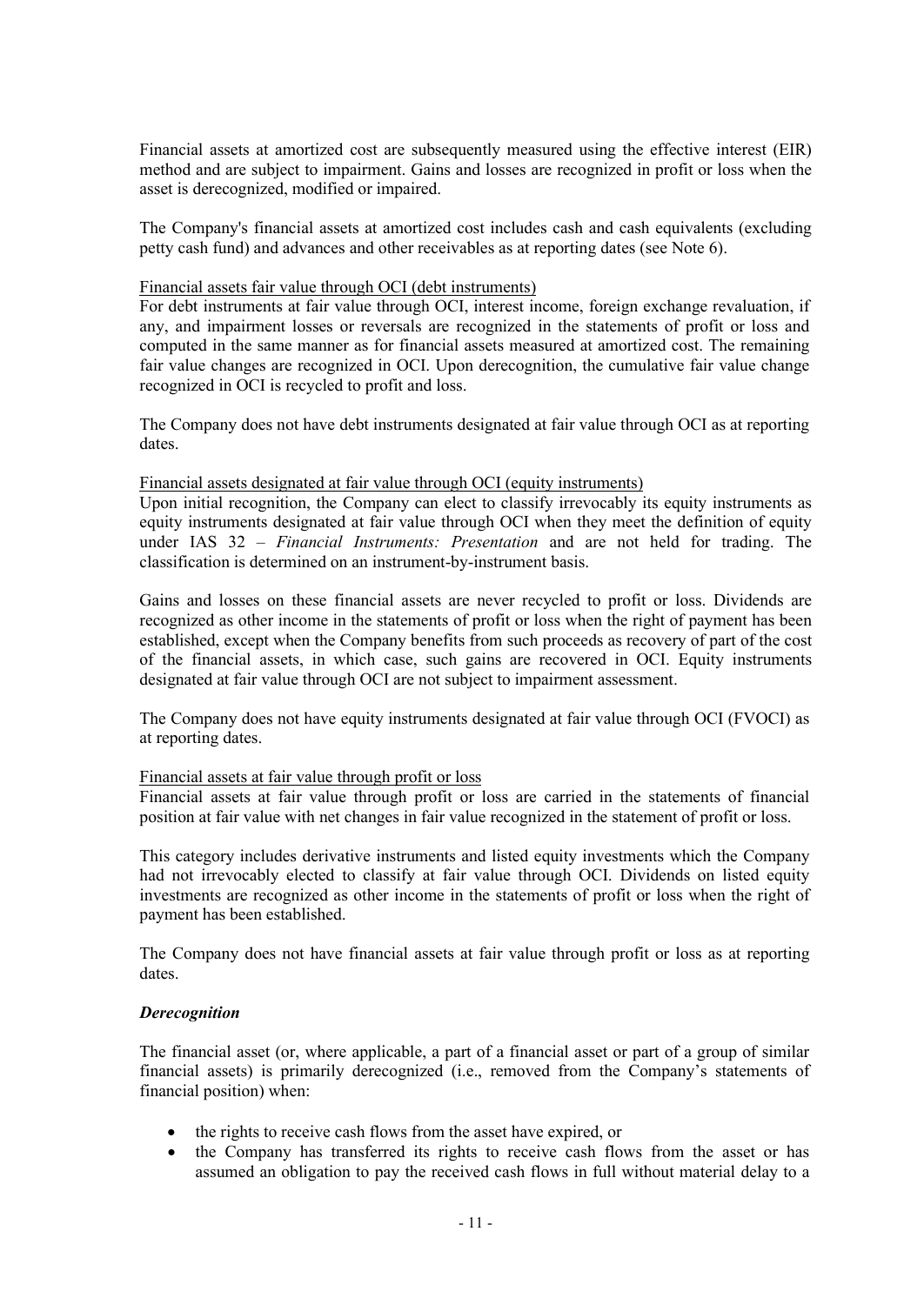third party under a 'pass-through' arrangement; and either (a) the Company has transferred substantially all the risk and rewards of the asset, or (b) the Company has neither transferred nor retained substantially all the risk and rewards of the asset, but has transferred control of the asset.

When the Company has transferred its rights to receive cash flows from an asset or has entered into a 'pass-through' agreement, it evaluates if, and to what extent, it has retained the risk and rewards of ownership. When it has neither transferred nor retained substantially all of the risk and rewards of the asset, nor transferred control of the asset, the Company continues to recognize the transferred asset to the extent of its continuing involvement. In that case, the Company also recognizes an associated liability. The transferred asset and the associated liability are measured on the basis that reflects the rights and obligations that the Company has retained.

Continuing involvement that takes the form of a guarantee over the transferred asset is measured at the lower of the original carrying amount of the asset and the maximum amount of consideration that the Company could be required to repay.

# *Reclassification*

The Company reclassifies its financial assets when, and only when, it changes its business model for managing those financial assets. The reclassification is applied prospectively from the first day of the first reporting period following the change in the business model (reclassification date).

For a financial asset reclassified out of the financial assets at amortized cost category to financial assets at FVPL, any gain or loss arising from the difference between the previous amortized cost of the financial asset and fair value is recognized in profit or loss.

For a financial asset reclassified out of the financial assets at amortized cost category to financial assets at FVOCI, any gain or loss arising from a difference between the previous amortized cost of the financial asset and fair value is recognized in OCI.

For a financial asset reclassified out of the financial assets at FVPL category to financial assets at amortized cost, its fair value at the reclassification date becomes its new gross carrying amount.

For a financial asset reclassified out of the financial assets at FVOCI category to financial assets at amortized cost, any gain or loss previously recognized in OCI, and any difference between the new amortized cost and maturity amount, are amortized to profit or loss over the remaining life of the investment using the effective interest method. If the financial asset is subsequently impaired, any gain or loss that has been recognized in OCI is reclassified from equity to profit or loss.

In the case of a financial asset that does not have a fixed maturity, the gain or loss shall be recognized in profit or loss when the financial asset is sold or disposed. If the financial asset is subsequently impaired, any previous gain or loss that has been recognized in OCI is reclassified from equity to profit or loss.

For a financial asset reclassified out of the financial assets at FVPL category to financial assets at FVOCI, its fair value at the reclassification date becomes its new gross carrying amount. Meanwhile, for a financial asset reclassified out of the financial assets at FVOCI category to financial assets at FVPL, the cumulative gain or loss previously recognized in OCI is reclassified from equity to profit or loss as a reclassification adjustment at the reclassification date.

#### *Impairment*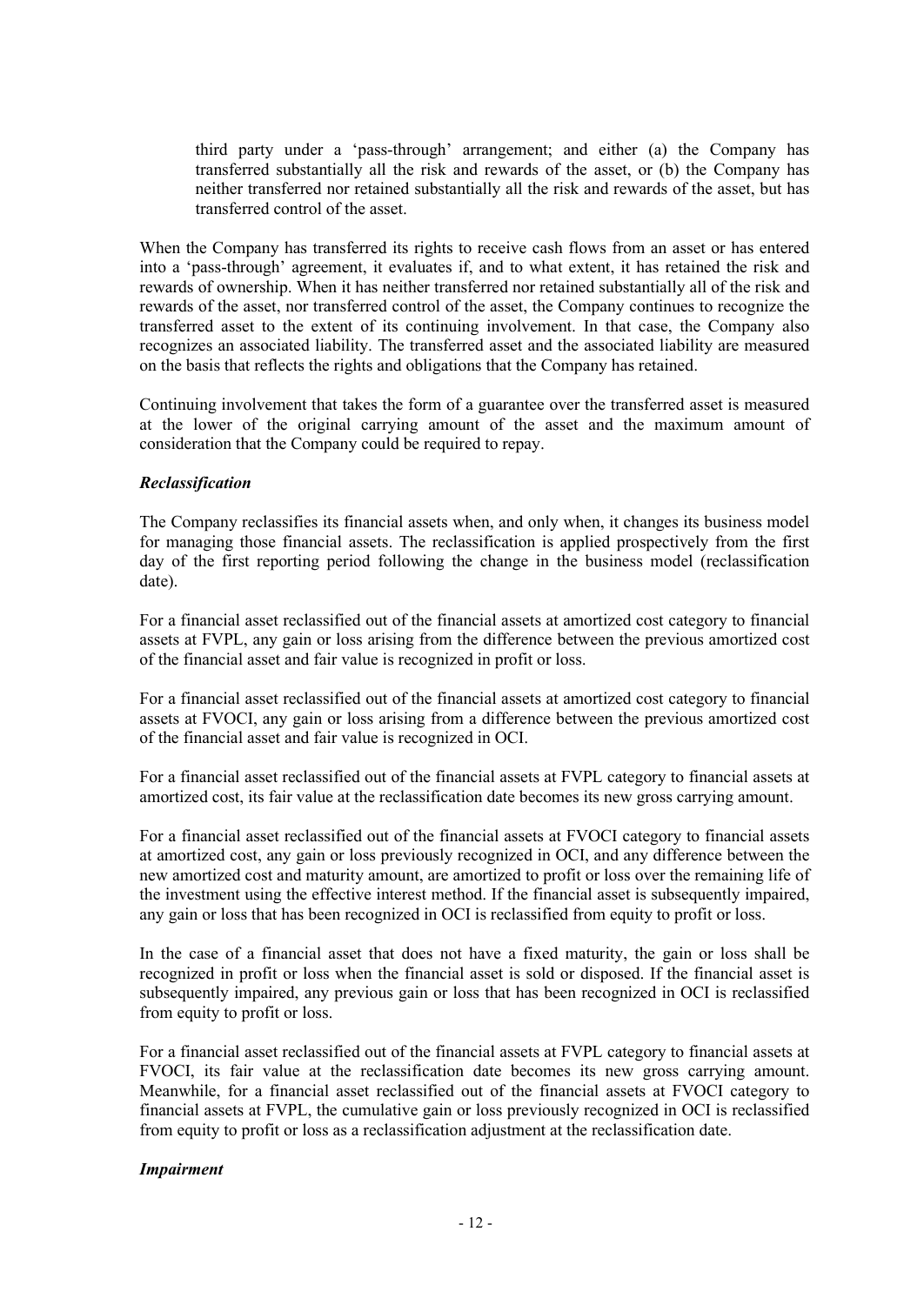The Company recognizes an allowance for expected credit losses (ECLs) for all debt instruments not held at fair value through profit or loss. ECLs are based on the difference between the contractual cash flows due in accordance with the contract and all the cash flows that the Company expects to receive, discounted at an approximation of the original effective interest rate. The expected cash flows will include cash flows from the sale of collateral held or other credit enhancements that are integral to the contractual terms.

ECLs are recognized in two stages. For credit exposures for which there has not been a significant increase in credit risk since initial recognition, ECLs are provided for credit losses that result from default events that are possible within the next 12-months (a 12-month ECL). For those credit exposures for which there has been significant increase in credit risk since initial recognition, a loss is required for credit expected over the remaining life of the exposure, irrespective of the timing of the default (a lifetime ECL).

The Company considers a financial asset in default when contractual payments are 30 days past due. However, in certain cases, the Company may also consider a financial asset to be in default when internal or external information indicates that the Company is unlikely to receive the outstanding contractual amounts in full or in part before taking into account any credit enhancements held by the Company. A financial asset is written off in full or in part when there is no reasonable expectation of recovering the contractual cash flows.

# *Write-off*

Financial assets are written-off when the Company has no reasonable expectations of recovering the financial asset either in its entirety or a portion of it. This is the case when the Company determines that the borrower does not have assets or sources of income that could generate sufficient cash flows to repay the amounts subject to the write-off. A write-off constitutes a derecognition event.

#### **Financial Liabilities**

# *Initial Recognition and Measurement*

Financial liabilities are classified, at initial recognition, as financial liabilities at fair value through profit or loss, loans and borrowings, payables, or as derivatives designated as hedging instruments in an effective hedge, as appropriate.

All financial liabilities are recognized initially at fair value and in the case of loans and borrowings and payables, net of directly attributable transaction costs.

#### *Subsequent Measurement*

The measurement of financial liabilities are classified into two categories:

- Financial liabilities at fair value through profit or loss
- Financial liabilities at amortized cost (loans and borrowings)

#### Financial liabilities at fair value through profit or loss

Financial liabilities at fair value through profit or loss are designated upon initial recognition at fair value through profit or loss.

Financial liabilities are classified as held for trading if they are incurred for the purpose of repurchasing in the near term. This category also includes derivative financial instruments entered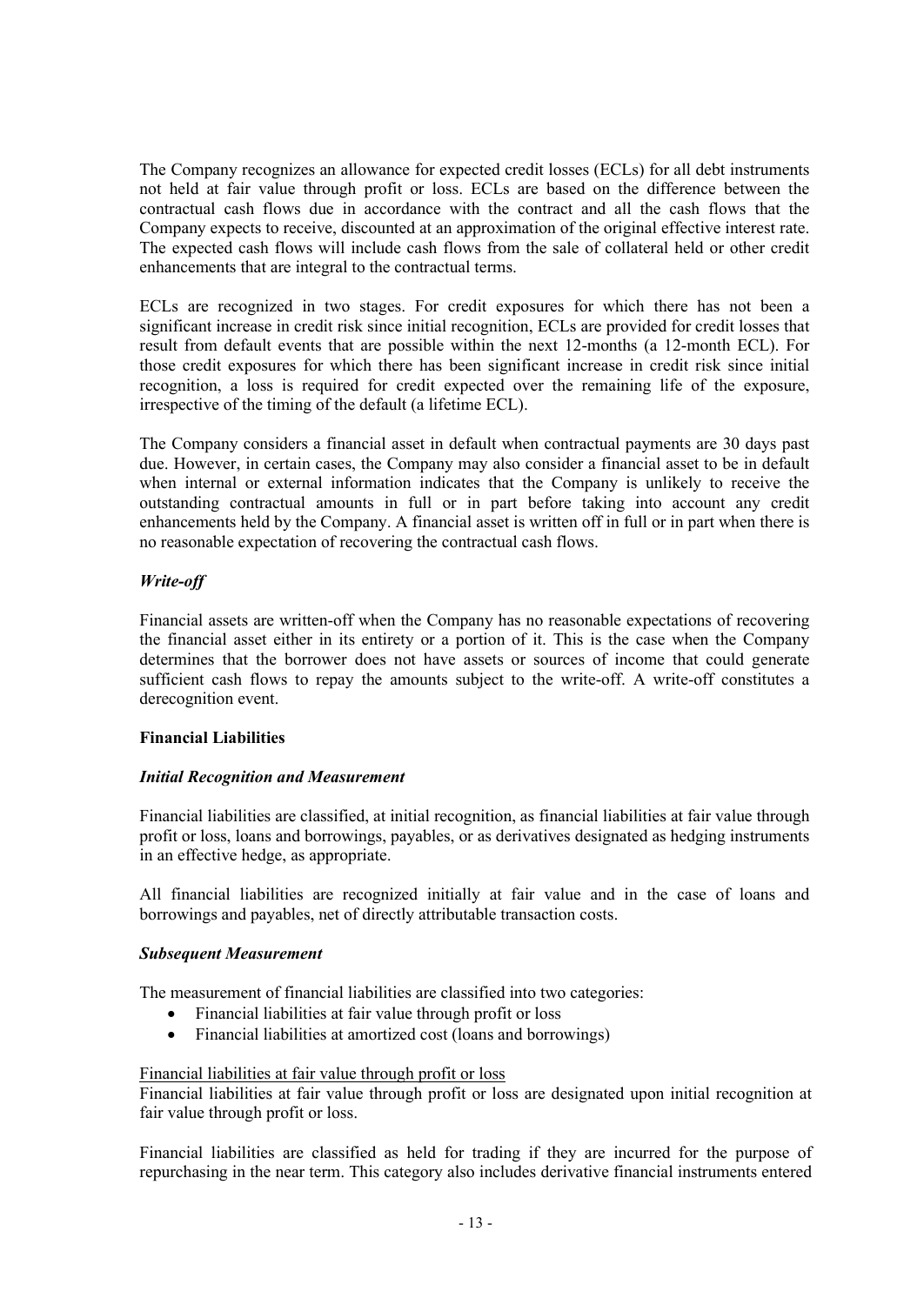into by the Company that are not designated as hedging instruments in hedge relationships as defined by PFRS 9. Separated embedded derivatives are also classified as held for trading unless they are designated as effective hedging instruments.

Gains or losses on liabilities held for trading are recognized in profit or loss.

Financial liabilities designated upon initial recognition at fair value through profit or loss are designated at the initial date of recognition, and only if the criteria in PFRS 9 are satisfied. The Company has not designated any financial liability at fair value through profit or loss at the end of each reporting period.

# Financial liabilities at amortized cost (loans and borrowings)

After initial recognition, interest-bearing loans and borrowings and other payables are subsequently measured at amortized cost using the ElR method. Gains and losses are recognized in profit or loss when the liabilities are derecognized as well as through the EIR amortization process.

Amortized cost is calculated by taking into account any discount or premium on acquisition and fees or costs that are an integral part of the ElR. The EIR amortization is included as "Finance cost" in the statements of comprehensive loss.

This category generally applies to accounts payable and other liabilities (excluding government liabilities), notes payable and advances from shareholders (see Notes 10, 11 and 12).

# *Derecognition*

A financial liability is derecognized when the obligation under the liability is discharged or cancelled or expires. When an existing financial liability is replaced by another from the same lender on substantially different terms, or the terms of an existing liability are substantially modified, such an exchange or modification is treated as the derecognition of the original liability and the recognition of a new liability. The difference in the respective carrying amounts is recognized in the statements of comprehensive loss.

# *Fair Value Option*

The Company may, at initial recognition, irrevocably designate a financial asset or liability that would otherwise have to be measured at amortized cost or fair value through other comprehensive loss to be measured at fair value through profit or loss if doing so would eliminate or significantly reduce an accounting mismatch or otherwise results in more relevant information.

#### *Classification of Financial Instrument between Liability and Equity*

A financial instrument is classified as liability if it provides for a contractual obligation to:

- Deliver cash or another financial asset to another entity;
- Exchange financial assets or financial liabilities with another entity under conditions that are potentially unfavorable to the Company; or
- Satisfy the obligation other than by the exchange of a fixed amount of cash or another financial asset for a fixed number of own equity shares.

If the Company does not have an unconditional right to avoid delivering cash or another financial asset to settle its contractual obligation, the obligation meets the definition of a financial liability.

# *Offsetting of financial instruments*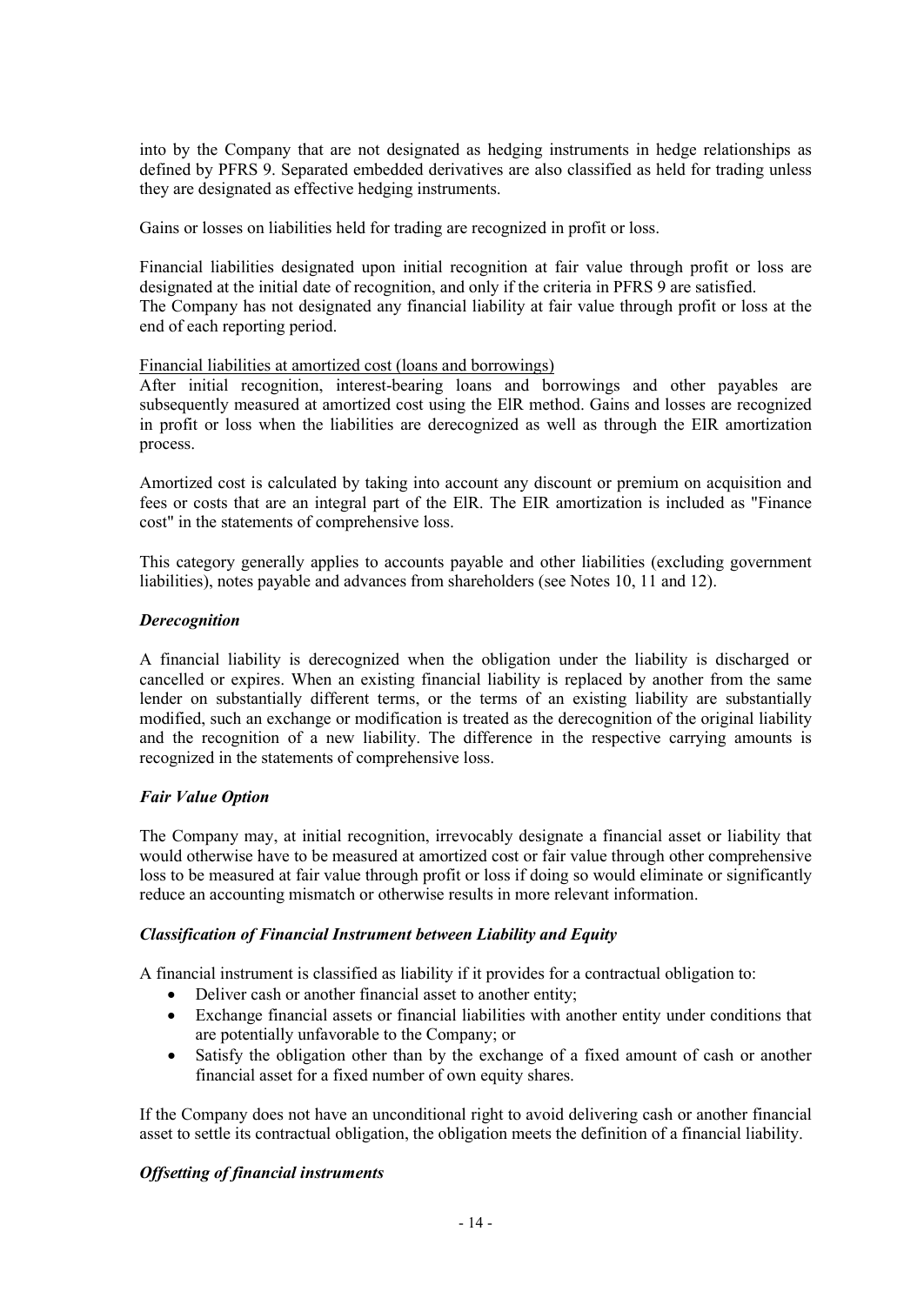Financial assets and financial liabilities are offset and the net amount is reported in the statements of financial position if there is a currently enforceable legal right to offset the recognized amounts and there is an intention to settle on a net basis, or to realize the assets and settle the liabilities simultaneously.

The Company assesses that it has currently enforceable right to offset if the right is not contingent on a future event and is legally enforceable in the event of insolvency or bankruptcy of the Company and all of the counterparties.

# **Cash and Cash Equivalents**

Cash and cash equivalents comprise of petty cash fund, cash in banks and short-term highly liquid deposits with a maturity of three months or less, that are readily convertible to a known amount of cash and subject to an insignificant risk of changes in value.

# **Advances**

Advances to contractors and suppliers are payments made in advance, such as down payments for a contractual project and acquisition of equipment. Advances are initially recorded at the amount of cash paid. These will be subsequently reclassified to property and equipment upon completion of the project and/or once the equipment is actually or constructively delivered.

Advances and other receivables on the other hand, is recognized if an amount of consideration that is unconditional (i.e. only the passage of time is required before payment of the consideration is due). Refer to accounting policies of financial assets earlier discussed.

# **Prepayments**

Prepayments represent expenses not yet incurred but already paid in cash. Prepayments are initially recorded as assets and measured at the amount of cash paid. Subsequently, these are charged to profit or loss as they are consumed in operations or expire with the passage of time.

# **Property and Equipment**

Property and equipment are initially measured at cost. The cost of an item of property and equipment consists of:

- its purchases price, including import duties and non-refundable purchases taxes, after deducting trade discounts and rebates; and
- any costs directly attributable to bringing the asset to the location and condition necessary for it to be capable of operating in the manner intended by management.

Subsequent expenditures relating to an item of property and equipment that have already been recognized are added to the carrying amount of the asset when it is probable that future economic benefits, in excess of the originally assessed standard of performance of the existing asset, will flow to the Company. All other subsequent expenditures are recognized as expenses in the period in which those are incurred.

At the end of each reporting period, items of property and equipment measured using the cost model, except land, are carried at cost less any subsequent accumulated depreciation and impairment losses. Land is subsequently carried at the revalued amount less accumulated impairment losses, if any, recognized after the date of the revaluation. Land is not depreciated.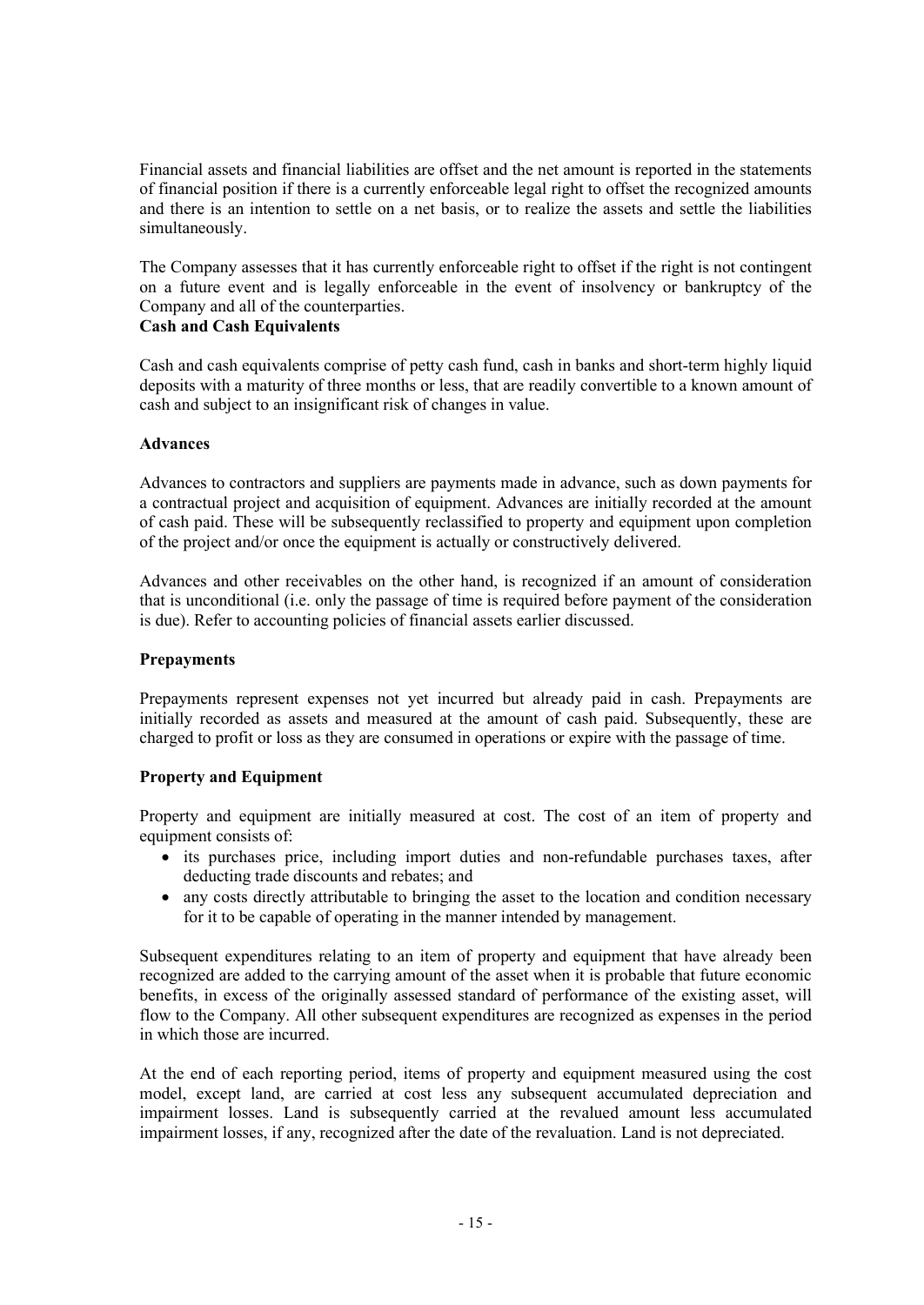Any asset revaluation surplus on the land is credited to "Revaluation increment on land" account and is part of equity. A revaluation deficit is recognized to the extent that it offsets an existing surplus on the same asset recognized in the "Revaluation increment on land" account.

Depreciation is charged so as to allocate the cost of assets less their residual value over their estimated useful lives. The assets' residual values, useful lives and depreciation methods are reviewed, and adjusted prospectively if appropriate, if there is an indication of a significant change since the last reporting date. An asset's carrying amount is written down immediately to its recoverable amount if the asset's carrying amount is greater than its estimated recoverable amount.

An item of property and equipment is derecognized upon disposal or when no future economic benefits are expected to arise from the continued use of the asset. When assets are derecognized, their cost, accumulated depreciation and amortization and accumulated impairment losses are eliminated from the accounts. Gain or loss arising on the disposal or retirement of an asset is determined as the difference between the sales proceeds and the carrying amount of the asset and is recognized in profit or loss.

Fully depreciated and fully amortized assets are retained by the Company as part of property and equipment until their disposal or until they are no longer in use.

#### **Construction-in-progress**

Construction-in-progress is stated at cost. This includes the costs related to the construction of the hospital building and installation of medical equipment, property development costs and other direct costs. Cost of borrowings and any additional costs incurred in relation to the project are recognized in this account. Construction-in-progress is not depreciated until such time that the relevant assets are completed and ready for its intended use.

The Company recognizes the effect of revisions in the total project cost estimates in the year in which these changes become known. Any impairment loss from the construction project is charged to operations during the period in which the loss is determined.

#### **Impairment of Non-Financial Assets**

At each reporting dates, the Company reviews the carrying amounts of its non-financial assets to determine whether there is any indication that those assets have suffered an impairment loss. If any such indication exists, the recoverable amount of the asset is estimated in order to determine the extent of the impairment loss, if any. When the asset does not generate cash flows that are independent from the other assets, the Company estimates the recoverable amount of the cashgenerating unit to which the asset belongs.

Recoverable amount is the higher of fair value less costs to sell and value-in-use. In assessing value-in-use, the estimated future cash flows are discounted to their present value using a pre-tax discount rate that reflects current market assessments of the time value of money and the risks specific to the asset for which the estimates of future cash flows have not been adjusted.

If the recoverable amount of an asset is estimated to be less than its carrying amount, the carrying amount of the asset is reduced to its recoverable amount. An impairment loss is recognized as an expense immediately.

When an impairment loss subsequently reverses, the carrying amount of the asset is increased to the revised estimate of its recoverable amount, but so that the increased carrying amount does not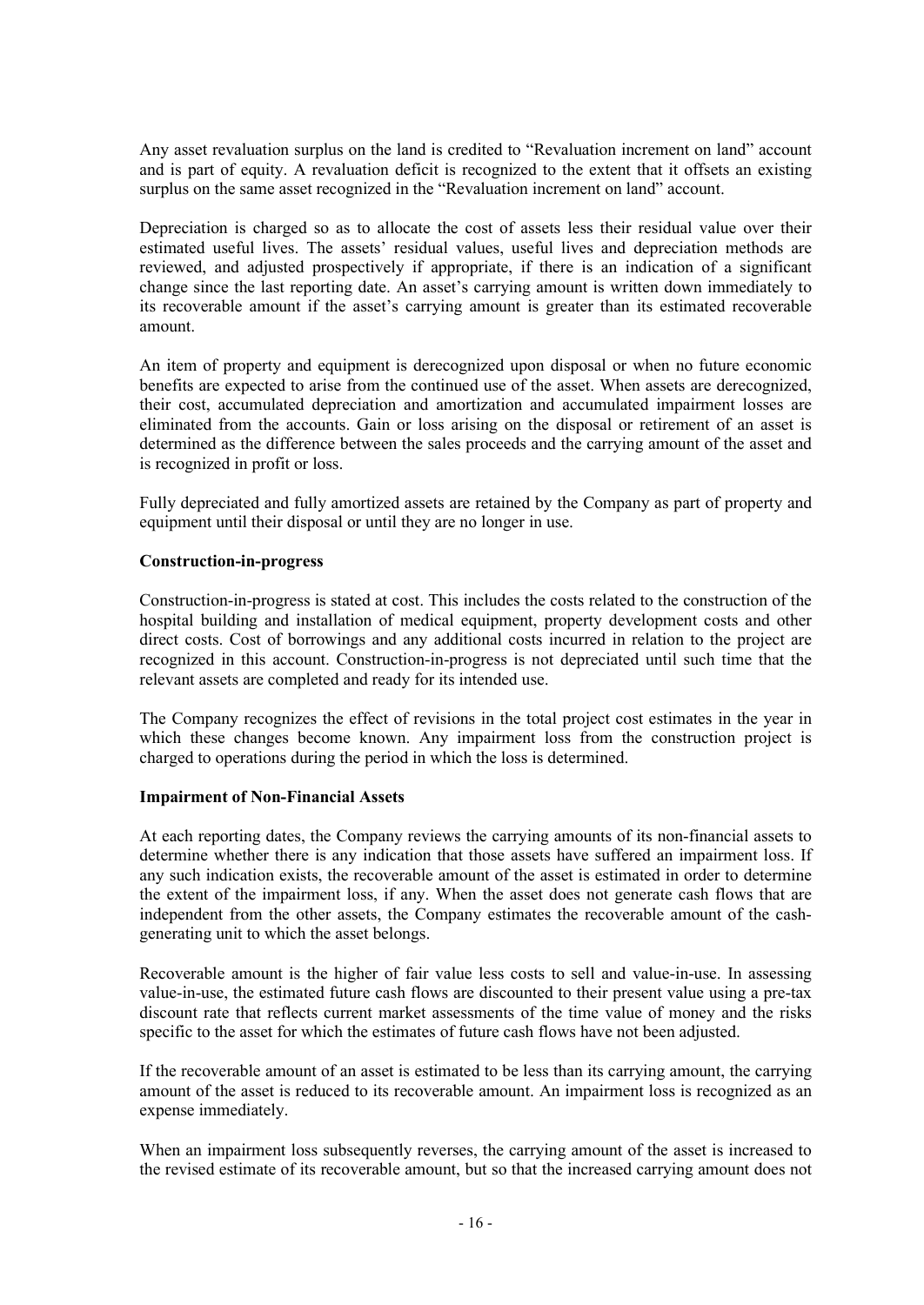exceed the carrying amount that would have been determined had no impairment loss been recognized for the asset in prior years. A reversal of an impairment loss is recognized as income.

#### **Equity**

An equity instrument is any contract with the shareholders that evidences a residual interest in the assets of the Company after deducting all its liabilities. Equity instruments issued by the Company are recognized at the proceeds received, net of direct issue cost.

#### *Share capital*

Share capital is recognized as issued when the stock is paid for or subscribed under a binding subscription agreement and is measured at par value.

#### *Share premium*

Share premium is the difference between the issue price and the par value of the stock and is known as securities premium. The shares are said to be issued at a premium when the issue price of the share is greater than its face value or par value.

#### *Revaluation surplus*

A revaluation surplus is an equity account in which is stored the upward changes in value of property and equipment. If a revalued asset is subsequently dispositioned out from the Company, any remaining revaluation surplus is credited/ (debited) to the retained earnings/ deficit account of the Company.

#### *Deficit*

Deficit represents accumulated losses incurred by the Company. Deficit may also include effects of changes in accounting policy as may be required by the standard's transitional provision.

#### **Revenue Recognition**

Revenue from contracts with customers is recognized when control of the goods or services are transferred to the customer at an amount that reflects the consideration to which the Company expects to be entitled in exchange for those goods or services. The Company assesses its revenue arrangements against specific criteria to determine if it is acting as principal or agent. The Company has generally concluded that it is the principal in its revenue arrangements because it typically controls the goods or services before transferring them to the customer.

Revenue is recognized when the Company satisfies a performance obligation by transferring a promised good or service to the customer, which is when the customer obtains control of the good or service. A performance obligation may be satisfied at a point in time or over time. The amount of revenue recognized is the amount allocated to the satisfied performance obligation.

The following specific recognition criteria must also be met before revenue is recognized:

#### *Service income from hospital services*

The Company renders primary healthcare services to its patients over a single period of time in the ordinary course of business. Revenue is recognized as the services are provided.

#### *Sale of medical goods*

Revenue from sale of goods is recognized at point in time when control of the asset is transferred to the customer.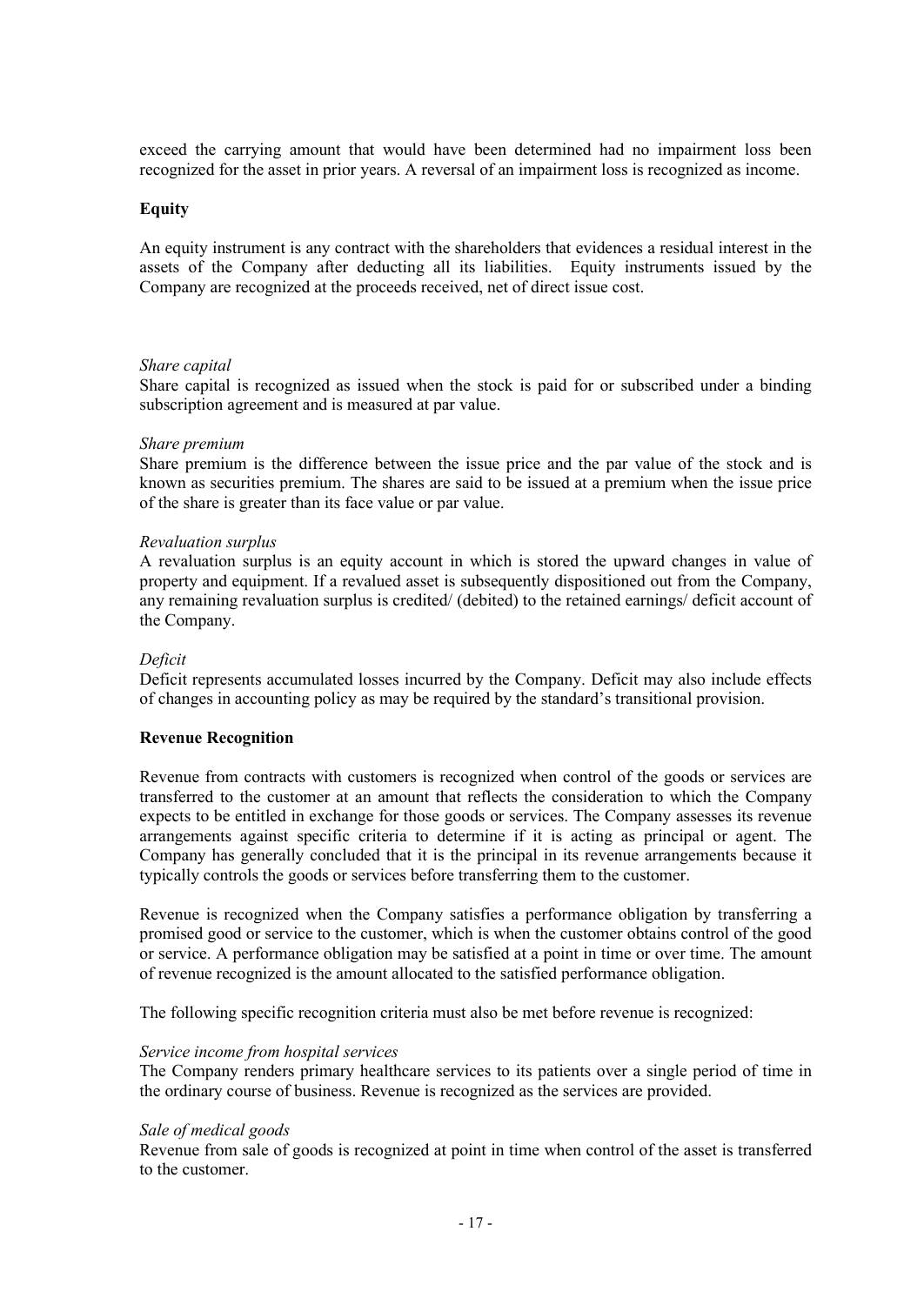The Company does not have revenues from hospital services nor sale of medical goods since it is still in its construction stage, thus, not yet in commercial operations as at March 31, 2022.

#### *Other Revenues*

#### *Interest income*

Interest income is recognized as the interest accrues, taking into account the effective yield on the asset.

#### **Expense Recognition**

Expenses are recognized in profit or loss when decrease in future economic benefit related to a decrease in an asset or an increase in a liability has arisen that can be measured reliably. Expenses are recognized in profit or loss: (a) on the basis of a direct association between the costs incurred and the earning of specific items of income; (b) on the basis of systematic and rational allocation procedures when economic benefits are expected to arise over several accounting periods and the association with income can only be broadly or indirectly determined; or (c) immediately when an expenditure produces no future economic benefits or when, and to the extent that, future economic benefits do not qualify, or cease to qualify, for recognition in the statements of financial position as an asset.

Expenses in the statements of comprehensive loss are presented using the function of expense method. General and administrative expenses constitute costs attributable to general, administrative, and other business activities of the Company and are expensed as incurred.

#### **Related Party Relationships and Transactions**

Related party relationship exists when one party has the ability to control, directly, or indirectly through one or more intermediaries, the other party or exercises significant influence over the other party in making financial and operating decisions. Such relationships also exist between and/or among entities which are under common control with the reporting enterprise, or between, and/or among the reporting enterprise and its key management personnel, directors, or its shareholders. In considering each possible related party relationship, attention is directed to the substance of the relationship, and not merely the legal form.

A related party transaction is a transfer of resources, services or obligations between related parties, regardless of whether a price is charged.

#### **Employee Benefits**

Employee benefits are all forms of consideration given by an entity in exchange for services rendered by its employees.

#### *Short-term Benefits*

Short-term employee benefits are those benefits expected to be settled wholly before twelve months after the end of the annual reporting period during which employee services are rendered, but do not include termination benefits. Short-term benefits given by the Company to its employees include salaries and wages, social security, health insurance and housing contributions, short-term compensated absences, bonuses and other non-monetary benefits.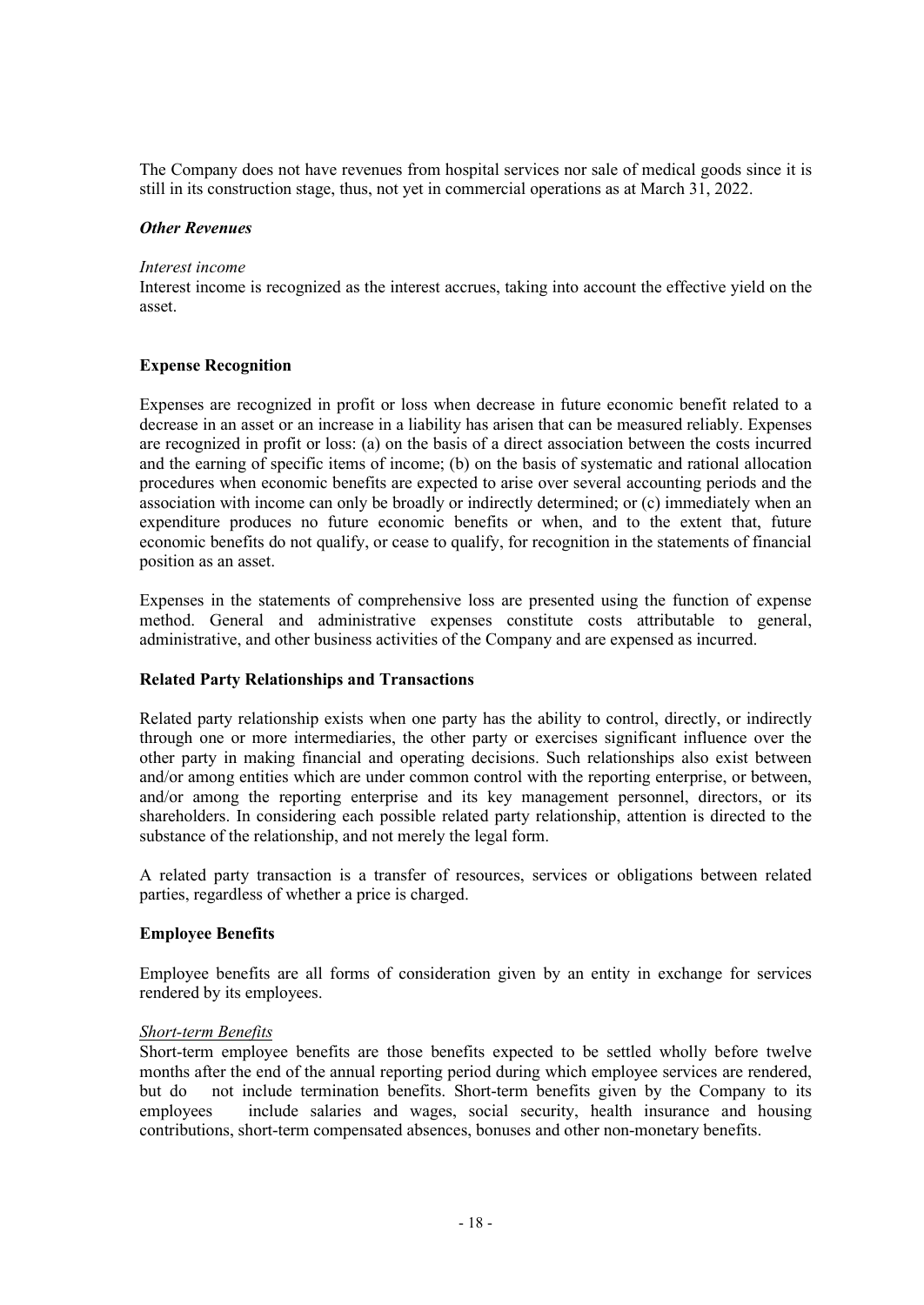Short-term employee benefit obligations are measured on an undiscounted basis and are expensed as the related service is provided.

#### *Retirement or Post-employment Benefits*

The Company is subject to the provisions of Republic Act No. 7641 (known as the Retirement Law). This requires that in the absence of a retirement plan, an agreement providing benefits for retiring employees in the private sector shall prevail where an employee, upon reaching the age of 60 years or more, but not beyond 65 years, who has served at least 5 years in service, may retire and shall be entitled to a retirement pay equivalent to at least  $\frac{1}{2}$  month's salary for every year of service, fraction of at least 6 months being considered as 1 whole year. The current service cost is the present value of benefits, which accrue during the last year.

As at reporting dates, the Company has not yet established a Retirement Benefits Plan for its employees since no employee is entitled to date.

#### **Borrowing costs**

Borrowing costs are generally recognized as expense in the year in which these costs are incurred. However, borrowing costs that directly attributable to the acquisition, construction or production of a qualifying asset are capitalized. Capitalization of borrowing costs commences when the activities necessary to prepare the asset for intended use are in progress and expenditures and borrowing costs are being incurred. Borrowing costs are capitalized until the asset is available for their intended use. It includes interest expense, finance charges in respect of finance leases and exchange differences arising from foreign currency borrowings to the extent that they are regarded as an adjustment to interest costs.

Interest income earned on the temporary investment of specific borrowings pending their expenditure on qualifying assets is deducted from the borrowing costs eligible for capitalization.

#### **Leases**

The Company determines whether arrangements contain a lease to which lease accounting must be applied. The costs of the agreements that do not take the legal form of a lease but convey the right to use an asset are separated into lease payments if the entity has the control of the use or access to the asset, or takes essentially all of the outputs of the asset. The said lease component for these arrangements is then accounted for as finance or operating lease.

#### *The Company as lessee*

Operating lease payments are recognized as an expense on a straight-line basis over the lease term, except when another systematic basis is more representative of the time pattern in which economic benefits from the leased asset are consumed. Contingent rentals arising under operating leases are recognized as an expense in the period in which they are incurred.

In the event that lease incentives are received to enter into operating leases, such incentives are recognized as a liability. The aggregate benefit of incentives is recognized as a reduction of rental expense on a straight-line basis, except when another systematic basis is more representative of the time pattern in which economic benefits from the leased asset are consumed.

#### **Income Tax**

Income tax expense represents the sum of the current tax expense and deferred tax expense.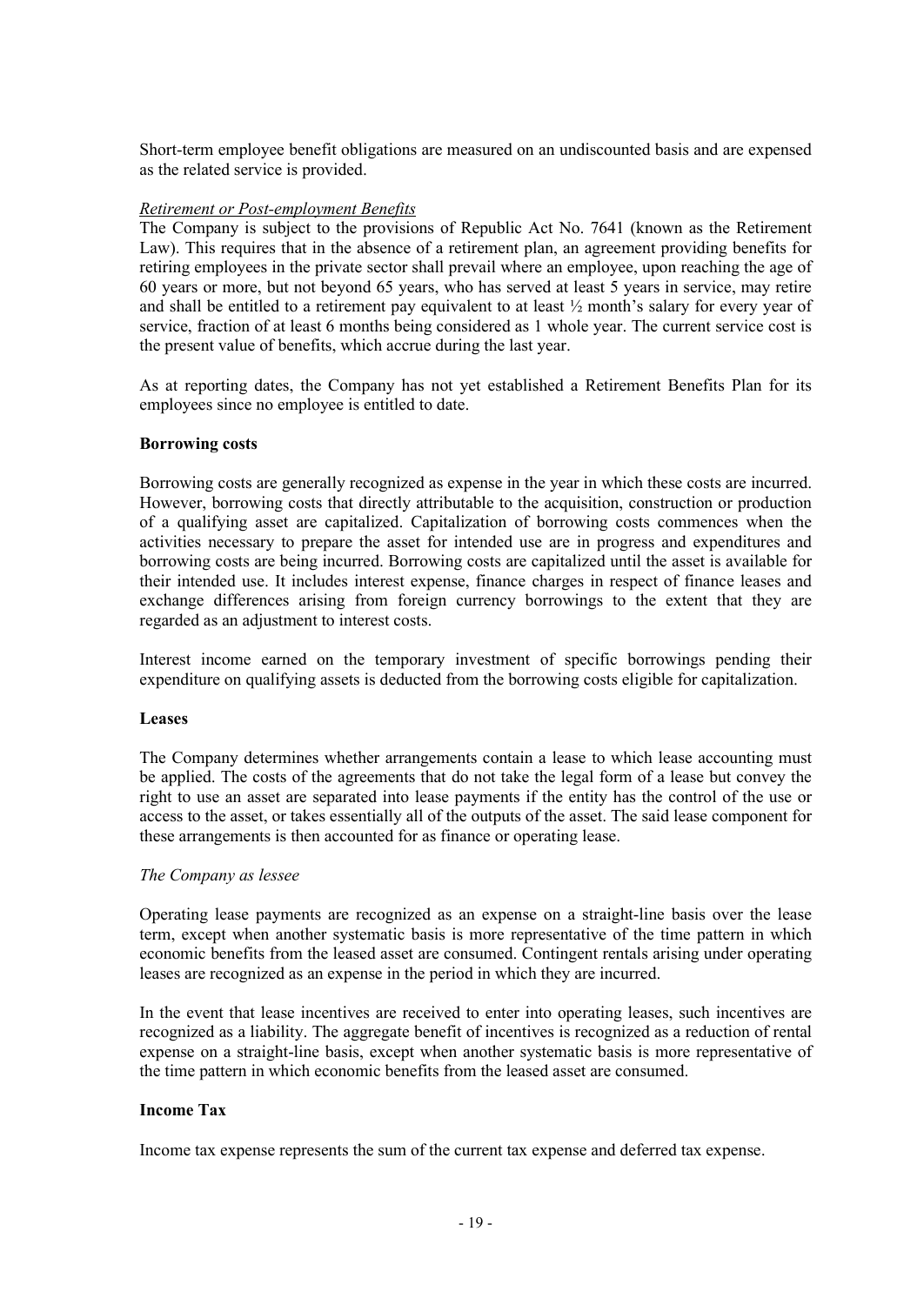#### *Current tax*

The tax currently payable is based on taxable profit for the year. Taxable profit differs from net profit as reported in the statements of comprehensive loss because it excludes items of income or expense that are taxable or deductible in other years and it further excludes items that are never taxable or deductible.

# *Deferred tax*

Deferred tax is recognized on differences between the carrying amounts of assets and liabilities in the financial statements and the corresponding tax base used in the computations of taxable profit. Deferred tax liabilities are generally recognized for all taxable temporary differences. Deferred tax assets are generally recognized for all deductible temporary differences to the extent that it is probable that taxable profits will be available against which those deductible temporary differences can be utilized. Such deferred tax assets and liabilities are not recognized if the temporary difference arises from the initial recognition (other than in a business combination) of assets and liabilities in a transaction that affects neither the taxable profit nor the accounting profit. In addition, deferred tax liabilities are not recognized if the temporary difference arises from the initial recognition of goodwill.

The carrying amount of deferred tax assets is reviewed at each reporting dates and reduced to the extent that it is no longer probable that sufficient taxable profits will be available to allow all or part of the asset to be recovered.

Deferred tax liabilities and assets are measured at the tax rates that are expected to apply in the period in which the liability is settled or the asset is realized, based on tax rates (and tax laws) that have been enacted or substantively enacted by the end of the reporting period.

# **Earnings (Loss) per Share**

Basic earnings (loss) per share is calculated by dividing income (loss) attributable to equity holders of the Company by the weighted average number of ordinary shares outstanding during the year, after giving retroactive effect to any bonus issued/declared during the year, if any.

For the purpose of calculating diluted earnings per share, profit or loss for the year attributable to ordinary equity holders of the Company and the weighted average number of shares outstanding are adjusted for the effects of all dilutive potential ordinary shares.

#### **Provisions and Contingencies**

Provisions are recognized when the Company has a present obligation (legal or constructive) as a result of a past event, it is probable that an outflow of resources embodying economic benefits will be required to settle the obligation and a reliable estimate can be made of the amount of the obligation. If the effect of the time value of money is material, provisions are determined by discounting the expected future cash flows at a pre-tax rate that reflects current market assessments of the time value of money and, where appropriate, the risks specific to the liability.

Where discounting is used, the increase in the provision due to the passage of time is recognized as interest expense. When the Company expects a provision or loss to be reimbursed, the reimbursement is recognized as a separate asset only when the reimbursement is virtually certain and its amount is estimable. The expense relating to any provision is presented in the statements of comprehensive loss, net of any reimbursement.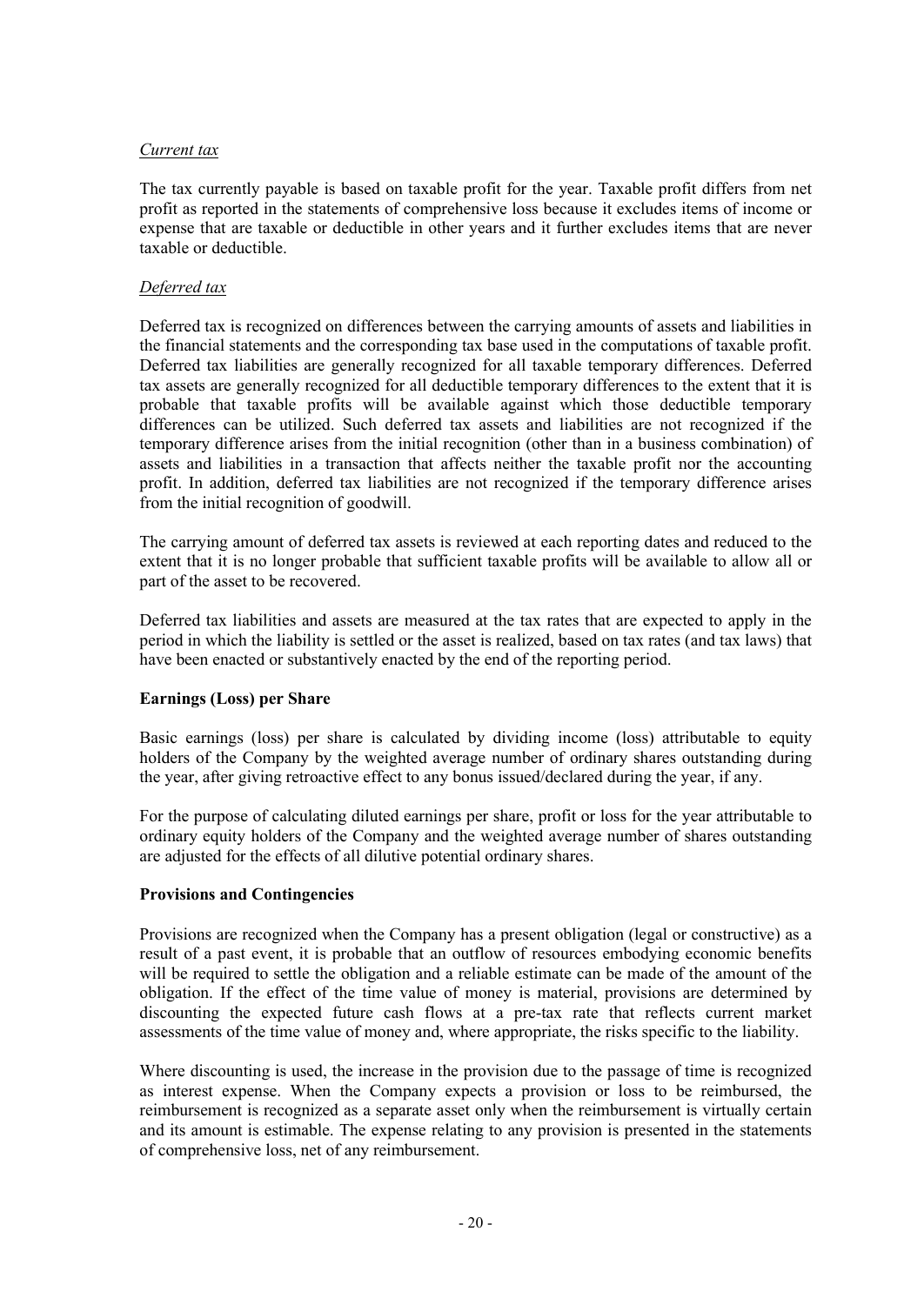Contingent liabilities are not recognized in the Company financial statements. They are disclosed unless the possibility of an outflow of resources embodying economic benefits is remote. Contingent assets are not recognized in the financial statements but disclosed when an inflow of economic benefits is probable. Contingent assets are assessed continually to ensure that developments are appropriately reflected in the financial statements. If it has become virtually certain that an inflow of economic benefits will arise, the asset and the related income are recognized in the Company financial statements.

# **Events after the Reporting Period**

The Company identifies events after the end of each reporting period as those events, both favorable and unfavorable, that occur between the end of the reporting period and the date when the financial statements are authorized for issue. The financial statements of the Company are adjusted to reflect those events that provide evidence of conditions that existed at the end of the reporting period. Non-adjusting events after the end of the reporting period are disclosed in the notes to the financial statements when material.

# **NOTE 5 - CRITICAL ACCOUNTING JUDGMENTS AND KEY SOURCES OF ESTIMATION UNCERTAINTY**

In the application of the Company's accounting policies, management is required to make judgments, estimates and assumptions about the carrying amounts of assets and liabilities that are not readily apparent from other sources. The estimates and associated assumptions are based on the historical experience and other factors that are considered to be relevant. Actual results may differ from these estimates.

Judgments, estimates and assumptions are continually evaluated and are based on historical experiences and other factors, including expectations of future events that are believed to be reasonable under the circumstances. The effects of any change in estimates are reflected in the financial statements as they become reasonably determinable.

# **Judgments in Applying the Company's Accounting Policies**

In the process of applying the Company's accounting policies, management has made the following judgments, apart from those involving estimations, which have the most significant effect on the amounts recognized in the financial statements:

#### *Business Model Assessment*

Classification and measurement of financial assets depends on the results of the SPPI and the business model test. The Company determines the business model at a level that reflects how groups of financial assets are managed together to achieve a particular business objective. This assessment includes judgment reflecting all relevant evidence including how the performance of the assets is evaluated and their performance measured, the risks that affect the performance of the assets and how these are managed and how the managers of the assets are compensated. Monitoring is part of the Company's continuous assessment of whether the business model for which the remaining financial assets are held continues to be appropriate and if it is not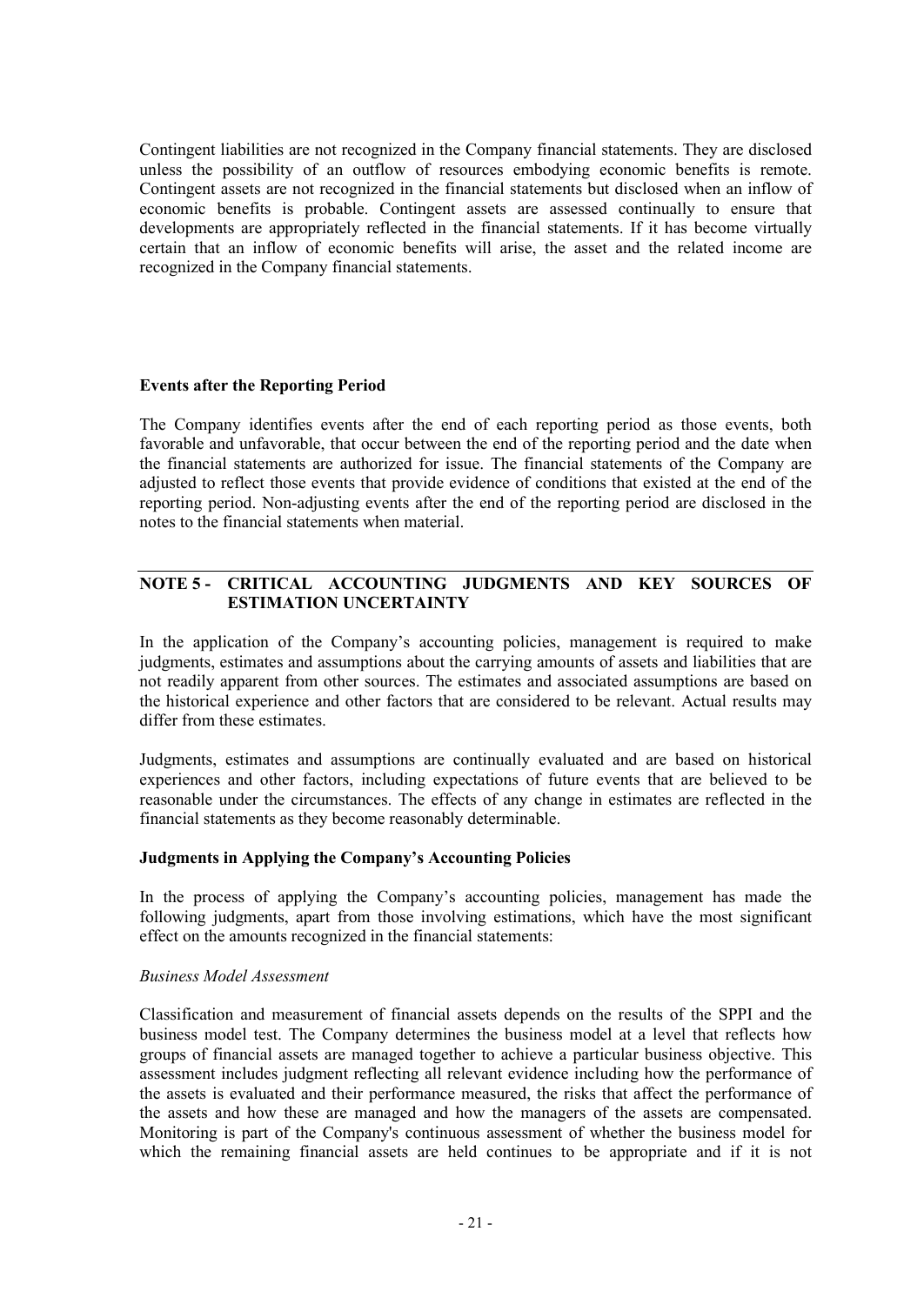appropriate, whether there has been a change in business model and so a prospective change to the classification of those assets.

#### *Significant Increase of Credit Risk*

Where the fair values of financial assets and financial liabilities recorded on the statement of financial position cannot be derived from active markets, they are determined using internal valuation techniques using generally accepted market valuation models. The input to these models is taken from observable markets where possible, but where this is not feasible, estimates are used in establishing fair values. These estimates may include considerations of liquidity, volatility and correlation.

#### *Functional currency*

Based on the economic substance of the underlying circumstances relevant to the Company, the functional currency of the Company has been determined to be the Philippine Peso ( $\mathbf{P}$ ). It is the currency that mainly influences the Company's operations.

#### *Classification of Financial Instrument*

The Company classifies a financial instrument, or its component parts, on initial recognition as a financial asset, a financial liability or an equity instrument in accordance with the substance of the contractual agreement and the definitions of a financial asset, a financial liability or an equity instrument. The substance of a financial instrument, rather than its legal form, governs its classification in the statement of financial position.

#### *Determination of Whether a Lease is a Finance or Operating Lease*

The evaluation of whether an arrangement contains a lease is based on its substance. An arrangement is, or contains, a lease when the fulfillment of the arrangement depends on a specific asset or assets and the arrangement conveys the right to use the asset.

#### Operating Lease Commitments – Company as Lessee

Based on Management evaluation, the lease arrangements entered into by Company as a lessee are accounted for as operating leases because the Company has determined that the lessor will not transfer the ownership of the leased assets to the Company upon termination of the lease.

#### *Recognition of Deferred Income Taxes*

Significant judgment is required in determining the provision for income taxes. There are many transactions and calculations for which the ultimate tax determination is uncertain in the ordinary course of business. Recognition of deferred income taxes depends on management's assessment of the probability of available future taxable income against which the temporary difference can be applied.

#### *Impairment of Non-Financial Assets*

Property and equipment is periodically reviewed to determine any indications of impairment. Though the management believes that the assumptions used in the estimation of fair values are reasonable and appropriate, significant changes in these assumptions may materially affect the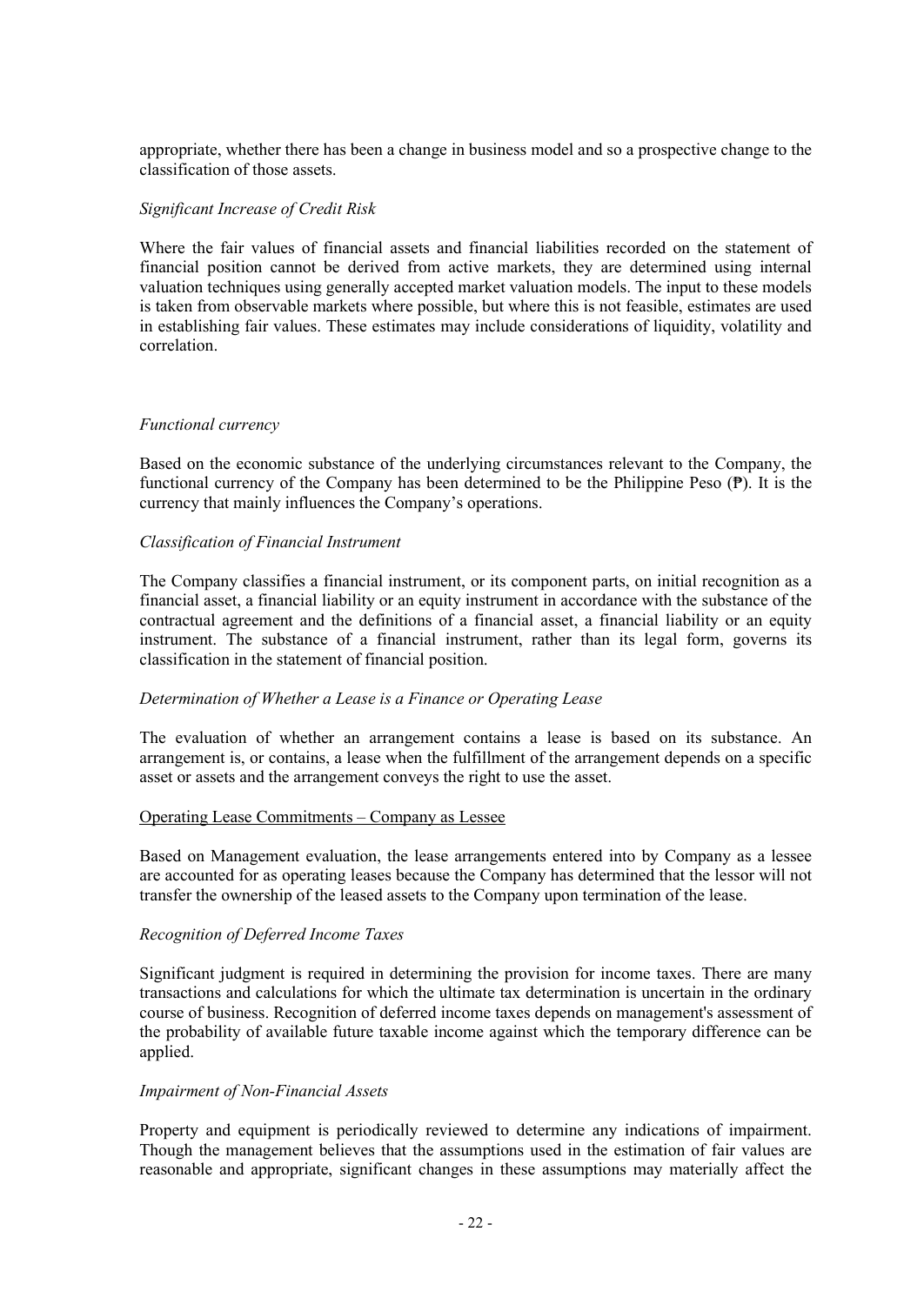assessment of the recoverable amounts and any resulting impairment loss could have a material adverse effect in the results of operations.

#### *Provisions and Contingencies*

Judgment is exercised by management to distinguish between provisions and contingencies. Policies on recognition and disclosure of provision and disclosure of contingencies are discussed in Note 4, subheading "*Provisions and Contingencies*."

#### **Estimates and Assumptions**

The key assumptions concerning the future and other key sources of estimation uncertainty at the financial reporting date that have a significant risk of causing a material adjustment to the carrying amount of assets and liabilities within the next financial year are discussed below:

#### *Assessment for ECL on Other Financial Assets at Amortized Cost*

The Company determines the allowance for ECL using general approach based on the probabilityweighted estimate of the present value of all cash shortfalls over the expected life of financial assets at amortized cost. ECL is provided for credit losses that result from possible default events within the next 12-months unless there has been a significant increase in credit risk since initial recognition in which case ECL is provided based on lifetime ECL.

When determining if there has been a significant increase in credit risk, the Company considers reasonable and supportable information that is available without undue cost or effort and that is relevant for the particular financial instrument being assessed such as, but not limited to, the following factors:

- Actual or expected external and internal credit rating downgrade;
- Existing or forecasted adverse changes in business, financial or economic conditions; and
- Actual or expected significant adverse changes in the operating results of the borrower.

The Company also considers financial assets that are more than 30 days past due to be the latest point at which lifetime ECL should be recognized unless it can demonstrate that this does not represent a significant risk in credit risk such as when non-payment was an administrative oversight rather than resulting from financial difficulty of the borrower.

The Company has assessed that the ECL on other financial assets at amortized cost is not material because the transactions with respect to these financial assets were entered into by the Company only with reputable banks and companies with good credit standing and relatively low risk of defaults. Accordingly, no provision for ECL on other financial assets at amortized cost was recognized as at March 31, 2022 and 2021. The carrying amounts of other financial assets at amortized cost are as follows:

|                                | <b>March 2022</b> | March 2021   |
|--------------------------------|-------------------|--------------|
| Cash and cash equivalents*     | 5,895,571         | 31,242,588   |
| Advances and other receivables | 4.900             | 68,500       |
|                                | 5,900,471         | 31, 311, 088 |

*\*excluding petty cash fund of ₱50,000 as at March 31, 2022 and 2021*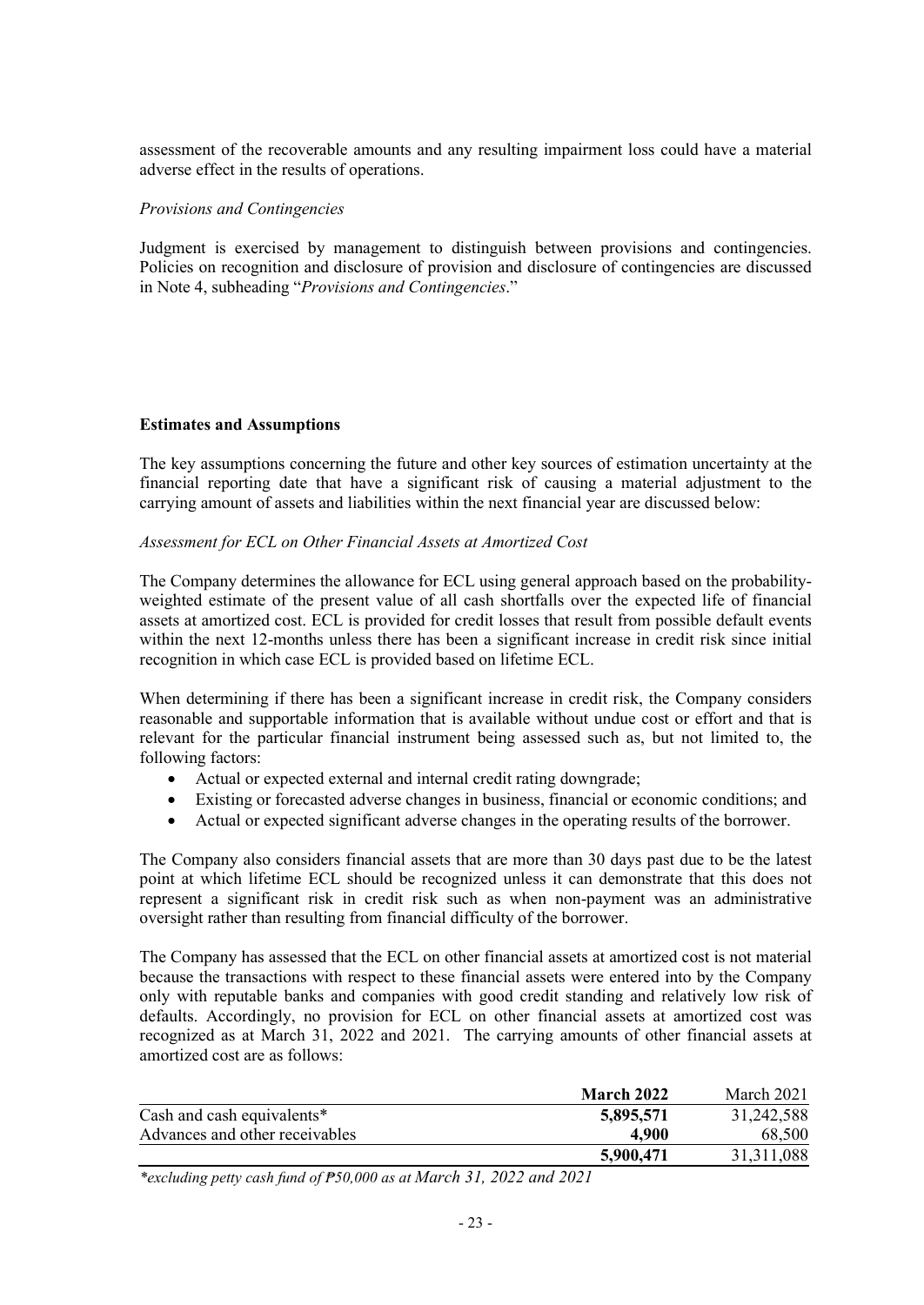#### *Assessment for Impairment of Non-financial Assets*

The Company assesses impairment on non-financial assets whenever events or changes in circumstances indicate that the carrying amount of the assets or group of assets may not be recoverable. The relevant factors that the Company considers in deciding whether to perform an asset impairment review include, among others, the following:

- Significant underperformance of a business in relation to expectations;
- Significant negative industry or economic trends; and
- Significant changes or planned changes in the use of the assets.

Whenever the carrying amount of an asset exceeds its recoverable amount, an impairment loss is recognized. Recoverable amounts are estimated for individual assets or, if it is not possible, for the cash-generating unit to which the asset belongs.

The recoverable amount of the asset is the greater of the fair value less cost of disposal or value in use. The fair value less cost of disposal is the amount obtainable from the sale of an asset in an arm's-length transaction. In assessing value in use, the estimated future cash flows are discounted to their present value using a pre-tax discount rate that reflects current market assessments of the time value of money and the risks specific to the asset.

No impairment loss on non-financial assets was recognized as at March 31, 2022 and 2021.

The carrying amounts of non-financial assets are as follows:

|                                       | <b>March 2022</b> | March 2021  |
|---------------------------------------|-------------------|-------------|
| Advances to contractors and suppliers | 20,987,100        |             |
| Property and equipment (net)          | 90,881,801        | 91,022,891  |
| Construction-in-progress              | 442,703,702       | 236,062,918 |
|                                       | 554,572,603       | 327,085,809 |

#### *Estimating useful lives of assets*

The Company estimates the useful lives of property and equipment based on the period over which the assets are expected to be available for use. The estimated useful lives of property and equipment are reviewed periodically and are updated if expectations differ from previous estimates due to physical wear and tear, technical or commercial obsolescence and legal or other limits on the use of the assets. In addition, estimation of the useful lives of property and equipment and intangible assets is based on collective assessment of industry practice, internal technical evaluation and experience with similar assets. It is possible, however, that future results of operations could be materially affected by changes in estimates brought about by changes in factors mentioned above. The amounts and timing of recorded expenses for any period would be affected by changes in these factors and circumstances. A reduction in the estimated useful lives of property and equipment would increase recorded operating expenses and decrease non-current assets.

Depreciation is calculated on a straight-line basis over the following estimated useful lives of the assets:

| <b>Categories</b>              | <b>Estimated Useful Life</b> |
|--------------------------------|------------------------------|
| Office furniture and equipment | 5 years                      |
| Transportation and equipment   | 5 years                      |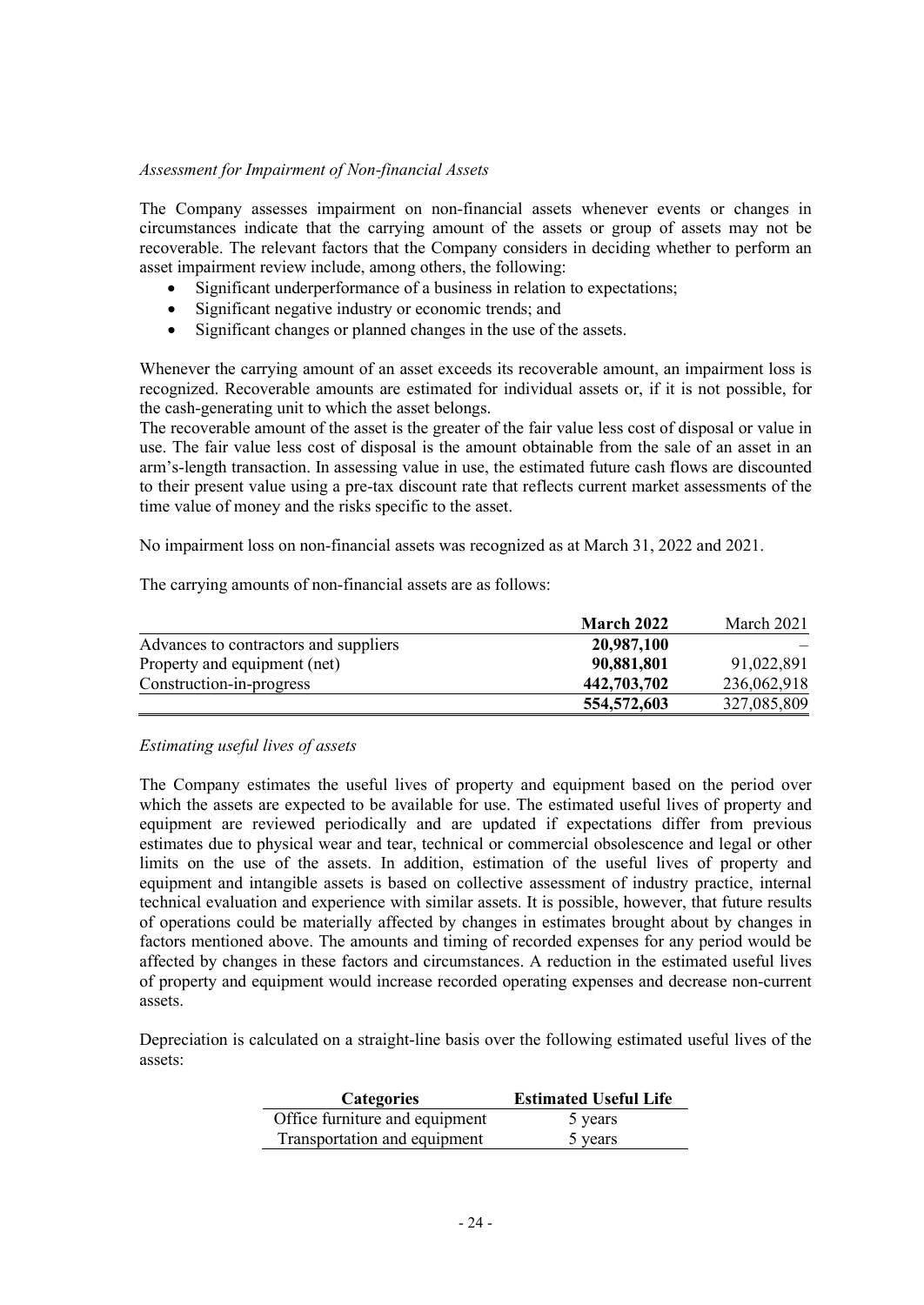As at March 31, 2022 and 2021, the Company's property and equipment had carrying amounts of ₱90,881,801 and ₱91,022,891, respectively, as disclosed in Note 8.

#### *Asset impairment other than goodwill*

The Company performs an impairment review when certain impairment indicators are present.

Determining the recoverable amount of property and equipment, which require the determination of future cash flows expected to be generated from the continued use and ultimate disposition of such assets, requires the Company to make estimates and assumptions that can materially affect the financial statements. Future events could cause the Company to conclude that property and equipment are impaired. Any resulting impairment loss could have a material adverse impact on the financial condition and results of operations.

The preparation of the estimated future cash flows involves significant judgment and estimations. While the Company believes that its assumptions are appropriate and reasonable, significant changes in the assumptions may materially affect the assessment of recoverable values and may lead to future additional impairment charges.

As at March 31, 2022 and 2021, Management believes that the recoverable amounts of the Company's property and equipment approximate its carrying amounts. Accordingly, no impairment loss was recognized in both years.

#### *Deferred tax assets*

The Company reviews the carrying amounts of deferred tax assets at each financial reporting date and reduces deferred tax assets to the extent that it is no longer probable that sufficient future taxable income will be available to allow all or part of the deferred tax assets to be utilized. The Company's assessment on the recognition of deferred tax assets on deductible temporary difference is based on the Company's forecasted taxable income of the following reporting period. This forecast is based on the Company's past results and future expectations on revenues and expenses. As at March 31, 2022, December 31, 2021 and 2020, the Company had assessed that they will not generate sufficient taxable income from the utilization of deferred tax assets in the succeeding years.

Deferred tax assets with full valuation allowance as at March 31, 2022, December 31, 2021 and 2020amounted to **₱11,309,712**, ₱10,320,567, and ₱9,787,595, respectively (see Note 15).

# **NOTE 6 - CASH**

This account consists of:

|                  | <b>March 2022</b>        | March 2021   |
|------------------|--------------------------|--------------|
| Petty cash fund  | 50,000                   | 50,000       |
| Cash in banks    | 5,895,571                | 26, 209, 186 |
| Cash equivalents | $\overline{\phantom{0}}$ | 5,033,402    |
|                  | 5,945,571                | 31,292,588   |

Cash includes petty cash fund and in banks that are unrestricted and available for current operations. This is stated in the statements of financial position at face amount. Cash in banks generally earn interest at the prevailing bank's deposit rates.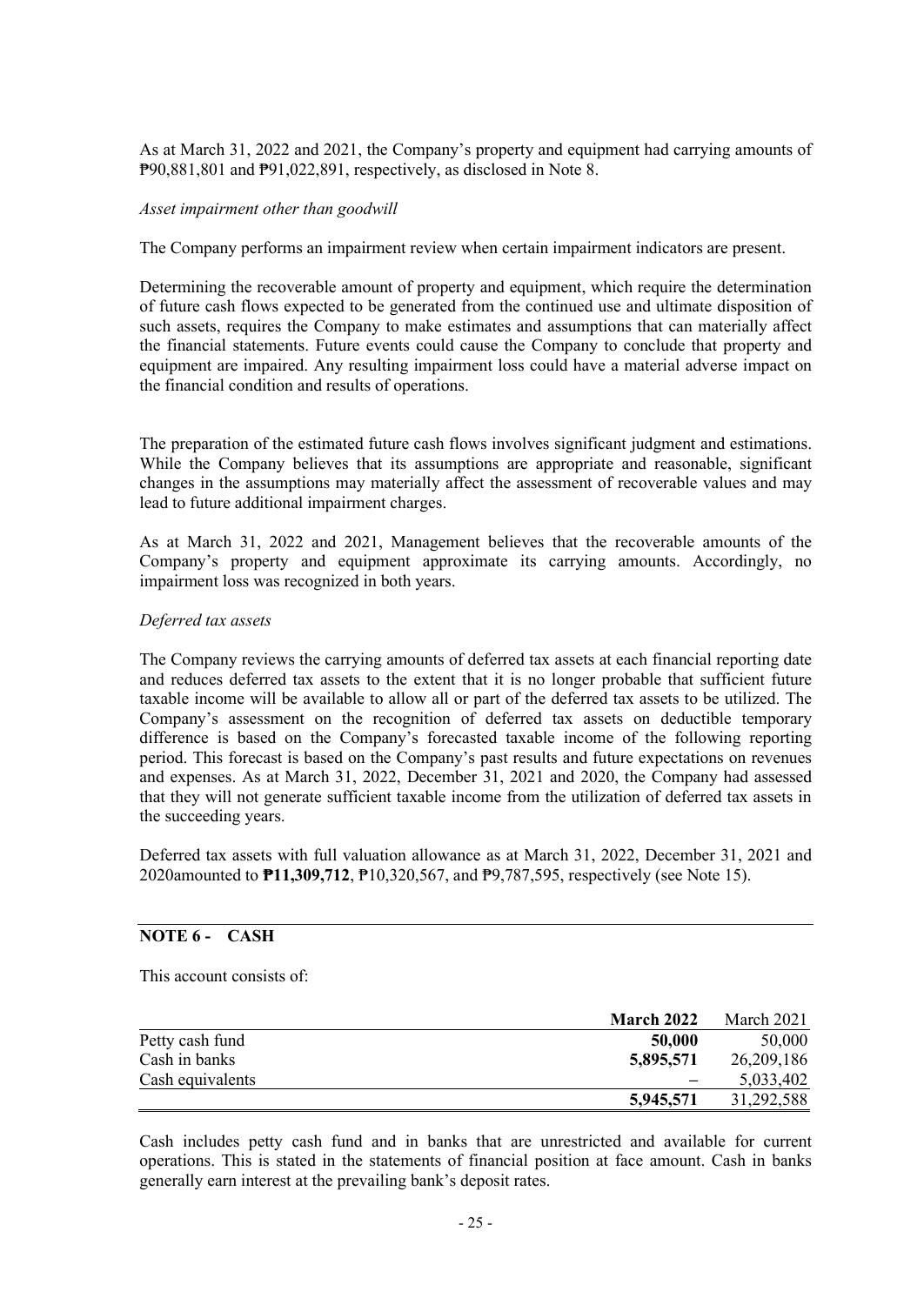Cash equivalents are short-term highly liquid investments that are readily convertible to cash with original maturities of three months or less from acquisition date and that are subject to an insignificant risk of change in value. These investments are purchased depending on the immediate cash requirements of the Company and earn interest at the bank's stated rates.

Interest earned from cash in banks and cash equivalents accounts amounted to  $P2,024$  and ₱47,191 in March 31, 2022 and 2021, respectively, and is presented as "interest income" in the statements of comprehensive loss.

# **NOTE 7 - ADVANCES TO CONTRACTORS AND SUPPLIERS**

This account consists of:

|                                       | <b>March 2022</b> | March 2021 |
|---------------------------------------|-------------------|------------|
| Advances to contractors <sup>1)</sup> | 14,072,700        |            |
| Advances to suppliers <sup>2)</sup>   | 6,914,400         |            |
|                                       | 20,987,100        |            |

<sup>1)</sup> Advances to contractors represent advances for each awarded project activity and is liquidated via deduction, on a pro-rata basis, from the contractor's periodic progress billings.

<sup>2)</sup> Advances to suppliers are down payments made to suppliers of medical equipment and/or construction materials ordered. The amounts represent 15% - 50% of the total contract price of the items purchased.

# **NOTE 8 - PROPERTY AND EQUIPMENT (net)**

Reconciliation of property and equipment (net) as at March 31, 2022 is as follows:

|                                  | Land       | <b>Office Furniture</b><br>and Equipment | <b>Transportation</b><br>Equipment | <b>Total</b> |
|----------------------------------|------------|------------------------------------------|------------------------------------|--------------|
| Cost:                            |            |                                          |                                    |              |
| At beginning of year             | 39,334,287 | 545,989                                  | 160,000                            | 40,040,276   |
| Additions                        |            |                                          |                                    |              |
| At end of year                   | 39,334,287 | 545,989                                  | 160,000                            | 40,040,276   |
| <b>Accumulated depreciation:</b> |            |                                          |                                    |              |
| At beginning of year             |            | 376,415                                  | 48,000                             | 424,415      |
| Depreciation                     |            | 27,273                                   | 8,000                              | 35,273       |
| At end of year                   |            | 403,688                                  | 56,000                             | 459,688      |
| <b>Revaluation</b>               |            |                                          |                                    |              |
| increment on Land                | 51,301,213 |                                          |                                    | 51,301,213   |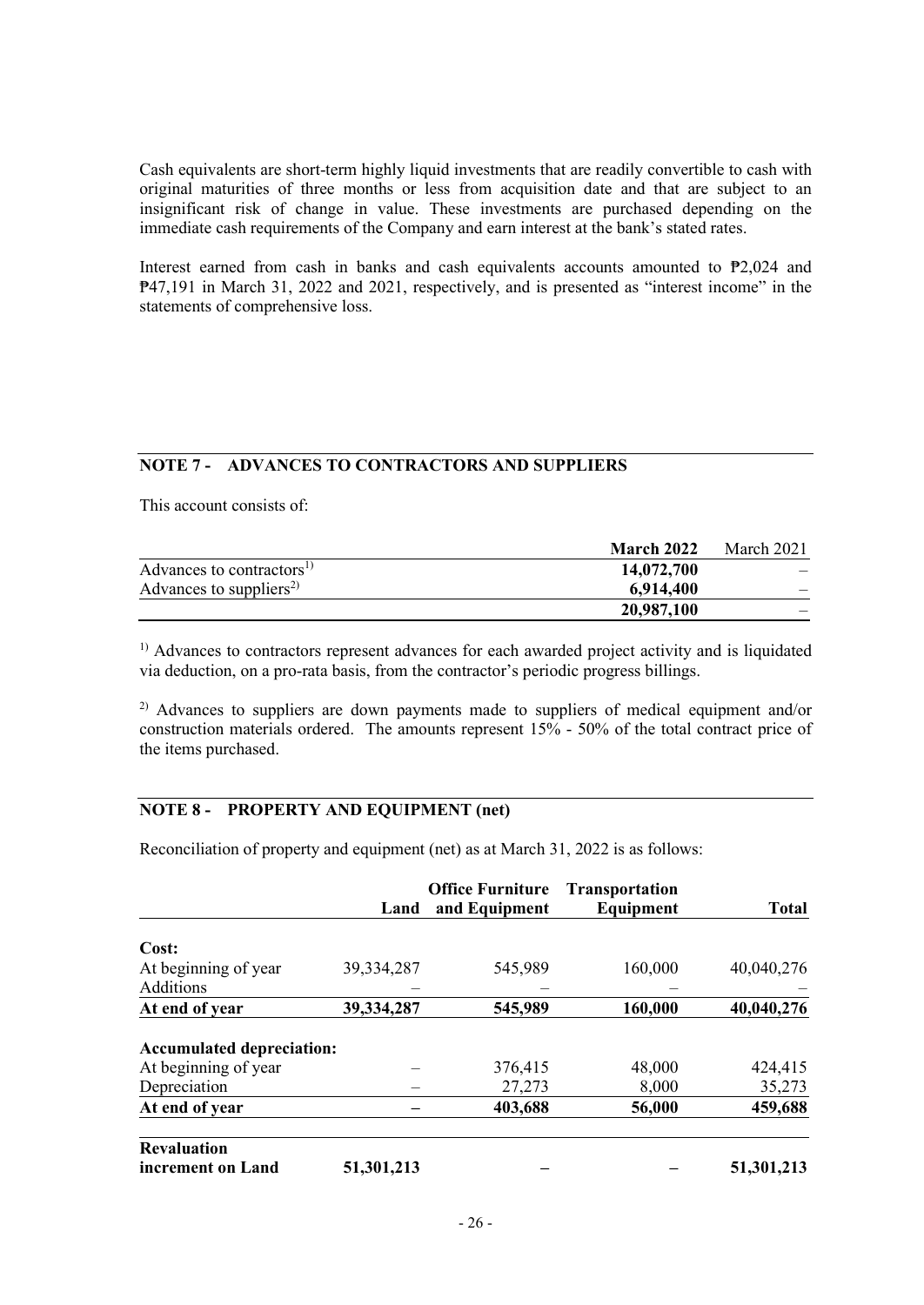| Net carrying value,   |            |         |         |            |
|-----------------------|------------|---------|---------|------------|
| <b>March 31, 2022</b> | 90,635,500 | 142,301 | 104,000 | 90,881,801 |

Reconciliation of property and equipment (net) as at March 31, 2021 is as follows:

|                           |            | Office Furniture | Transportation |            |
|---------------------------|------------|------------------|----------------|------------|
|                           | Land       | and Equipment    | Equipment      | Total      |
|                           |            |                  |                |            |
| Cost:                     |            |                  |                |            |
| At beginning of year      | 39,334,287 | 440,747          |                | 39,775,034 |
| Additions                 |            | 105,242          | 160,000        | 265,242    |
| At end of year            | 39,334,287 | 545,989          | 160,000        | 40,040,276 |
|                           |            |                  |                |            |
| Accumulated depreciation: |            |                  |                |            |
| At beginning of year      |            | (267, 325)       | (16,000)       | (283, 325) |
| Depreciation              |            | (27, 272)        | (8,000)        | (35,272)   |
| At end of year            |            | (294, 597)       | (24,000)       | (318, 597) |
| Revaluation               |            |                  |                |            |
| increment on Land         | 51,301,213 |                  |                | 51,301,213 |
| Net carrying value,       |            |                  |                |            |
| March 31, 2021            | 90,635,500 | 251,392          | 136,000        | 91,022,892 |

The land covered by TCT No. 147-20173003722 with a total area of ten thousand six hundred sixty-three square meters (10,663 sq. m.) is located in Lagao, General Santos City where the Company's multidisciplinary special medical facility (hospital) is being constructed (Note 9) and is the subject of a real estate mortgage as disclosed in Note 11.

On June 7, 2019, the Company engaged an independent appraiser and determined the land's fair value at  $P90,635,500$  as of appraisal date. This resulted to a revaluation increment on land amounting to ₱51,301,213 reported under equity. The fair value of parcels land was arrived at using market-based evidence adjusted based on certain elements of comparison. In valuing, records of recent sales and offerings of similar land were analyzed and comparison made for such factors as size, characteristics of the lot, location, quality and prospective use.

Management has reviewed the carrying values of property and equipment as at December 31, 2021 and 2020, for any impairment. Based on the results of its evaluation, there are no indications that these assets are impaired.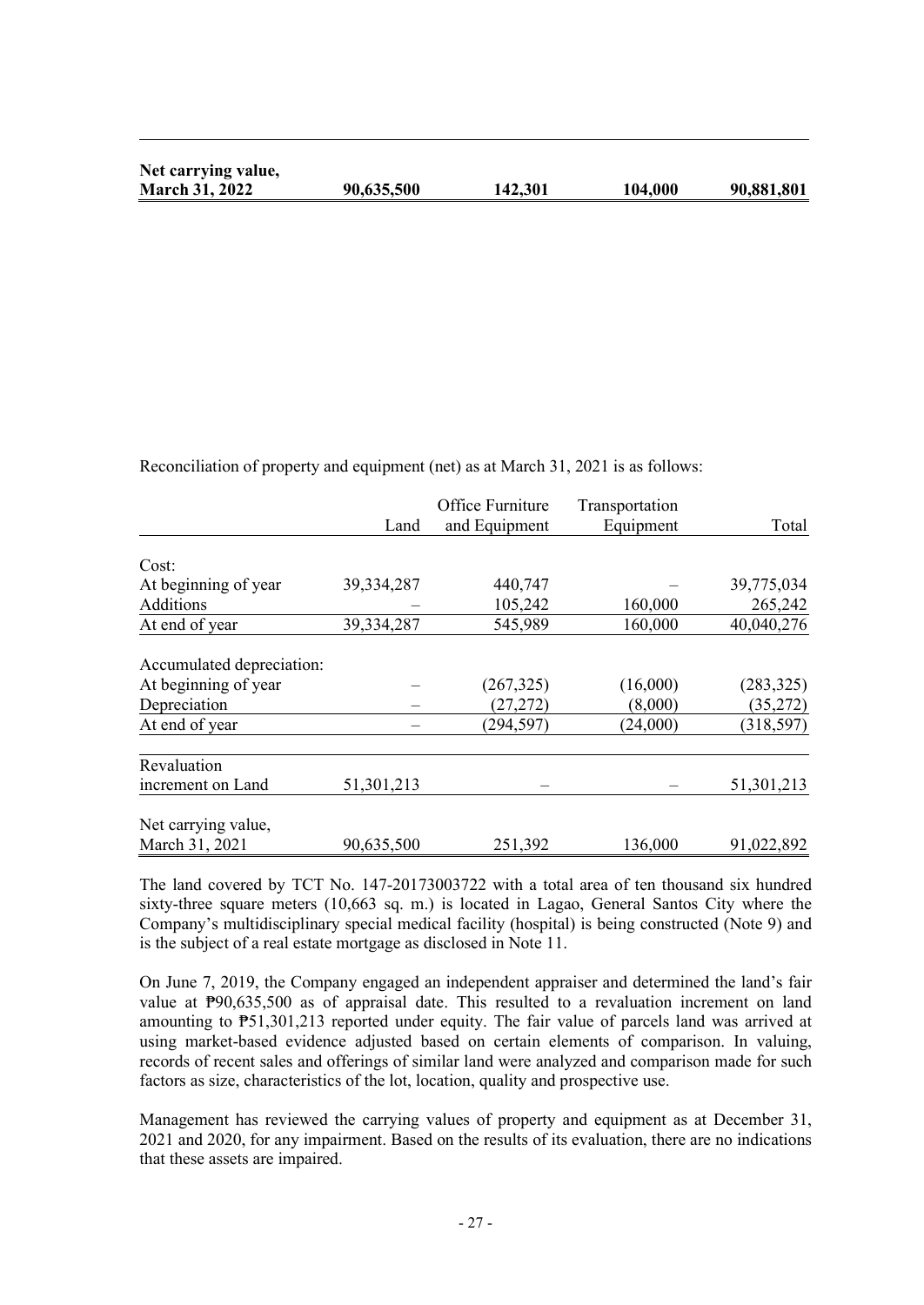# **NOTE 9 - CONSTRUCTION-IN-PROGRESS**

This account consists of accumulated costs for the construction of the Company's hospital building project which is still ongoing as at reporting dates:

|                          |               | As at end of Amount of As at end of |             |
|--------------------------|---------------|-------------------------------------|-------------|
|                          | vear          | <b>Transactions</b>                 | year        |
|                          | 2021          | 2022                                | 2022        |
|                          |               |                                     |             |
| Construction-In-Progress | 402, 202, 238 | 40,501,464                          | 442,703,702 |

During the development and construction of the hospital building, borrowing costs on interestbearing loans were capitalized (see Note 11).

Other related costs pertain to planning and project management expenses directly attributable to the construction project.

As certified by the Construction Manager of the Company, the percentage of completion as of report date is pegged at forty-one point three percent (41.03%).

As at December 31, 2021, the total construction cost to complete the hospital building is estimated to be at ₱1,022,744,000.

# **NOTE 10 - ACCOUNTS PAYABLE AND OTHER LIABILITIES**

This account consists of:

|                                              | March 2022 | March 2021 |
|----------------------------------------------|------------|------------|
| Retention payable <sup>1)</sup>              | 15,000,000 | 7,500,000  |
| Accrued expenses <sup>2)</sup>               | 1,392,686  | 990,636    |
| Government liabilities <sup>3)</sup>         | 893,078    | 1,224,842  |
| Accounts payable – contractors <sup>4)</sup> | 5,979,255  | 5,730,126  |
|                                              | 23,265,019 | 15,445,604 |

 $<sup>1)</sup>$  Retention payable refers to the amount withheld by the Company from the contractor's periodic</sup> progress billings as provided for in their respective contract. This shall be released to the contractor, net of deductions, if any, upon full completion and turnover of the project and final acceptance by the Company.

<sup>2)</sup> Accrued expenses and accounts payables pertain to unpaid expenses incurred as of the period which were paid the following year.

<sup>3)</sup> Government liabilities pertain to tax withheld from payment to suppliers, employees' compensation and statutory contribution to SSS, PHIC and HDMF.

 $<sup>5)</sup>$  Accounts payable – contractors represent unpaid billings of the contractors in the construction</sup> of the building as of reporting date.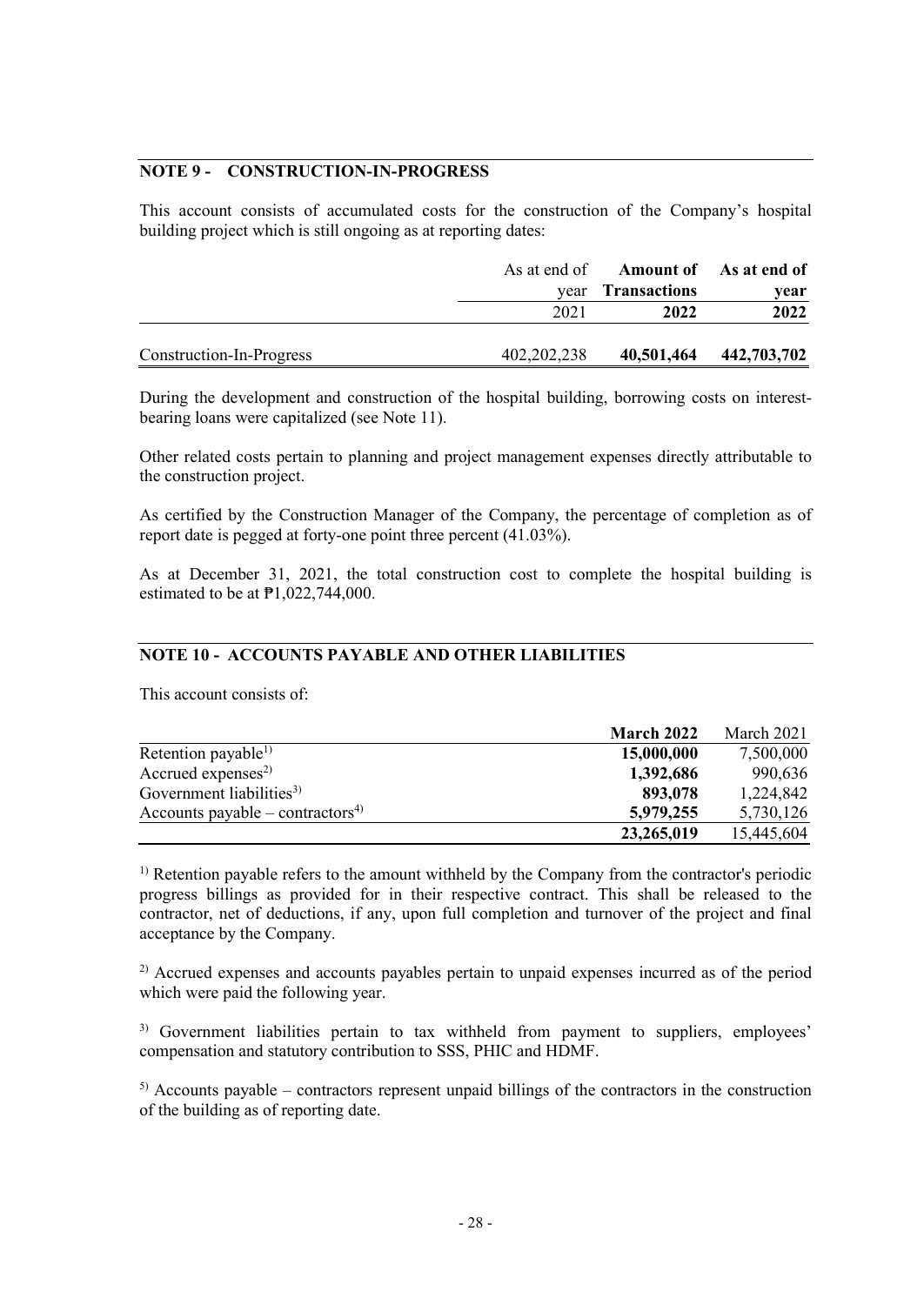# **NOTE 11 - NOTES PAYABLE**

Notes payable as at December 31 consist of:

|                     | <b>March 2022</b> | March 2021 |
|---------------------|-------------------|------------|
| Current portion     |                   |            |
| Non-current portion | 191,392,000       | 71,592,000 |
|                     | 191,392,000       | 71,592,000 |

In 2020, the Landbank of the Philippines extended a term loan equivalent to a credit line facility totaling ₱500,000,000 to partially finance the construction of a six (6) storey hospital building with roof deck and ancillary building.

The loan can be availed in several drawdowns, payable in 12 years in ladderized quarterly amortizations, including a 3-year grace period for principal amortization. Interest rate is at prevailing rate at the time of availment subject to quarterly repricing. The Company may opt to shift to fix rate after the full drawdown based on the applicable benchmark plus spread at the time of conversion based on the fixing or on the remaining term of the Loan.

As discussed in Note 8, the loan is collaterized and secured by a Real Estate Mortgage (REM) on both parcels of land owned by the Company, including present and future improvements, thereon.

Total finance costs incurred on loans for financing the construction of hospital building amounted to ₱2,421,871 and ₱408,985 for the years ended March 31, 2022 and 2021, respectively, and was capitalized to construction-in-progress account in the statements of financial position (see Note 9).

#### **NOTE 12 - RELATED PARTY TRANSACTIONS**

In the normal course of business, the Company transacts with companies/individuals, which are considered related parties. The following were carried out with related parties as at March 31, 2022 and 2021:

|               | Outstanding |                      |      | Amount of Outstanding Amount of Outstanding |                 |             |                          |
|---------------|-------------|----------------------|------|---------------------------------------------|-----------------|-------------|--------------------------|
|               |             | Balance Transactions |      | Balance <b>Transactions</b>                 | <b>Balance</b>  |             |                          |
| Category      | 2020        | 2021                 | 2021 |                                             | 2022 March 2022 | Terms       | Conditions               |
|               |             |                      |      |                                             |                 | Interest    |                          |
|               |             |                      |      |                                             |                 | bearing, to | Unsecured,               |
| Advances from |             |                      |      |                                             |                 |             | be paid in unguaranteed, |
| shareholders  | 8,690,550   | (8,690,550)          |      | 5,500,000                                   | 5,500,000       | $\cosh(a)$  | not impaired             |

(a) Advances from shareholders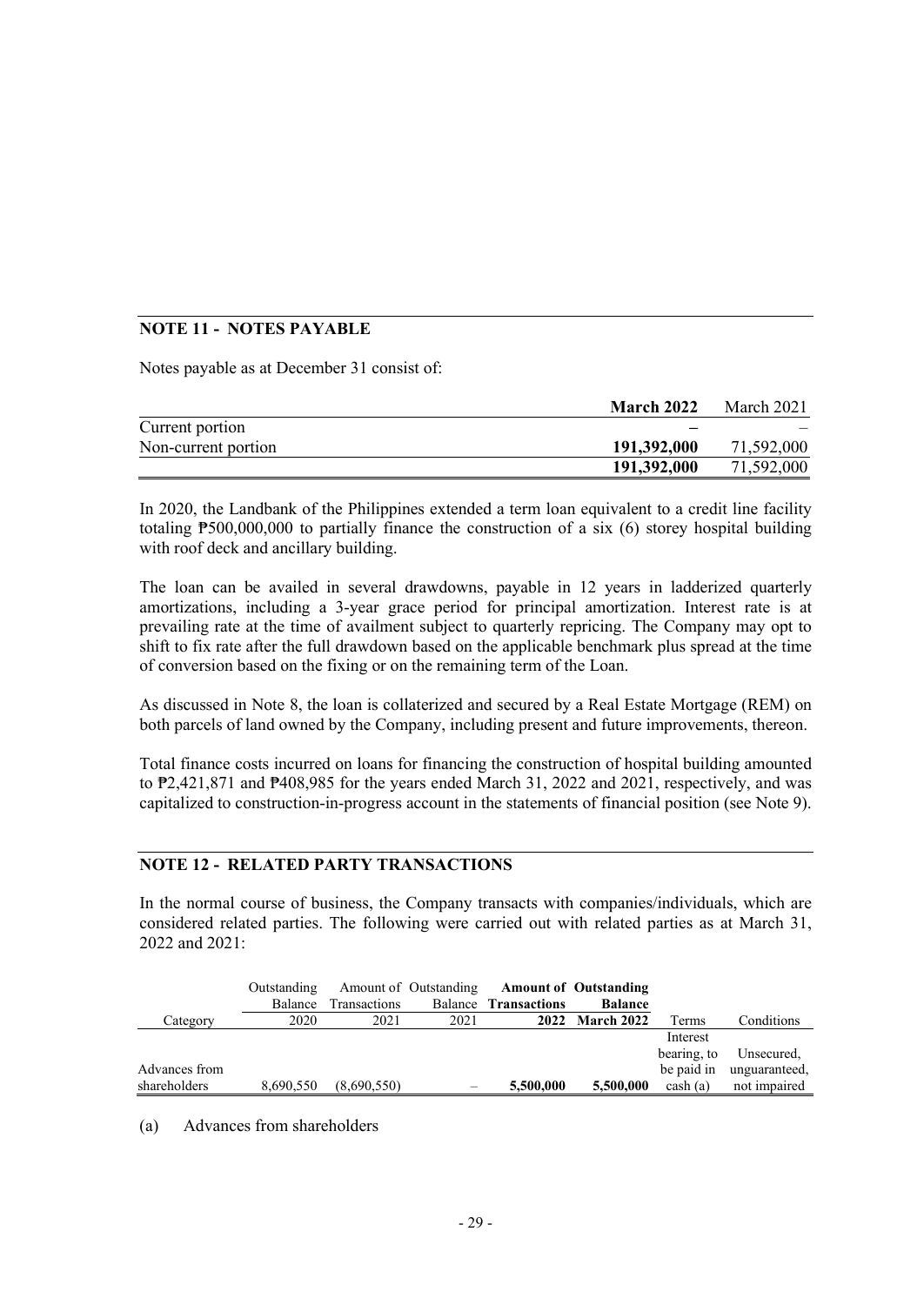In a special meeting of the Board of Directors held on October 11, 2016, the directors and shareholders were mandated and empowered to contribute resources and make cash advances to the Company for the development of its medical structures and appurtenances.

In view of this, the shareholders advanced monies in support of the Company's hospital building construction requirements. These advances are non-interest bearing and to be paid subject to availability of funds and/or the Board may decide to convert said advances to equity in the distant future. The Company, however, reserves the right to defer settlement in favor of prioritizing payments relative to hospital construction. These advances were already fully paid off by the company early part of 2021.

This first quarter of 2022, the Board of Directors again sought the assistance of its founders and requested to advance monies in support of the company's hospital construction. It was agreed that the amount advanced by the founders for the company will be paid with interest, although settlement of the same will be subject to availability of funds given that priority of payment are still those that are construction related.

#### Key Management Personnel Compensation

In a meeting held on November 16, 2018, the Board of Directors approved and ratified the payment of its key management personnel with salaries equivalent to the services they render in overseeing the pre-operating stage of the Company, which mainly pertains to the construction of the hospital building as of reporting date.

Key management compensation amounted to ₱2,685,000 and ₱1,590,000 for the periods ended M arch 31, 2022 and 2021, respectively. These amounts are incorporated in the "salaries and other benefits" account in the statements of comprehensive loss (see Note 14).

Key management includes the board of directors, all members of management and other Company officers.

#### **NOTE 13 - SHARE CAPITAL**

Details of the Company's share capital as at December 31, 2021 is as follows:

|                                                          | <b>No. of Shares</b> | Amount      |
|----------------------------------------------------------|----------------------|-------------|
| Authorized share capital $-\frac{1}{2}$ ,000 par value   |                      |             |
| Founders' shares                                         | 600                  | 600,000     |
| Common shares                                            | 179,400              | 179,400,000 |
| Preferred shares                                         | 60,000               | 60,000,000  |
| Total authorized share capital                           | 240,000              | 240,000,000 |
| Subscribed share capital:                                |                      |             |
| Founders' shares                                         | 600                  | 600,000     |
| Common shares                                            | 141,750              | 141,750,000 |
| Preferred shares                                         | 60,000               | 60,000,000  |
| Total subscribed share capital                           | 202,350              | 202,350,000 |
| Paid-up share capital (net of subscription receivable of |                      |             |
| $P50,400,000$ :                                          |                      |             |
| Founders' shares                                         | 600                  | 600,000     |
| Common shares                                            | 141,750              | 133,350,000 |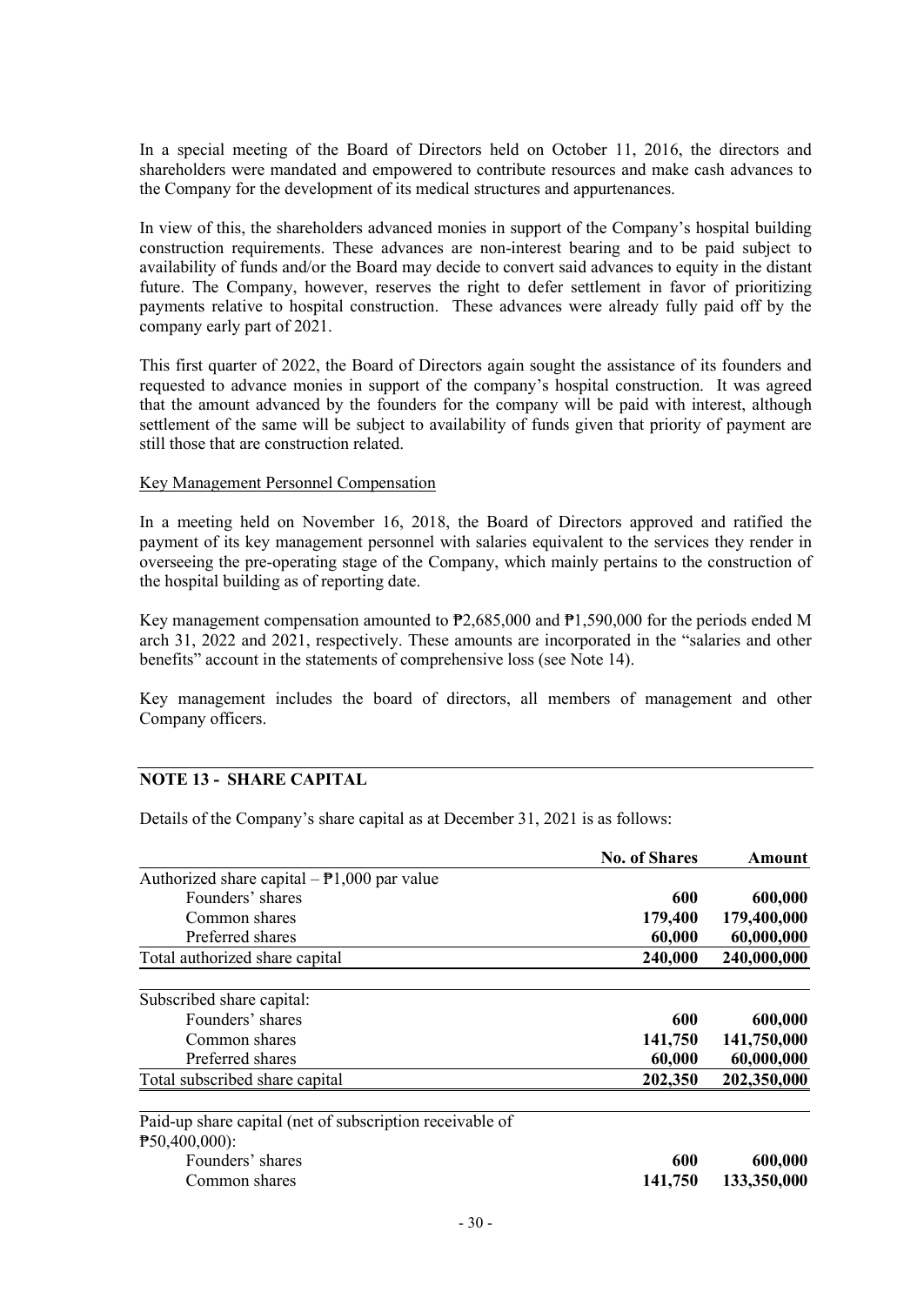| Preferred shares            | 60.000 | 18,000,000          |
|-----------------------------|--------|---------------------|
| Total paid-up share capital |        | 202,350 151,950,000 |

Details of the Company's share capital as at March 31, 2021 is as follows:

|                                                          | No. of Shares | Amount      |
|----------------------------------------------------------|---------------|-------------|
| Authorized share capital $-\frac{1}{2}$ ,000 par value   |               |             |
| Founders' shares                                         | 600           | 600,000     |
| Common shares                                            | 179,400       | 179,400,000 |
| Preferred shares                                         | 60,000        | 60,000,000  |
| Total authorized share capital                           | 240,000       | 240,000,000 |
| Subscribed share capital:                                |               |             |
| Founders' shares                                         | 600           | 600,000     |
| Common shares                                            | 139,020       | 139,020,000 |
| Preferred shares                                         | 60,000        | 60,000,000  |
| Total subscribed share capital                           | 199,620       | 199,620,000 |
| Paid-up share capital (net of subscription receivable of |               |             |
| $P54,000,000$ :                                          |               |             |
| Founder's shares                                         | 600           | 600,000     |
| Common shares (net of subscription receivable of         |               |             |
| P8,700,000)                                              | 130,320       | 130,320,000 |
| Preferred shares (net of subscription receivable of      |               |             |
| P43,500,000)                                             | 60,000        | 16,500,000  |
| Total paid-up share capital                              | 199,620       | 147,420,000 |

In 2018, the Company filed a registration application covering its proposed Initial Public Offering (IPO) of its 36,000 common shares. Said registration statement was approved on June 28, 2019, in accordance with the provisions of the SEC's Securities Regulation Code (see Note 1).

As of reporting date, pursuant to the SEC's approval, the Company issued a total of **ELEVEN THOUSAND SIX HUNDRED THIRTY (11,630)** common shares. The related share premium after deducting transaction costs associated with the issuance of shares amounted to ₱191,139,693. The common share offer price amounted to ₱250,000 up to ₱400,000 per block [one (1) block is equivalent to ten (10) common shares].

Founders' shares have the exclusive right to vote and be voted upon as directors for five (5) years from the date of SEC registration. Thereafter, the holders of Founders' shares shall have the same rights and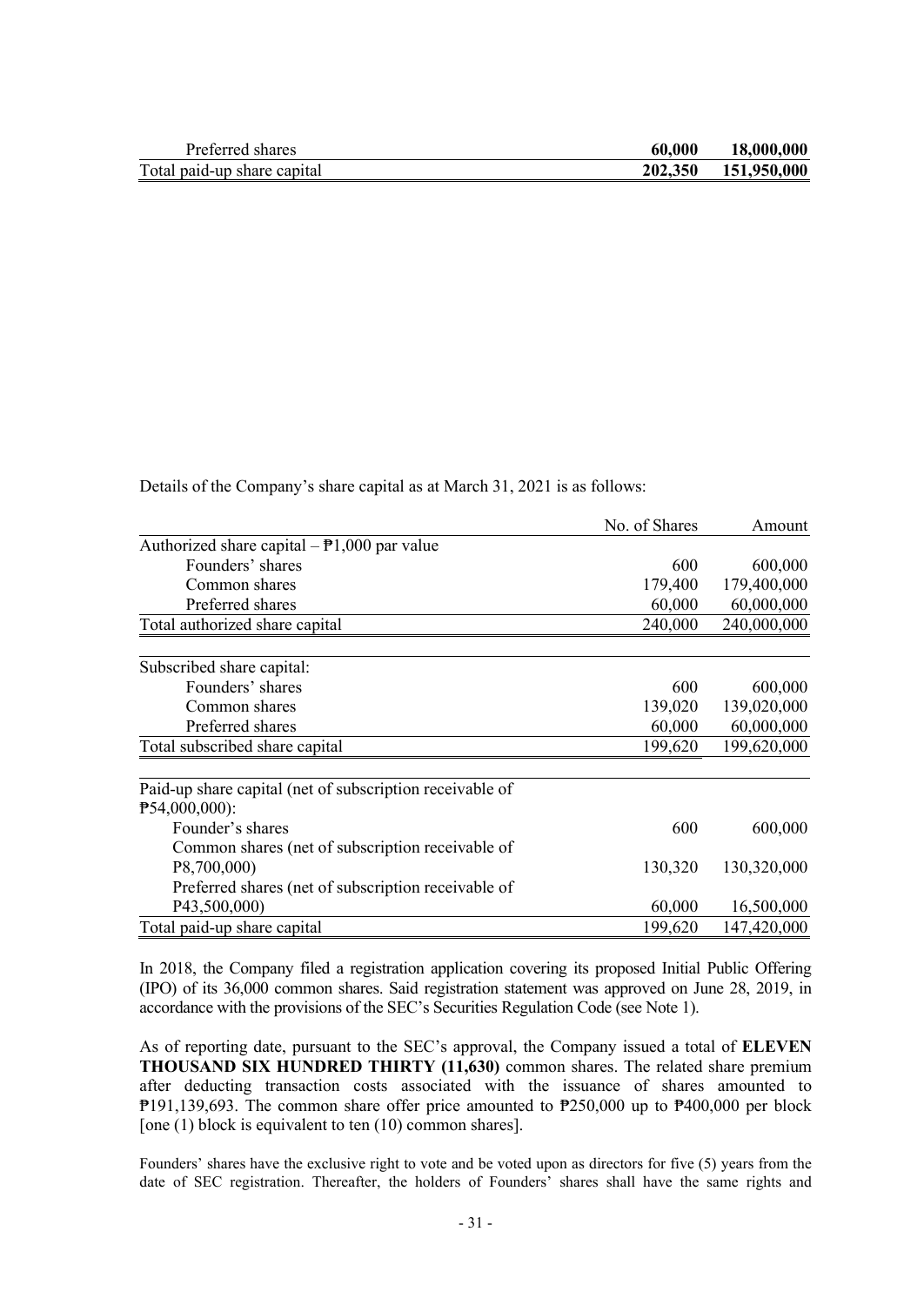privileges as holders of common shares. The Company has forty-four (44) shareholders, each owning 100 or more shares of the Company's shares of stock as at March 31, 2022 and 2021.

Preferred shares shall be subject to the following terms and conditions:

- 1. Shall be entitled to a reasonable monthly interest to be determined by the board, subject to availability of funds.
- 2. Convertible to common shares on or before five (5) years.
- 3. The board at its discretion may at any time, allow the conversion of preferred shares to common shares.
- 4. Shall not be entitled to voting rights until converted to common shares.

# **NOTE 14 - GENERAL AND ADMINISTRATIVE EXPENSES**

Details of account consists of:

|                                       | For the 3-Month Ended  |           |  |
|---------------------------------------|------------------------|-----------|--|
|                                       | March 31               |           |  |
|                                       | 2022                   | 2021      |  |
| Salaries and Allowances <sup>1)</sup> | 2,160,775              | 2,025,569 |  |
| Honorarium <sup>2)</sup>              | 865,000                | 542,500   |  |
| Professional Fees <sup>3)</sup>       | 375,779                | 244,200   |  |
| <b>Transportation and Travel</b>      | 5,584                  | 120       |  |
| <b>Advertising and Promotions</b>     | 11,000                 | 1,800     |  |
| <b>Office Supplies</b>                | 14,112                 | 17,529    |  |
| Depreciation                          | 35,273                 | 35,273    |  |
| <b>Board Meetings and Meals</b>       | 3,035                  | 0         |  |
| SSS/PHIC/HDMF Contributions           | 22,240                 | 28,675    |  |
| Communications, Light, & Water        | 1,100                  | 7,810     |  |
| Rentals                               | 60,000                 | 0         |  |
| <b>Taxes and Licenses</b>             | 20,843                 | 16,112    |  |
| <b>Bank Service Charge</b>            | 200                    | 0         |  |
| <b>Fuel Expenses</b>                  | 4,500                  | 4,500     |  |
| Miscellaneous                         | 17,540                 | 12,240    |  |
| <b>TOTALS</b>                         | 3,596,980<br>2,936,328 |           |  |

<sup>1)</sup> Increase in Salaries and Allowances was due to the increase in the salaries of staff during the period.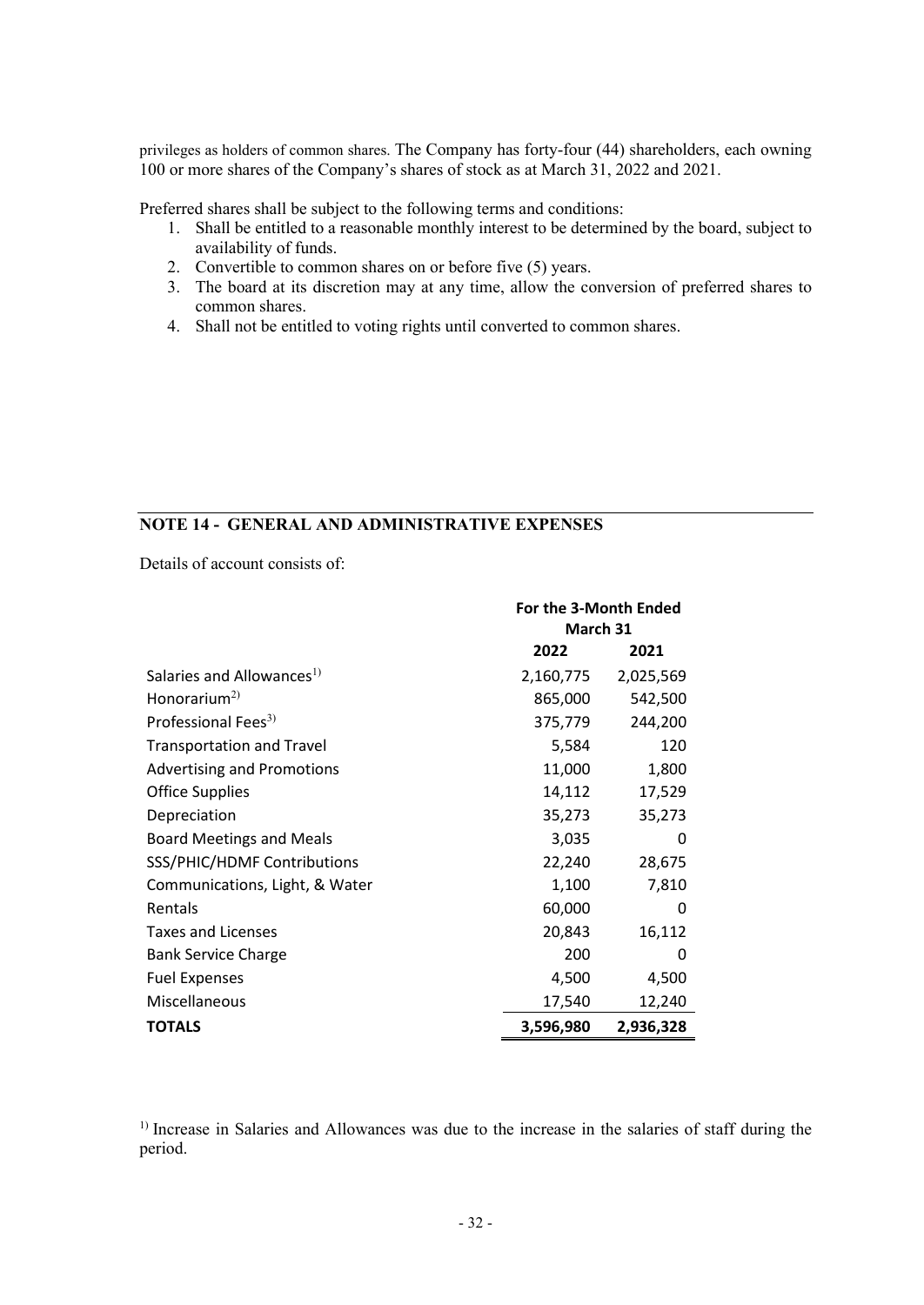$2)$  The honorarium for the Board of Directors for various meetings held during the period caused the increase recorded.

<sup>3)</sup> Three was adjustment in the rate of construction management during the period.

# **NOTE 15 - INCOME TAX**

Computation of income tax due (RCIT or MCIT, whichever is higher) is as follows:

| <b>Regular Corporate Income tax (RCIT)</b>      | <b>March 2021</b> | 2021                                        | 2020       |
|-------------------------------------------------|-------------------|---------------------------------------------|------------|
| Net loss before income tax                      |                   | $(3,954,957)$ $(13,609,972)$ $(12,996,327)$ |            |
| Add (deduct) reconciling items:                 |                   |                                             |            |
| Penalties and surcharges (Note 14)              |                   |                                             |            |
| Interest income subjected to final tax (Note 6) | (2,024)           | (62, 925)                                   | (434, 082) |
| Net operating loss                              |                   | $(3,956,980)$ $(13,672,897)$ $(13,430,409)$ |            |
| Tax rate                                        | 25%               | 30%                                         | 30%        |
| <b>RCIT</b>                                     | NIL.              | NII.                                        | NIL.       |

#### **II. Minimum Corporate Income Tax (MCIT)**

No MCIT computation is presented as there were no taxable revenues for the years 2021 and 2020. In 2019, as per National Internal Revenue Code (NIRC), the Company is not yet covered by the Minimum Corporate Income Tax (MCIT) since the Company has not yet started its commercial operations.

# **CREATE ACT**

On March 26, 2021, Republic Act No. 11534, otherwise known as "The Corporate Recovery and Tax Incentives for Enterprises Act" was signed into law by the President of the Philippines. The law will take effect 15 days after its publication in the Official Gazette or in a newspaper of general circulation.

The following are the key features of the CREATE Law that are relative to the Company:

# **A. Corporate Income Tax (CIT)**

- 1. Starting July 1, 2020, CIT rate for corporations will be reduced as follows:
	- a. Reduced CIT rate of 20% shall be applicable to domestic corporations with net taxable income not exceeding  $P5,000,000$  and with total assets not exceeding  $P100$ Million (excluding land on which the business entity's office, plant and equipment are situated).
	- b. Reduced CIT rate of 25% shall be applicable to all other domestic and resident foreign corporations.
- 2. For the period beginning July 1, 2020 until June 30, 2023, minimum corporate income tax rate shall be 1%, instead of 2%.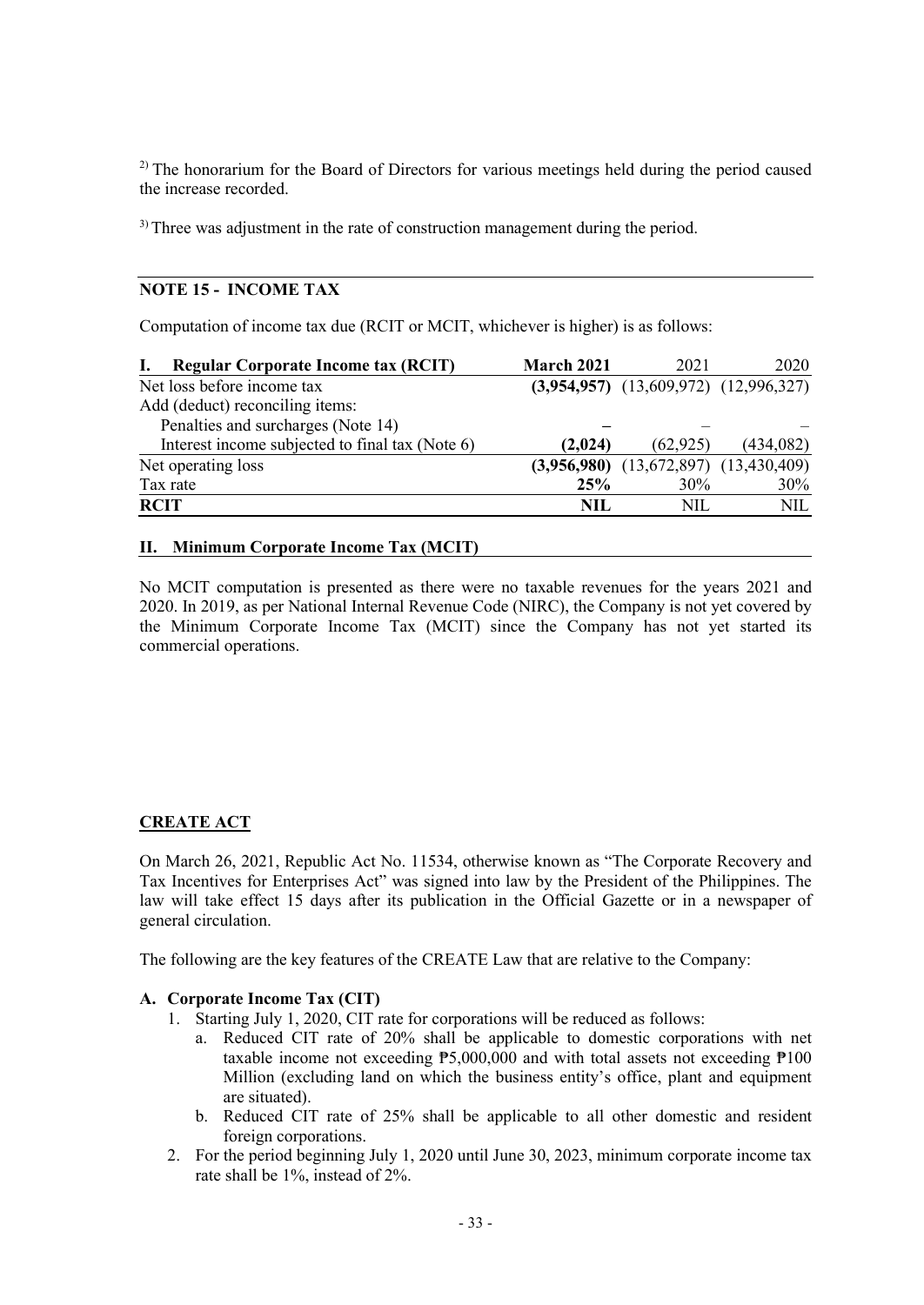- 3. Improperly accumulated earnings tax is repealed.
- 4. The option to be taxed at 15% of gross income if allowed by the President subject to certain conditions is repealed.
- 5. Enhanced deduction in claiming NOLCO for five (5) years.

# **B. Deductions from Gross Income**

Due to the proposed reduction in CIT rate, interest arbitrage shall be reduced to 20% of interest income subjected to final tax, and will be further adjusted in case final tax on interest income will be adjusted in the future.

# **C. VAT Exempt Transactions**

- 1. Additional VAT exemption on sale or importation of the following goods from January 1, 2021 to December 31, 2023:
	- a. Capital equipment, its spare parts and raw materials, necessary to produce personal protective equipment component;
	- b. all drugs, vaccines and medical devices specifically prescribed and directly used for the treatment of COVID-19;
	- c. drugs, including raw materials, for the treatment of COVID-19 approved by the FDA for use in clinical trials
- 2. VAT exemption on sale or importation of prescription drugs and medicines for cancer, mental illness, tuberculosis, and kidney diseases will start on January 1, 2021 instead of January 1, 2023.

#### **III. Net Operating Loss Carry Over**

As at December 31, 2021, the Company's NOLCO that can be claimed as deduction from future taxable income are as follows:

| Year<br>Incurred | <b>Expiration</b><br>date | <b>Beginning</b><br>balance | Additions | <b>Expired</b> | <b>Claimed</b> | Ending<br><b>Balance</b> |
|------------------|---------------------------|-----------------------------|-----------|----------------|----------------|--------------------------|
| <b>NOLCO</b>     |                           |                             |           |                |                |                          |
|                  |                           |                             |           |                |                |                          |
| 2018             | 2021                      | 5,015,946                   |           | (5,015,946)    |                |                          |
| 2019             | 2022                      | 14,178,961                  |           |                |                | 14,178,961               |
|                  |                           | 19,194,907                  |           | (5,015,946)    |                | 14,178,961               |

On September 30, 2020, Finance Secretary Carlos Dominguez and Internal Revenue Commissioner Caesar Dulay signed Revenue Regulation 25-2020, implementing Section 4 of the Bayanihan to Recover as One or Bayanihan 2 Act, particularly on the NOLCO of companies. The Bureau of Internal Revenue (BIR) has extended to five years the carry-over period for net operating losses incurred by businesses in 2020 and 2021 due to the impact of the coronavirus pandemic.

| Year            | <b>Expiration</b> | <b>Beginning</b> |                  |                |                | Ending         |
|-----------------|-------------------|------------------|------------------|----------------|----------------|----------------|
| <b>Incurred</b> | date              | balance          | <b>Additions</b> | <b>Expired</b> | <b>Claimed</b> | <b>Balance</b> |
| <b>NOLCO</b>    |                   |                  |                  |                |                |                |
| 2020            | 2025              | 13,430,409       |                  |                |                | 13,430,409     |
| 2021            | 2026              | 13,672,897       |                  |                |                | 13,672,897     |
| March 2022      | 2027              |                  | 3,956,980        |                |                | 3,956,580      |
|                 |                   | 27,103,306       | 3,956,580        |                |                | 31,059,886     |

#### **IV. Deferred Tax Asset**

The significant component of the Company's deferred tax assets are as follows: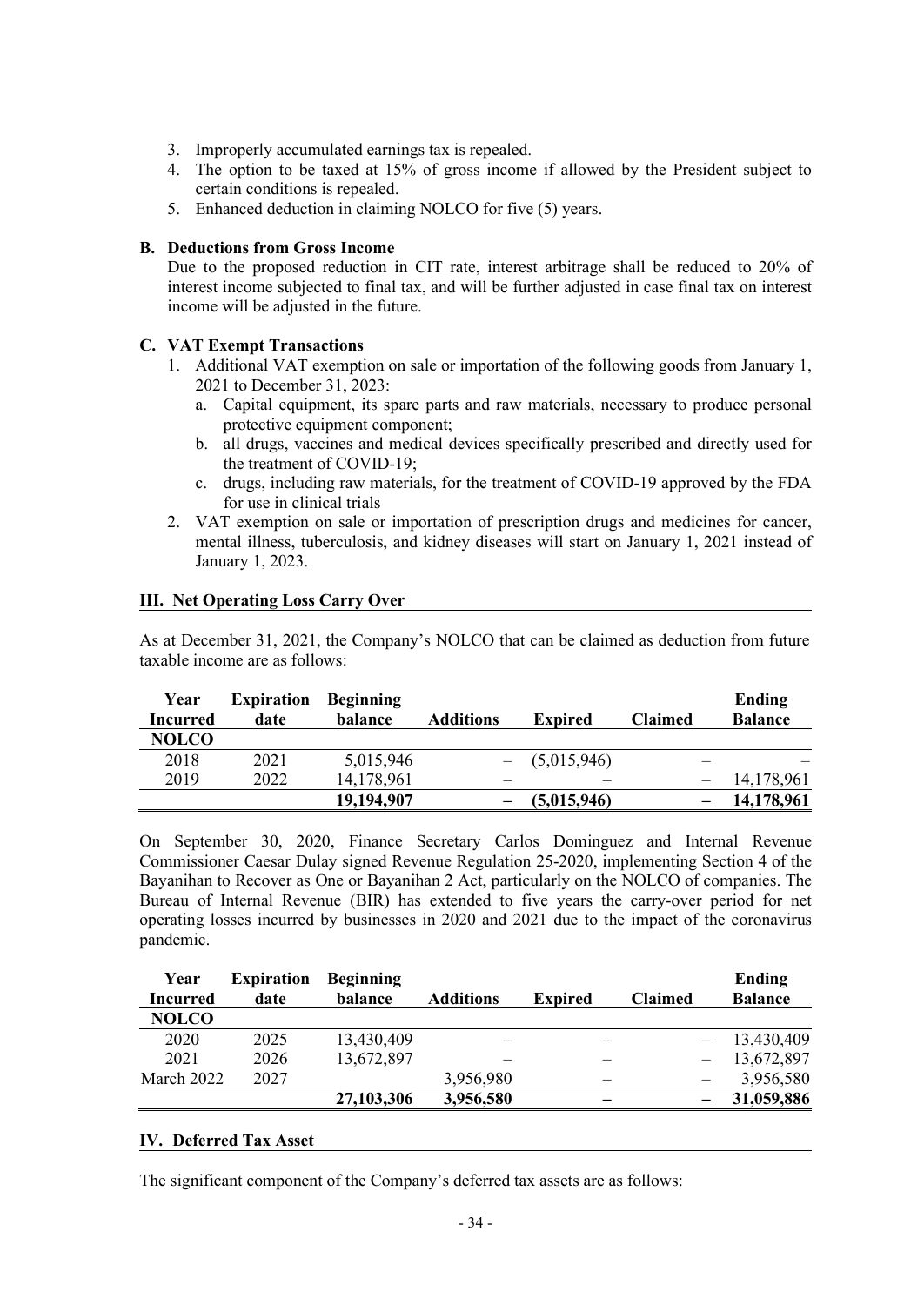|                              | 2022         | 2021         | 2020        |
|------------------------------|--------------|--------------|-------------|
| <b>NOLCO</b>                 | 45,238,847   | 41,282,267   | 32,625,316  |
| Tax rate                     | 25%          | 25%          | 30%         |
|                              | 11,309,712   | 10,320,567   | 9,787,595   |
| Valuation allowance (Note 5) | (11,309,712) | (10,320,567) | (9,787,595) |
|                              |              |              |             |

The Company provides full valuation allowance on its deferred tax assets from NOLCO since management believes that the Company will not be able to generate future taxable income in which such can be applied. The deferred tax asset of the Company arising from net operating loss carry over (NOLCO) prior to 2020 can be charged against future taxable income of the next three (3) years. On the other hand, deferred tax assets arising from NOLCO for the years 2020 and 2021 can be charged against future taxable income of the next five (5) taxable years.

# **NOTE 16 - BASIC LOSS PER SHARE**

Basic loss per share is computed as follows:

|                                       | March 2022  | 2021                          | 2020    |
|---------------------------------------|-------------|-------------------------------|---------|
| Loss attributable to ordinary shares  | (3,956,980) | $(13,609,972)$ $(12,996,327)$ |         |
| Divide by: Weighted average number of |             |                               |         |
| ordinary shares outstanding           | 152,930     | 142,350                       | 137,210 |
| Basic loss per share                  | (25.87)     | (95.61)                       | (94.72) |

There are no potential dilutive ordinary shares outstanding as at March 31, 2022, December 31, 2021 and 2020.

#### **NOTE 17 - FINANCIAL RISK MANAGEMENT OBJECTIVES AND POLICIES**

#### **Financial Risk**

The Company's financial risk management policies seek to minimize potential adverse effects of financial risk such as credit risk, liquidity risk, and interest rate risk to its financial assets and financial liabilities.

The Company's principal financial assets and financial liabilities consist of cash and cash equivalents (excluding petty cash fund), advances and other receivables, accounts payable and other liabilities (excluding government liabilities), notes payable and advances from shareholders which arise from operations.

The Company's Board of Directors reviews and approves the policies for managing each of these risks and these are summarized below: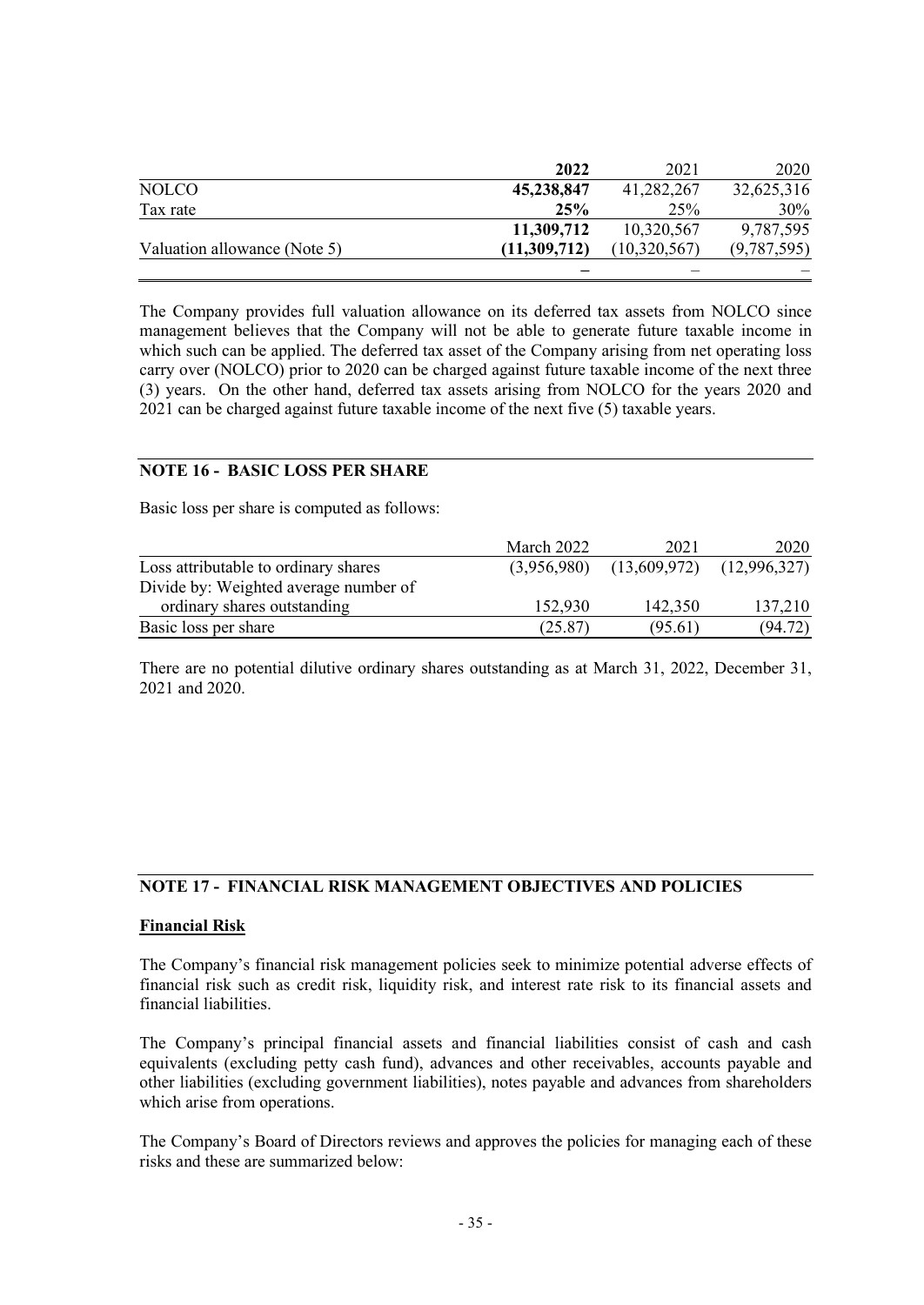# *Credit risk*

Credit risk is the risk that the third party will default on its obligation to the Company and cause the Company to incur financial loss. The Company's business policy aims to limit the amount of credit exposure to any individual client and financial institution. The Company has credit management policies in place to ensure that contracts are entered into with clients who have sufficient financial capacity and good credit history.

The Company's financial assets at amortized cost are composed of cash and cash equivalents (excluding petty cash fund) and advances and other receivables. The Company limits its exposure to credit risk by investing its cash and cash equivalents only with banks that have good credit standing and reputation in the local and international banking industry. These instruments are graded in the top category by an acceptable credit rating agency and, therefore, are considered to be low credit risk investments.

Advances and other receivables are being monitored on a regular basis to ensure timely execution of necessary intervention efforts to minimize credit losses.

It is the Company's policy to measure ECL on the above instruments on a 12-month basis. However, when there has been a significant increase in credit risk since origination, the allowance will be based on the lifetime ECL.

When determining if there has been a significant increase in credit risk, the Company considers reasonable and supportable information that is available without undue cost or effort and that is relevant for the particular financial instrument being assessed such as, but not limited to, the following factors:

- Actual or expected external and internal credit rating downgrade;
- Existing or forecasted adverse changes in business, financial or economic conditions; and
- Actual or expected significant adverse changes in the operating results of the borrower.

The Company also considers financial assets that are more than 30 days past due to be the latest point at which lifetime ECL should be recognized unless it can demonstrate that this does not represent significant credit risk such as when non-payment arising from administrative oversight rather than resulting from financial difficulty of the borrower.

The table below presents the summary of the Company's exposure to credit risk and shows the credit quality of the assets by indicating whether the assets are subjected to 12-month ECL or lifetime ECL. Assets that are credit-impaired are separately presented.

|                                | <b>As at March 31, 2022</b>               |              |                           |              |
|--------------------------------|-------------------------------------------|--------------|---------------------------|--------------|
|                                | <b>Financial assets at amortized cost</b> |              |                           |              |
|                                |                                           |              | Lifetime ECL Lifetime ECL |              |
|                                | 12-month                                  | – not credit | – credit                  |              |
|                                | ECL                                       | impaired     | impaired                  | <b>Total</b> |
| Cash and cash equivalents*     | 5,895,571                                 |              |                           | 5,895,571    |
| Advances and other receivables | 4,900                                     |              |                           | 4,900        |
|                                | 5,900,471                                 |              |                           | 5,900,471    |

*\*excluding petty cash fund amounting to ₱50,000 as at March 31, 2022.*

| As at March 31, 2021 |                                      |                           |  |       |  |  |
|----------------------|--------------------------------------|---------------------------|--|-------|--|--|
|                      |                                      |                           |  |       |  |  |
|                      |                                      | Lifetime ECL Lifetime ECL |  |       |  |  |
|                      | 12-month $ECL$ – not credit – credit |                           |  | Total |  |  |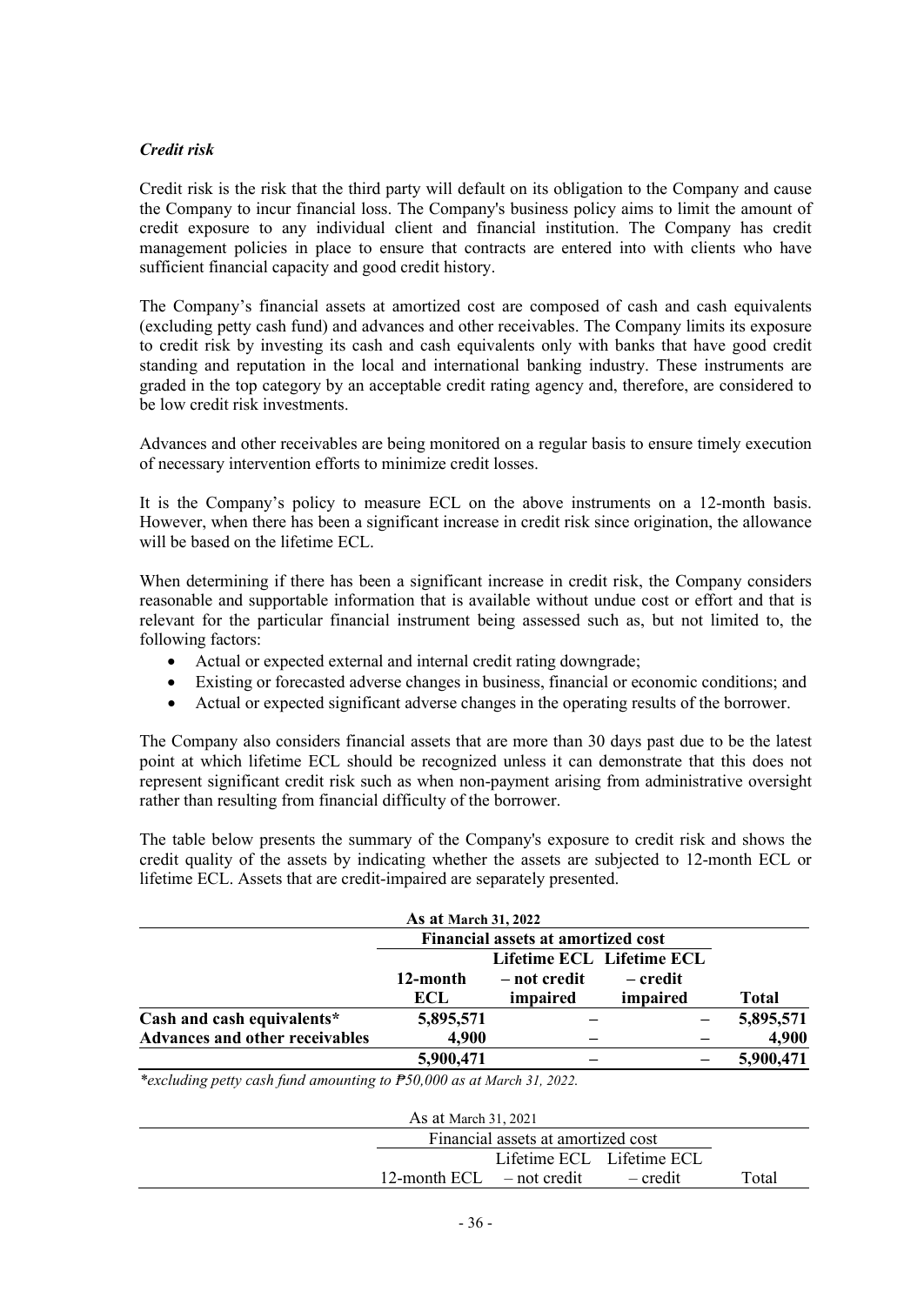|                                |              | impaired | <i>impaired</i> |              |
|--------------------------------|--------------|----------|-----------------|--------------|
| Cash and cash equivalents*     | 31,242,588   |          |                 | 31,242,588   |
| Advances and other receivables | 68,500       |          |                 | 68,500       |
|                                | 31, 311, 088 |          |                 | 31, 311, 088 |

*\*excluding petty cash fund amounting to ₱50,000 as at March 31, 2021.*

#### *Interest Rate Risk*

Interest rate risk refers to the possibility that the fair value or future cash flows of a financial instrument will fluctuate because of changes in market interest rate.

The Company's financial instruments that are interest-bearing are its cash and cash equivalents (excluding petty cash fund) and notes payable (Notes 6 and 12).

Cash and cash equivalents are subject to prevailing interest rates (see Note 6). Considering that such financial assets have short-term maturity, management does not foresee any cash flow and fair value interest rate risk to have a significant impact on the Company's operations.

The Company's notes payable is exposed to prevailing interest rates subject to re-pricing based on the tenor of the benchmark rate used (see Note 12). However, upon management assessment, these do not present significant interest rate risk.

Interest rate risk, however, is directed to the portion of the Company's interest-bearing liability, loans payable to a related party, which carry fixed interest rate and are measured at amortized cost.

The Company has no established policy in managing interest rate risk. Management believes that fluctuations on the interest rates will not have significant effect on the Company's financial performance.

#### *Liquidity Risk*

As at March 31, 2022

**Financial Liabilities:**

In the management of liquidity, the Company monitors and maintains a level of cash deemed adequate by the management to finance the Company's operations and mitigate the effects of fluctuations in cash flows.

The table below summarizes the maturity profile of the Company's financial assets and liabilities based on contractual and undiscounted payments:

|                            |           | <b>On Demand Within 1 year</b> | More than 1<br>year but less More than 5<br>than 5 years | vears | <b>Total</b> |
|----------------------------|-----------|--------------------------------|----------------------------------------------------------|-------|--------------|
| <b>Financial Assets:</b>   |           |                                |                                                          |       |              |
| Cash and cash equivalents* | 5,895,571 |                                |                                                          |       | 5,895,571    |
| Advances and other         |           |                                |                                                          |       |              |
| receivables                | 4,900     |                                |                                                          |       | 4,900        |
|                            | 5,900,471 |                                |                                                          |       | 5,900,471    |

| Accounts payable and other |            |            |                         |            |
|----------------------------|------------|------------|-------------------------|------------|
| liabilities**              | 22,371,941 |            |                         | 22,371,941 |
| Notes payable              | _          | 54,043,559 | 137,348,441 191,392,000 |            |
|                            | 22,371,941 | 54,043,559 | 137.348,441 213,763,941 |            |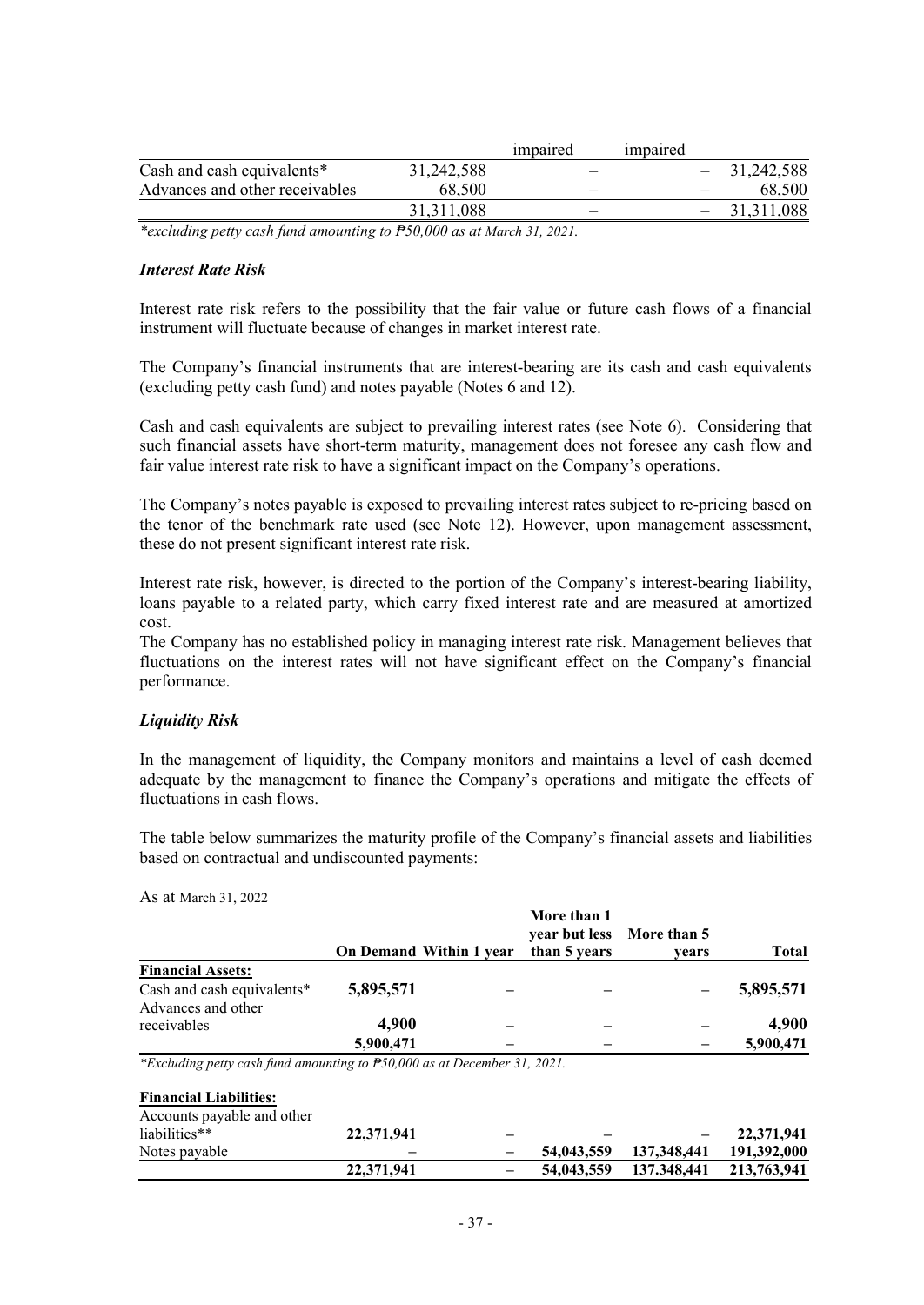|                                                                                |              |                         | More than 1   |             |              |
|--------------------------------------------------------------------------------|--------------|-------------------------|---------------|-------------|--------------|
|                                                                                |              |                         | year but less | More than 5 |              |
|                                                                                |              | On Demand Within 1 year | than 5 years  | years       | <b>Total</b> |
| **Excluding government liabilities amounting to P893,078 as at March 31, 2022. |              |                         |               |             |              |
| As at March 31, 2021                                                           |              |                         |               |             |              |
|                                                                                |              |                         | More than 1   |             |              |
|                                                                                |              |                         | year but less | More than 5 |              |
|                                                                                | On Demand    | Within 1 year           | than 5 years  | vears       | Total        |
| <b>Financial Assets:</b>                                                       |              |                         |               |             |              |
| Cash and cash equivalents*                                                     | 31,242,588   |                         |               |             | 31,242,588   |
| Advances and other                                                             |              |                         |               |             |              |
| receivables                                                                    | 68,500       |                         |               |             | 68,500       |
|                                                                                | 31, 311, 088 |                         |               |             | 31,311,088   |
| *Excluding petty cash fund amounting to P50,000 as at March 31, 2021.          |              |                         |               |             |              |
| Financial Liabilities:                                                         |              |                         |               |             |              |
| Accounts payable and other                                                     |              |                         |               |             |              |
| liabilities**                                                                  | 14,220,762   |                         |               |             | 14,220,762   |
| Notes payable                                                                  |              |                         |               | 71,592,000  | 71,592,000   |
|                                                                                | 14,220,762   |                         |               | 71,592,000  | 85, 812, 762 |

*\*\*Excluding government liabilities amounting to ₱1,224,842 as at March 31, 2021.*

# **FAIR VALUES OF FINANCIAL INSTRUMENTS**

The carrying amounts and estimated fair values of the Company's financial assets and financial liabilities are presented below:

|                                                                                | As at March 31, 2022 |               | As at March 31, 2021 |            |
|--------------------------------------------------------------------------------|----------------------|---------------|----------------------|------------|
|                                                                                | Carrying             | Fair          | Carrying             | Fair       |
|                                                                                | <b>Amounts</b>       | <b>Values</b> | Amounts              | Values     |
| <b>Financial Assets:</b>                                                       |                      |               |                      |            |
| Cash and cash equivalents*                                                     | 5,895,571            | 5,895,571     | 31,242,588           | 31,242,588 |
| Advances and other receivables                                                 | 4,900                | 4,900         | 68,500               | 68,500     |
|                                                                                | 5,900,471            | 5,900,471     | 31, 311, 088         | 31,311,088 |
| *Excluding petty cash fund amounting to P50,000 as at March 31, 2022 and 2021. |                      |               |                      |            |
| <b>Financial Liabilities:</b>                                                  |                      |               |                      |            |

| 1 шапски главшися.                       |                         |            |            |
|------------------------------------------|-------------------------|------------|------------|
| Accounts payable and other liabilities** | 22,371,941 22,371,941   | 14,220,762 | 14,220,762 |
| Notes payable                            | 191,392,000 191,392,000 | 71.592.000 | 71,592,000 |
|                                          |                         |            |            |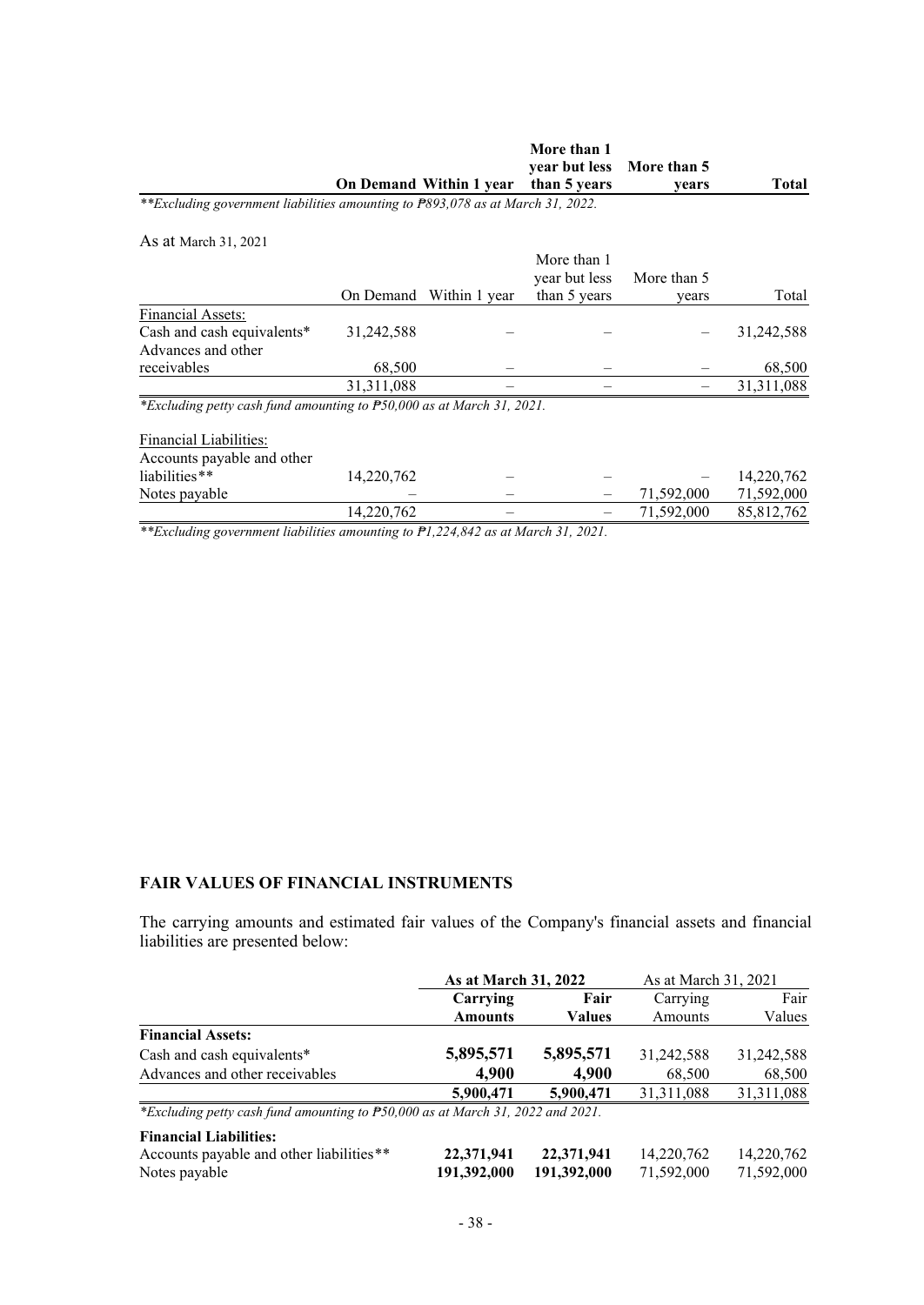**213,763,941 213,763,941** 85,812,762 85,812,762

*\*\*Excluding government liabilities amounting to ₱893,078 and ₱1,224,842 as at March 31, 2022and 2021, respectively.*

#### **Assumption Used to Estimate Fair Values**

The carrying amounts of cash and cash equivalents, advances and other receivables, and accounts payable and other liabilities approximate their fair values as at reporting dates due to the shortterm nature of the transactions.

The carrying amount of notes payable approximates its fair value due to pre-determined contractual cash flow arrangements based on an applicable and regular re-priceable Philippine Dealing System Treasury (PDST) floating rate covering the term of the loan, as provided by the financial lending institution.

The fair value of refundable deposits cannot be measured reliably since there was no comparable market data and inputs for the sources of fair value such as discounted cash flows analysis. However, Management believes that their carrying amounts approximate their fair value.

#### **Fair Value Hierarchy**

The Company uses the following hierarchy for determining the fair value of financial assets and liabilities:

- Level 1 Quoted prices (unadjusted) in active markets for identical assets or liabilities
- Level 2 Inputs other than quoted prices included within Level 1 that are observable for the asset or liability, either directly or indirectly
- Level 3 Inputs are unobservable for the asset or liability

The table below summarizes the classification of the Company's financial assets and liabilities based on the fair value measurement hierarchy:

|                                                                       |                                                               | As at March 31, 2022                                 |                                                   |
|-----------------------------------------------------------------------|---------------------------------------------------------------|------------------------------------------------------|---------------------------------------------------|
|                                                                       | <b>Quoted Prices in</b><br><b>Active Markets</b><br>(Level 1) | Significant<br><b>Observable Inputs</b><br>(Level 2) | Significant Un-<br>observable Inputs<br>(Level 3) |
| <b>Financial Assets:</b>                                              |                                                               |                                                      |                                                   |
| Cash and cash equivalents*                                            | 5,895,571                                                     |                                                      |                                                   |
| Advances and other receivables                                        |                                                               | 4,900                                                |                                                   |
|                                                                       | 5,895,571                                                     | 4.900                                                |                                                   |
| *Excluding petty cash fund amounting to P50,000 as at March 31, 2022. |                                                               |                                                      |                                                   |
| <b>Financial Liabilities:</b>                                         |                                                               |                                                      |                                                   |
| Accounts payable and other liabilities**                              |                                                               | 22,371,941                                           |                                                   |
| Notes payable                                                         |                                                               | 191,392,000                                          |                                                   |
|                                                                       |                                                               | 213,763,941                                          |                                                   |

*\*\*Excluding government liabilities amounting to ₱893,078 as at March 31, 2022.*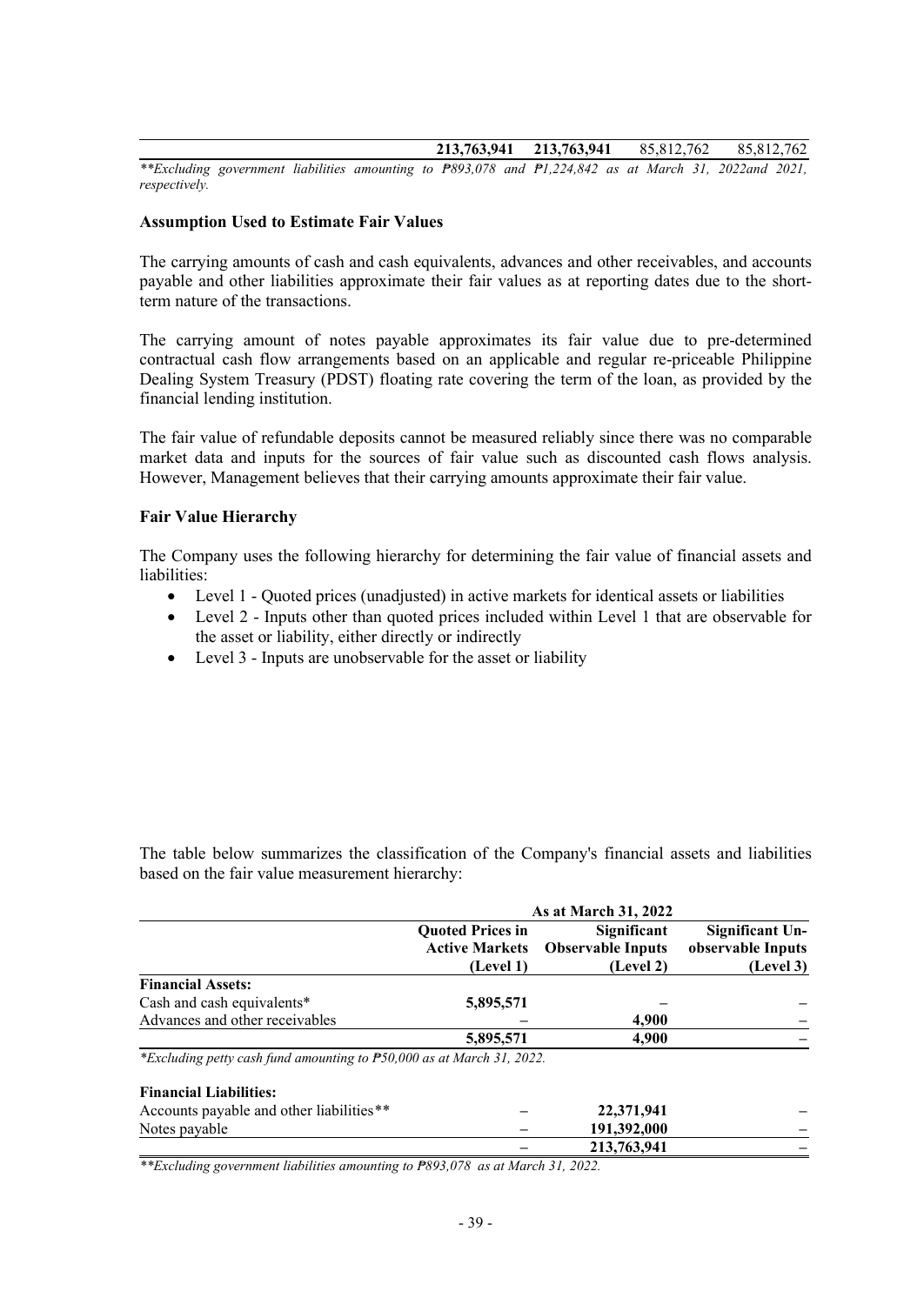|                                                                       |                       | As at March 31, 2021 |                   |
|-----------------------------------------------------------------------|-----------------------|----------------------|-------------------|
|                                                                       | Quoted Prices in      | Significant          | Significant Un-   |
|                                                                       | <b>Active Markets</b> | Observable Inputs    | observable Inputs |
|                                                                       | (Level 1)             | (Level 2)            | (Level 3)         |
| Financial Assets:                                                     |                       |                      |                   |
| Cash and cash equivalents*                                            | 31,242,588            |                      |                   |
| Advances and other receivables                                        |                       | 68,500               |                   |
|                                                                       | 31,242,588            | 68,500               |                   |
| *Excluding petty cash fund amounting to P50,000 as at March 31, 2021. |                       |                      |                   |
| <b>Financial Liabilities:</b>                                         |                       |                      |                   |
| Accounts payable and other liabilities**                              |                       | 14,220,762           |                   |
| Notes payable                                                         |                       | 71,592,000           |                   |
|                                                                       |                       | 85, 812, 762         |                   |

*\*\*Excluding government liabilities amounting to ₱1,224,842 as at March 31, 2021.*

There were no reclassifications made between the different fair value hierarchy level as at March 31, 2022 and 2021.

# **CAPITAL MANAGEMENT**

The primary objective of the Company's capital management is to ensure that it maintains healthy capital ratio in order to support the business, pay existing obligations and maximize shareholders value.

The Company manages capital structure and makes adjustments to it, in light of changes in economic conditions. To maintain or adjust capital, the Company may adjust the dividend payment to shareholders, return capital to shareholders or issue new shares. No changes were made in the objectives, policies or processes during the period ended March 31, 2022 and 2021.

The following table pertains to the account balances the Company considers as its core economic capital:

|                               | March 2022     | March 2021     |
|-------------------------------|----------------|----------------|
| Share capital                 | 152,930,000    | 147,420,000    |
| Share premium                 | 191,139,693    | 113,337,140    |
| Revaluation increment on land | 51,301,213     | 51,301,213     |
| Deficit                       | (54, 964, 851) | (40, 649, 060) |
|                               | 340,406,055    | 271,409,293    |

The loan agreement with Land Bank (Note 11) provides certain restrictions and requirements with respect to, among others, maintenance of financial ratios (debt-to-equity ratio of 80:20), percentage of ownership of specific shareholders, creation of property encumbrances and additional guarantees for the incurrence of additional long-term indebtedness.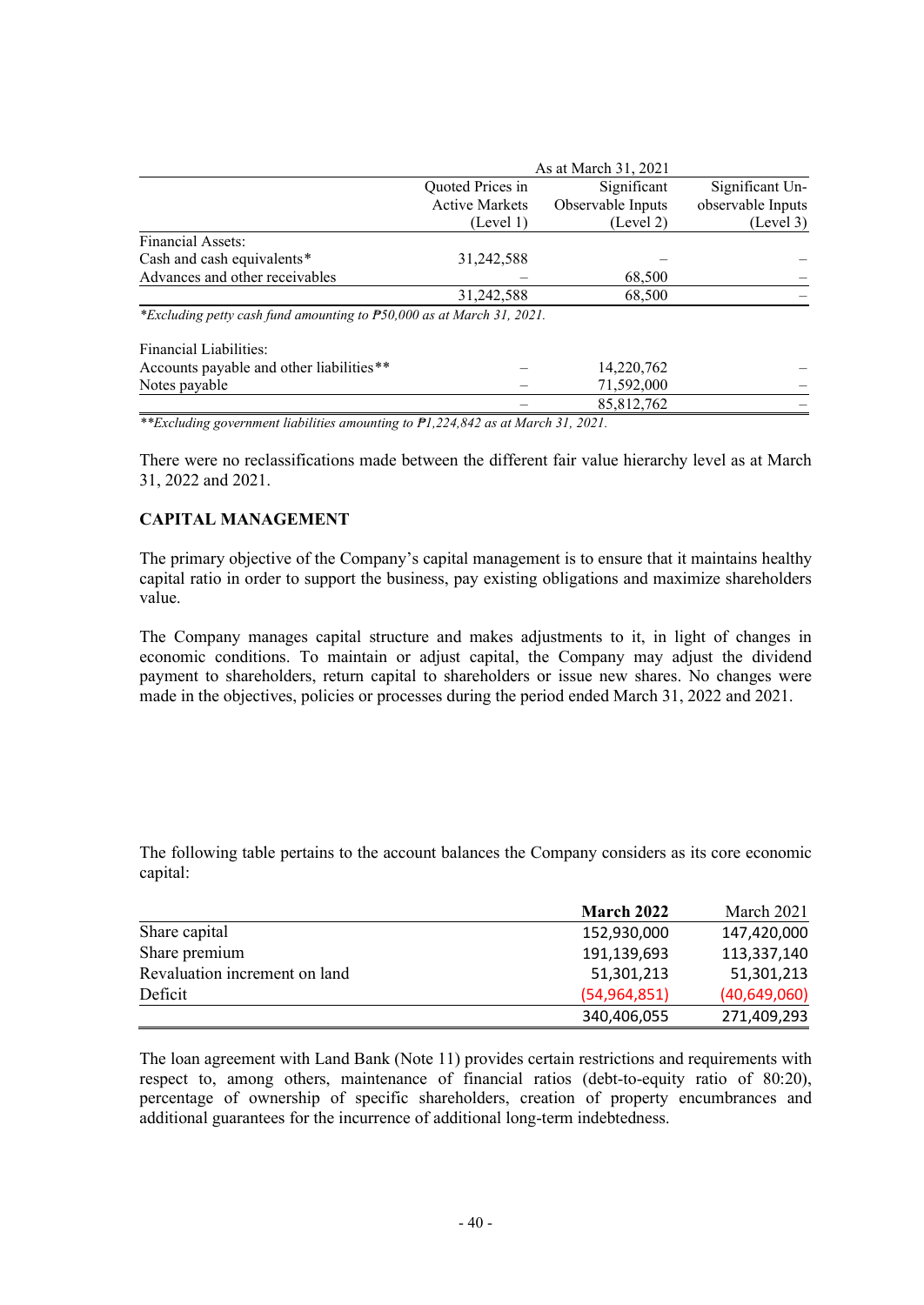As of reporting dates, all covenants and requirements are complied with except for the required financial ratio wherein the financial institution was made aware of since the Company has not yet started commercial operations.

# **NOTE 18 - IMPACT OF CORONAVIRUS (COVID-19) UPDATE**

The full impact of the lingering COVID-19 outbreak remains as a formidable threat to the normal stability of the Company and may, at times, impose operational compromises which negatively influence the industry workforce and the logistical chain. In response to such evolving challenges, as well as combat any impending surges, the Company has adopted certain measures (like hybrid work arrangements, office pre-testing and spacing procedures, including virtual communication instructions & practices) to strike a balance between its calculated business activities and the mandatory health protocols.

However, since the Company is still on its formative or organizational stage(s) and has not commenced full commercial operations, the Management have ascertained that the foregoing current circumstances of the prevailing influence on the Company's financial standing or status indicates neither a material impact nor an uncertainty exists that would affect the financial condition and operational results of the Company.

# **NOTE 19 - APPROVAL OF FINANCIAL STATEMENTS**

The financial statements of the Company as at and for the year ended March 31, 2022, including its comparative figures as at March 2021, were approved and authorized for issuance by the Board of Directors on April 18, 2022.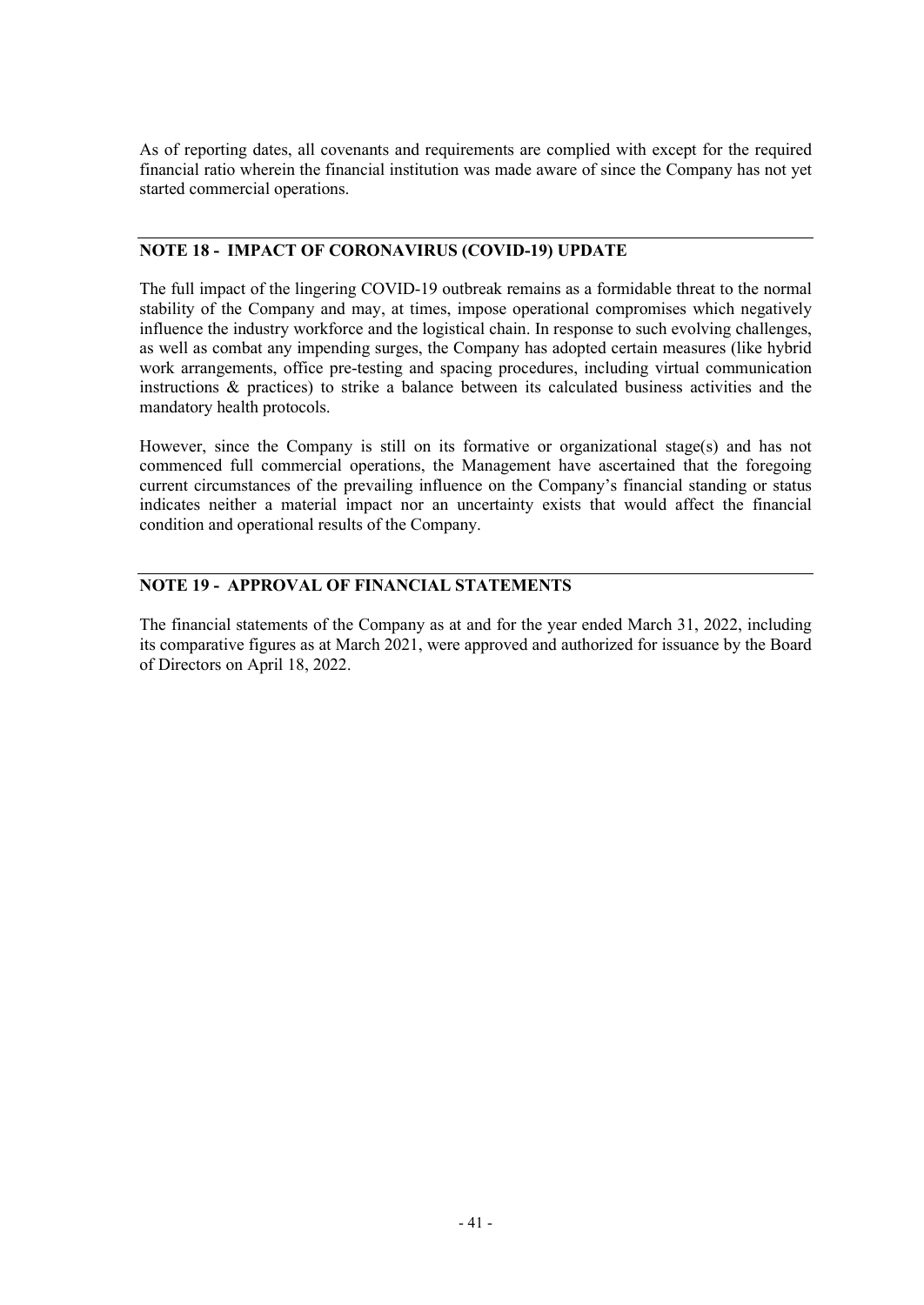# **SUPPLEMENTARY INFORMATION REQUIRED BY REVENUE REGULATION (RR)**

The following information is presented for purposes of filing with the BIR and is not a required part of the basic financial statements.

### *Revenue Regulations (RR) 15-2010*

On November 25, 2010, the Bureau of Internal Revenue (BIR) issued Revenue Regulations (RR) 15-2010, which requires certain information on taxes, duties, and license fees paid or accrued during the taxable year to be disclosed as part of the notes to financial statements. This supplemental information, which is an addition to the disclos*u*res mandated under PFRS is presented as follows:

# **Output and Input Value-Added Tax**

Hospitals and clinics are exempt from VAT by virtue of Section 109 of the National Internal Revenue Code.

#### **Documentary Stamp Tax**

Details of the documentary stamp taxes paid for the  $1<sup>st</sup>$  quarter of 2022 are as follows:

|                                                                 | March 2022 |
|-----------------------------------------------------------------|------------|
| DST on additional loans capitalized to construction-in-progress | 106,500    |
| DST on additional subscription of shares charged to expense     | 6,300      |
|                                                                 | 112,800    |

#### **Taxes and licenses**

Details of the Company's other local and national taxes for the period are as follows:

|                             | March 2022 |
|-----------------------------|------------|
| Notarial fees               | 300        |
| Documentary stamp tax       | 6,300      |
| Real property tax           | 9,321      |
| Business permits            | 4,392      |
| Community tax certificate   |            |
| Annual BIR registration fee | 500        |
| Others                      | 30         |
|                             | 20,843     |

### **Withholding Taxes**

Withholding taxes paid by the Company for the year are as follows:

|                              | March 2022 |
|------------------------------|------------|
| Expanded withholding taxes   | 798,302    |
| Compensation withholding tax | 336,100    |
|                              | 1,134,402  |

**Deficiency Tax Assessment and Tax Cases** S